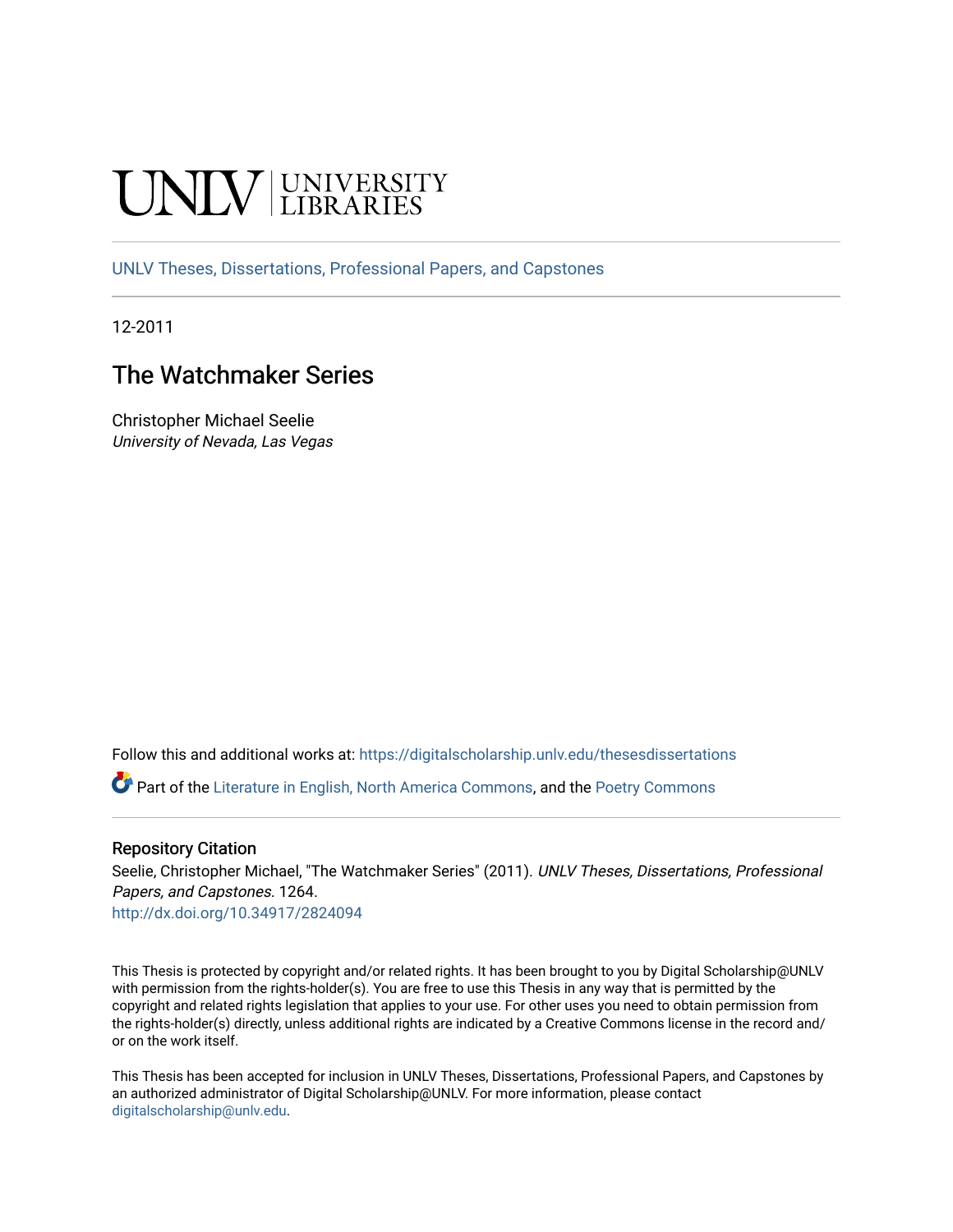# THE WATCHMAKER SERIES

by

Christopher Michael Seelie

Bachelor of Arts College of William and Mary 2007

A thesis submitted in partial fulfilment of the requirements for the

**Master of Fine Arts in Creative Writing English Department College of Liberal Arts The Graduate College** 

**University of Nevada, Las Vegas December 2011**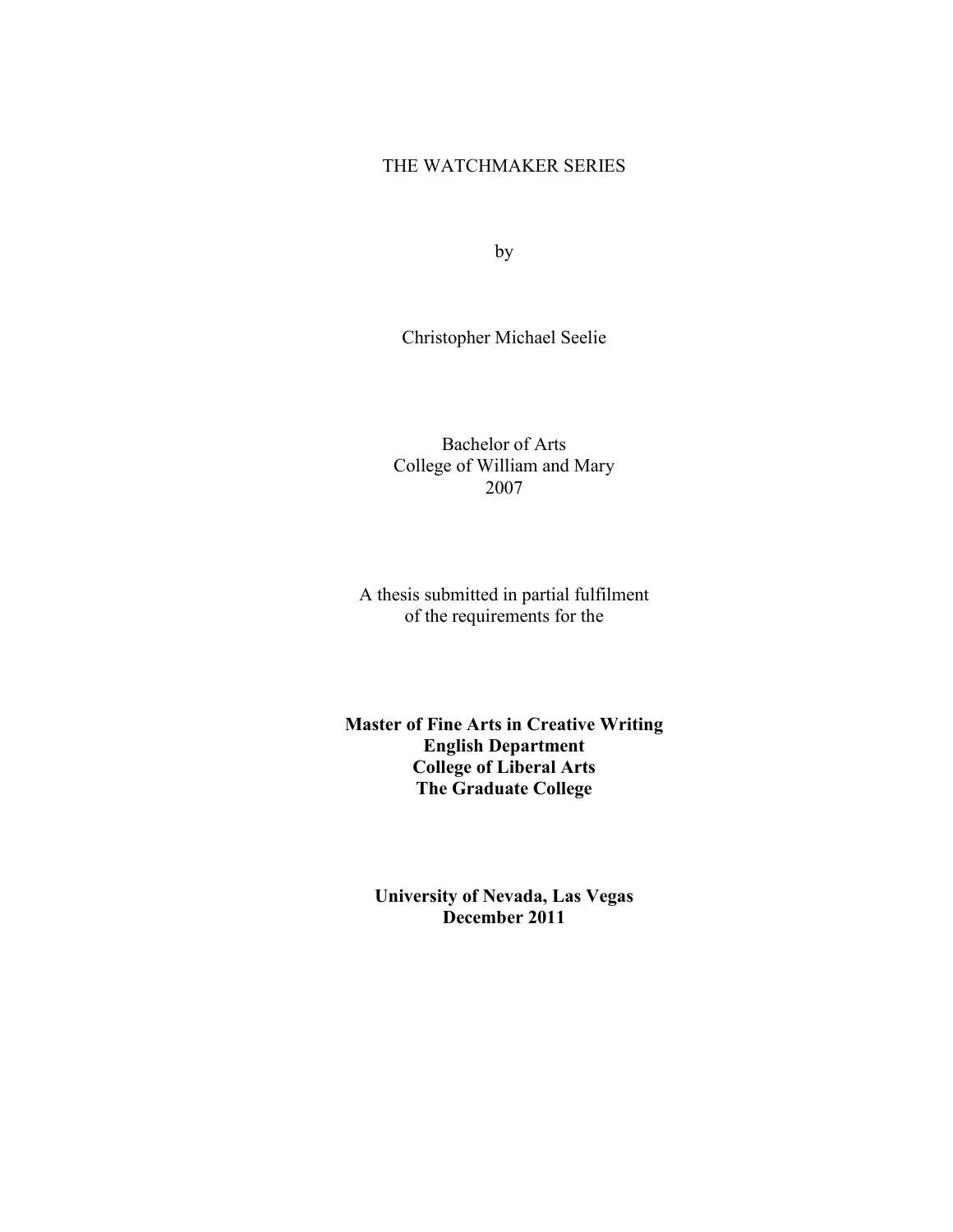

# THE GRADUATE COLLEGE

We recommend the thesis prepared under our supervision by

# **Christopher Michael Seelie**

entitled

# **The Watchmaker Series**

be accepted in partial fulfillment of the requirements for the degree of

# **Master of Fine Arts in Creative Writing**

Department of English

Claudia Keelan, Committee Chair

Donald Revell, Committee Member

Mustapha Marrouchi, Committee Member

Guiseppe Natale, Graduate College Representative

Ronald Smith, Ph. D., Vice President for Research and Graduate Studies and Dean of the Graduate College

**December 2011**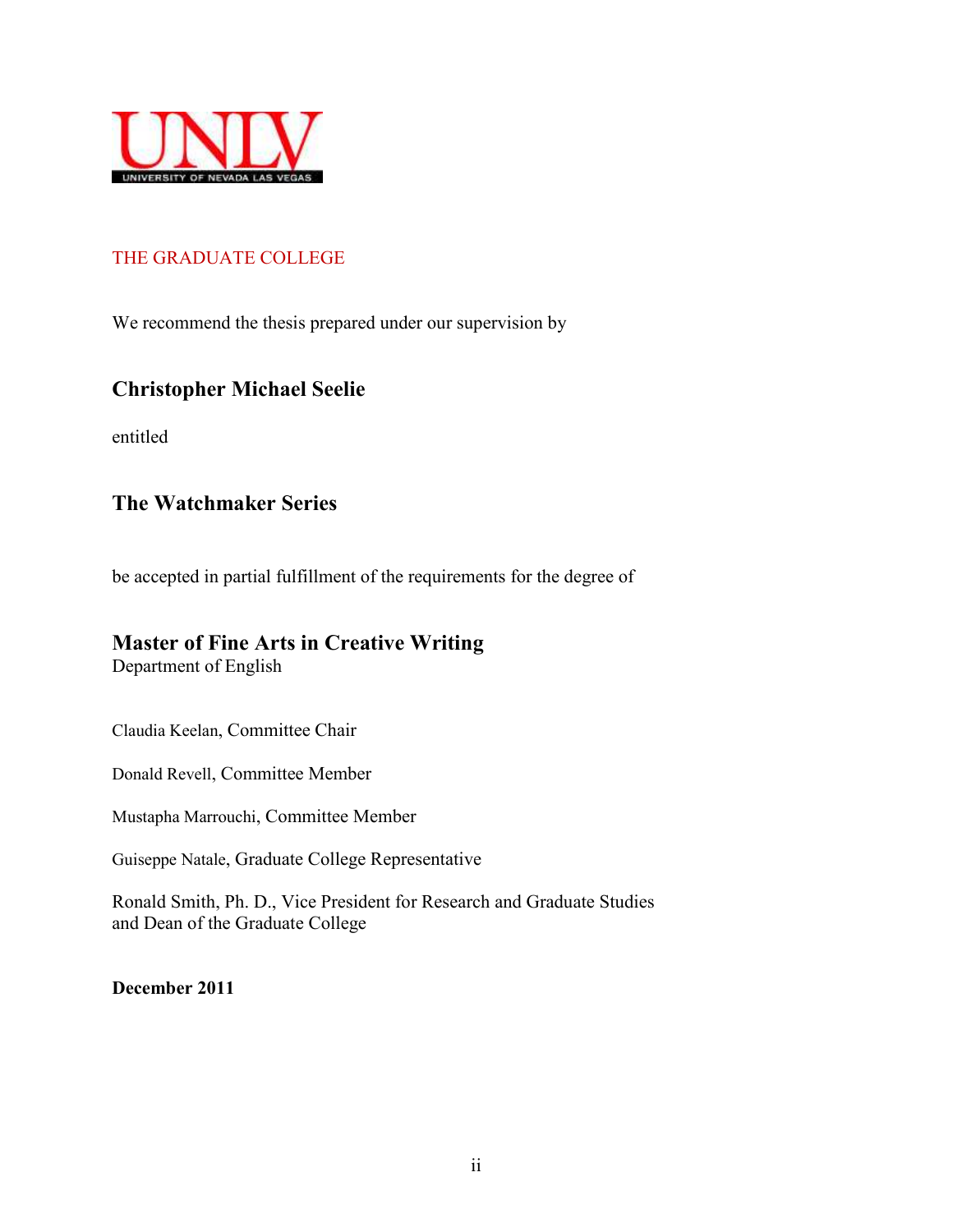#### ABSTRACT

#### **The Watchmaker Series**

by

Christopher Michael Seelie

Prof. Claudia Keelan, Examination Committee Chair Professor of English University of Nevada, Las Vegas

The Watchmaker Series celebrates and inquires into time as a biproduct of consciousness and practices the application of this notion in poetry. The series begins with the numeral poems, all of which relate directly to the theoretical and polemical aspects. Along the way, other poems with individual titles are interspersed to reflect or redirect the abstract considerations to more concrete subjects. Gradually, as the series progresses, the interacting and recurring associations meld theory and practice into a compositional whole.

The central notion that contemporary poetry is not a machine made of words but rather, like the watch that gives itself as evidence of the existence of a watchmaker, each poem is a watchmaker presents the poet as a watchmaker who makes watchmakers instead of watches, having dispensed with the utility of language in favor of its creative impulse.

iii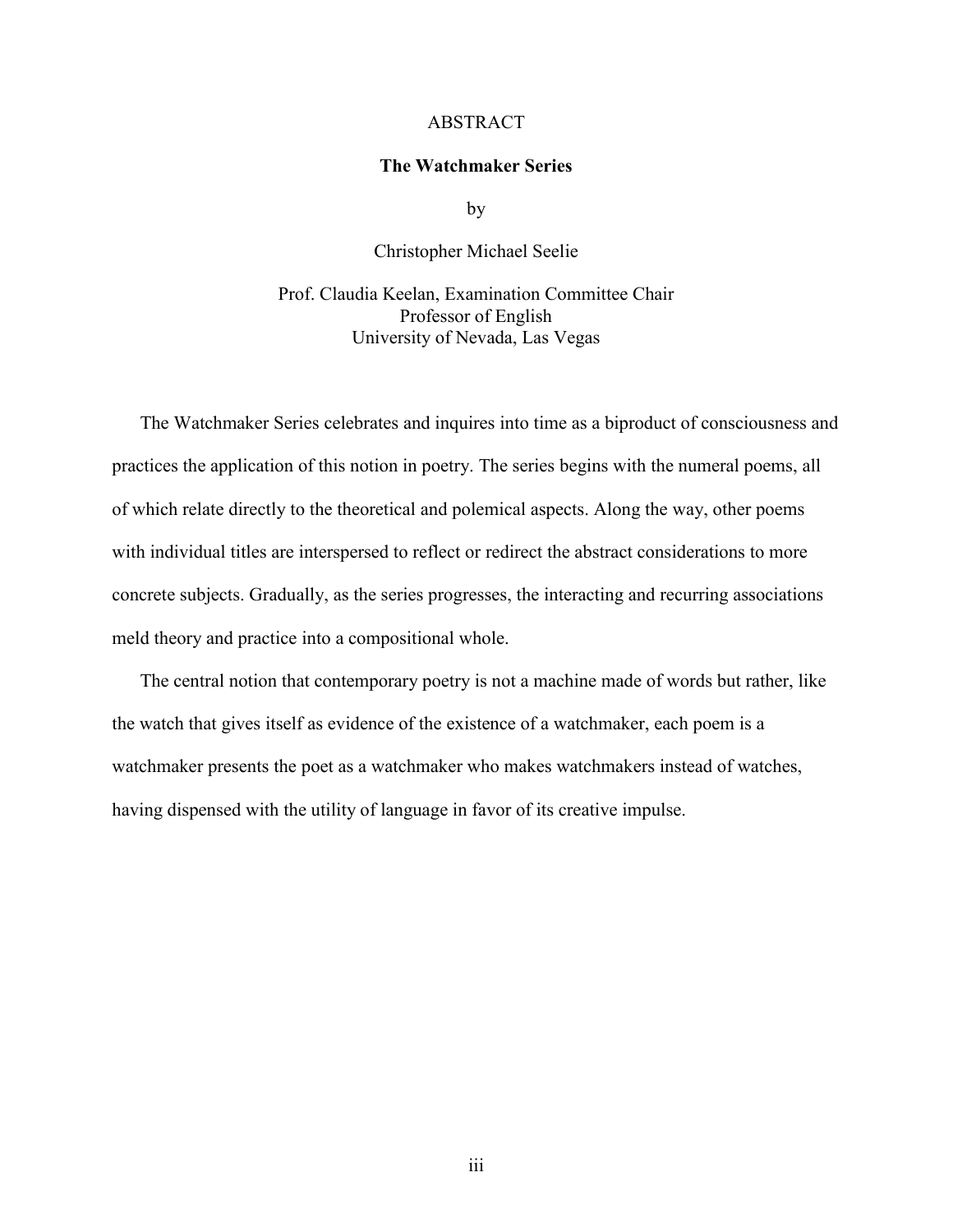# TABLE OF CONTENTS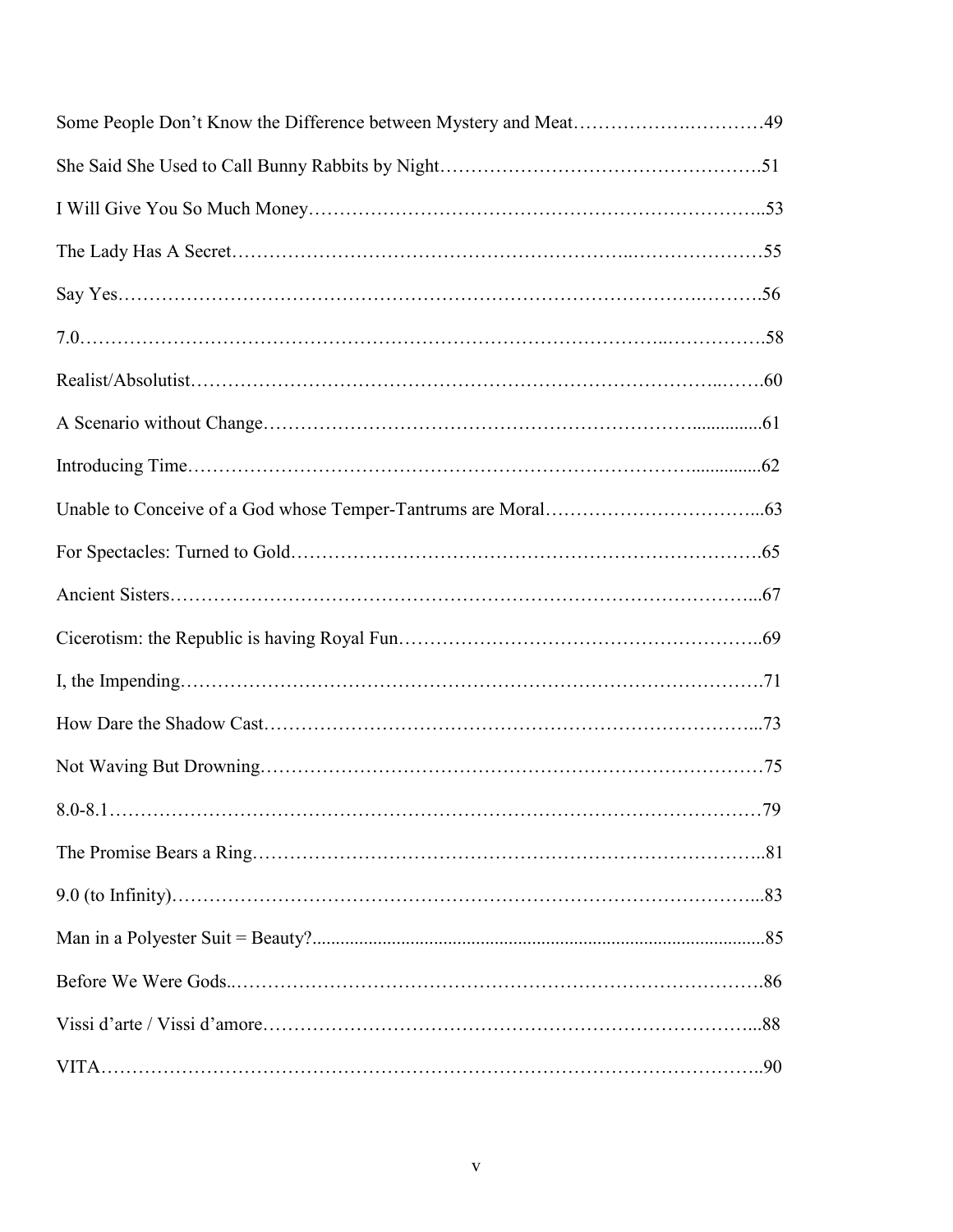1.1

groups of bacteria have existed on this earth longer than any other organism as individuals not a success story

natural selection lacks all intention

once an end is assumed, life collapses

into a waiting game

when will all of creation gather in the parlor room so God can tell us whodunit

appearance of intent arises from hindsight

math behind genetics doesn't account for the radical change

between Cro-Magnon

and the  $21<sup>st</sup>$  century human gene code

#### Beauty

the expressive force that compelled even more selective breeding

from beauty, selective became downright exclusionary

a consensus that is unnatural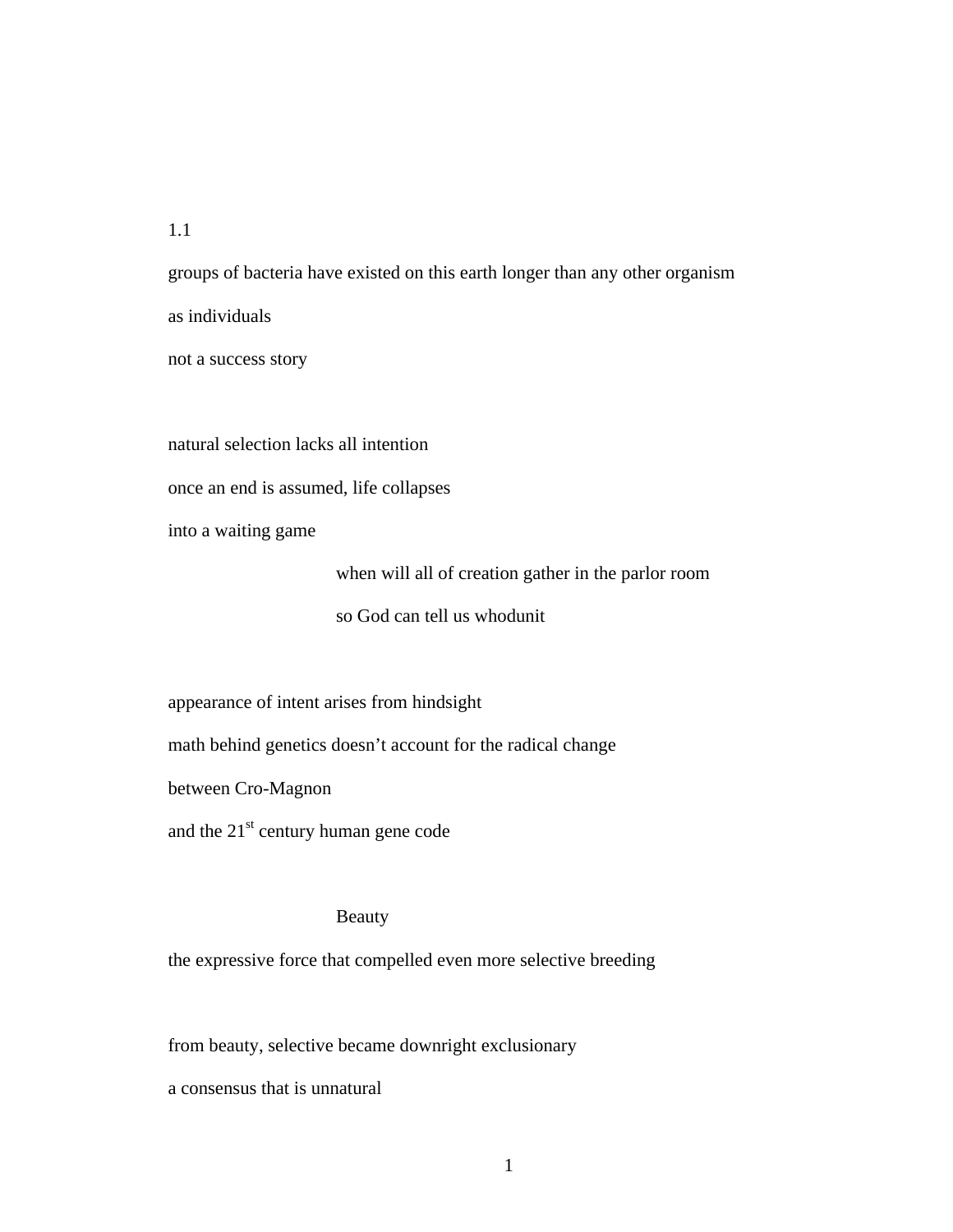in a sense evil and good and, knowledge, though it causes hardship or occurs concurrently to it

Nature strives toward complexity

crossing a heath pitched my feet

a foot catches a stone and I fall

God bless the devil

is on the earth and

doing his job wonderfully

how the stone came to be there I can only assume

a watch upon the ground could have been there the watch must have had a maker (Did the maker know that it was a watch?) an artificer must love most what is artificial in time the heavens tell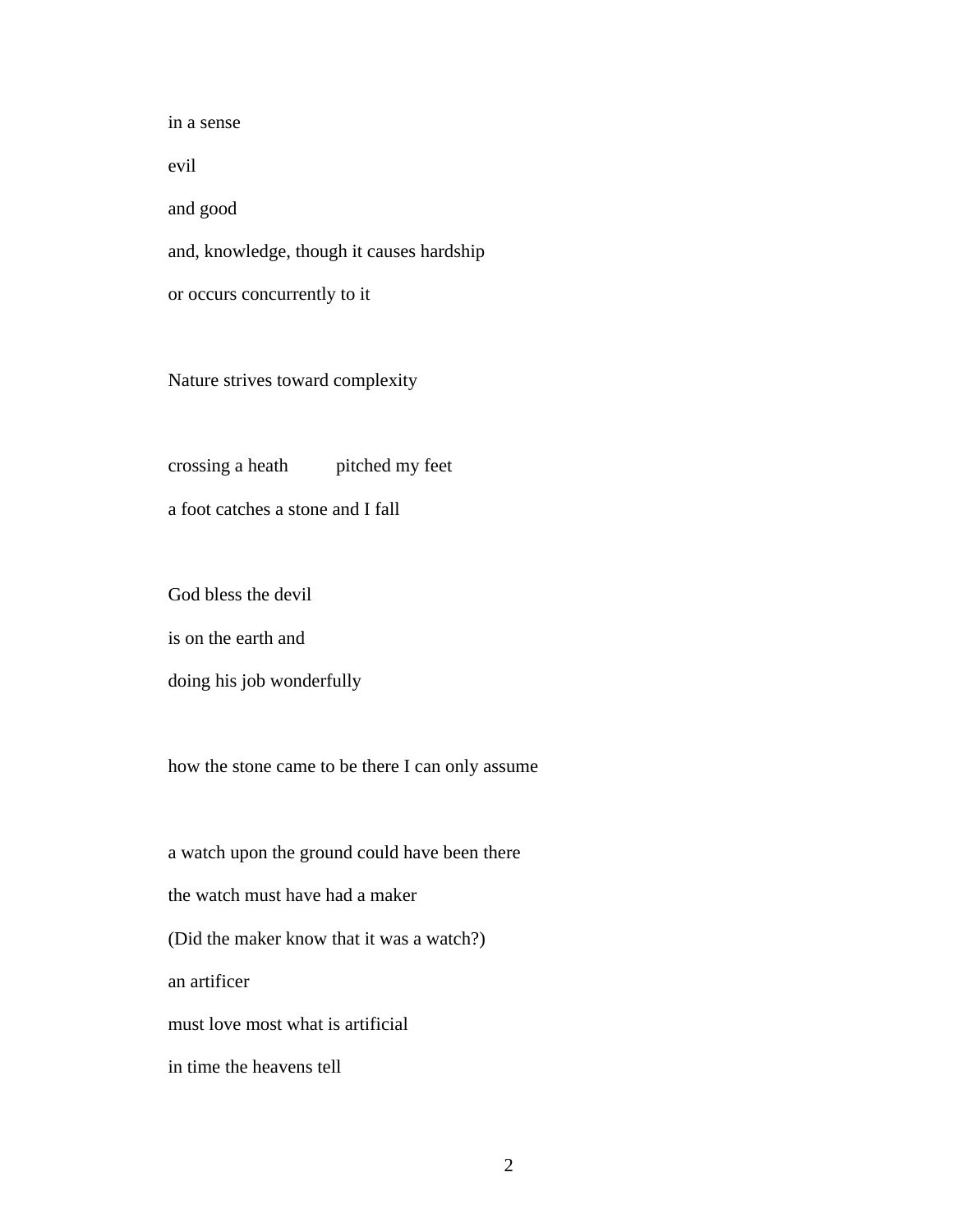of God's glory and the firmament declares his handiwork

1.2

watches do not make

themselves—

animals do

complexity does not preclude design entirely unintentional one keeps time by this watch noticing the passage of words minutes life by the line

1.3

Adapt or Die is a Complex the improbable begs to be believed the impossible is self evident

is anything too hard for the eternal Sarah laughs as rockface becomes beachhead becomes stony surf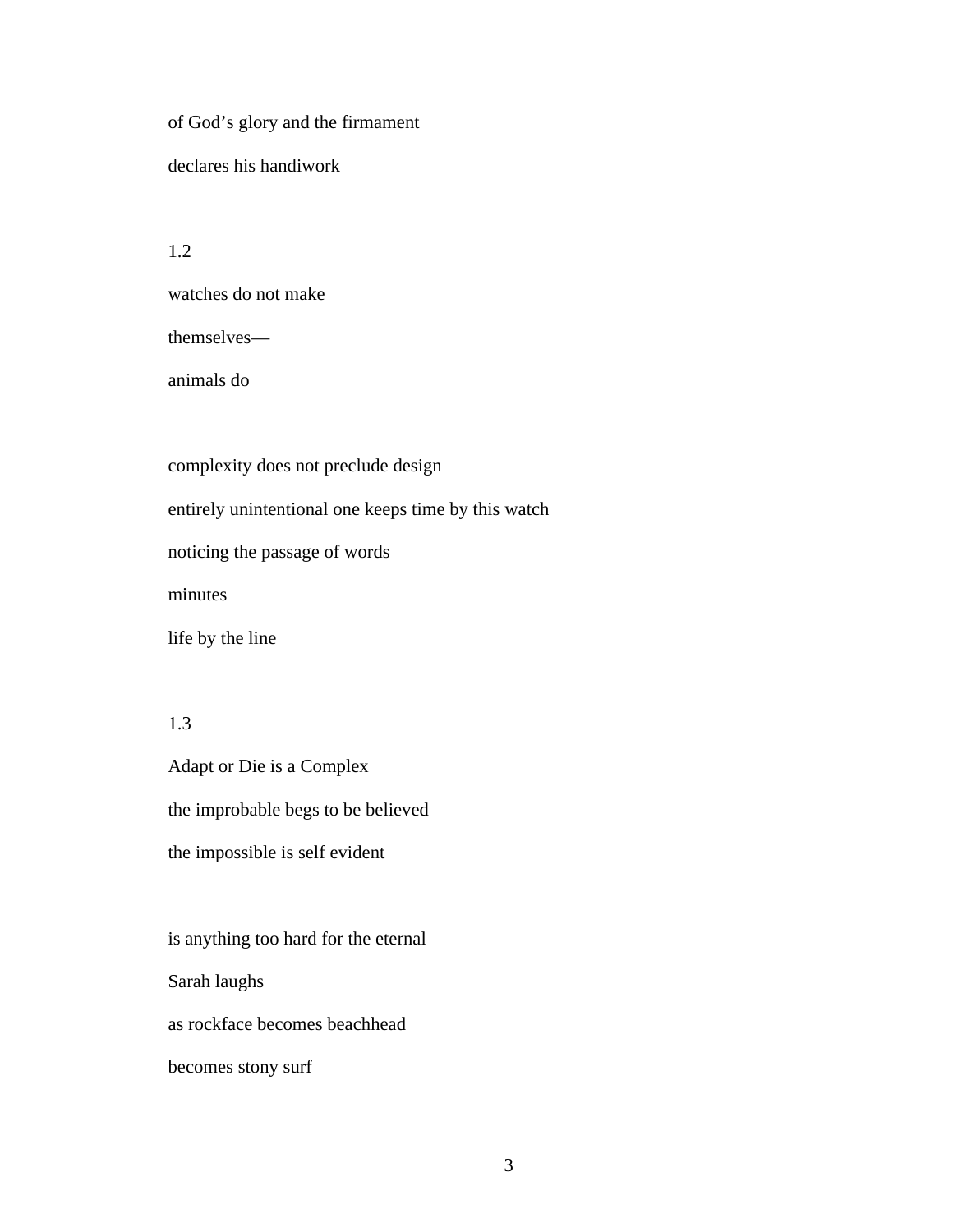and sand before washing out

to sea

the only way to speak to the eternal is face to face

women speak to each other in confidence a quail crosses oceans to exhaust itself on the breeze a campfire feeds the stolen means to a deserted people who thank the breeze

1.4

Were it all to begin with a lie— *Let there be.* be but the end in of itself a swallow's nest at the feet I've seen a happy prince before the reef I've seen story and light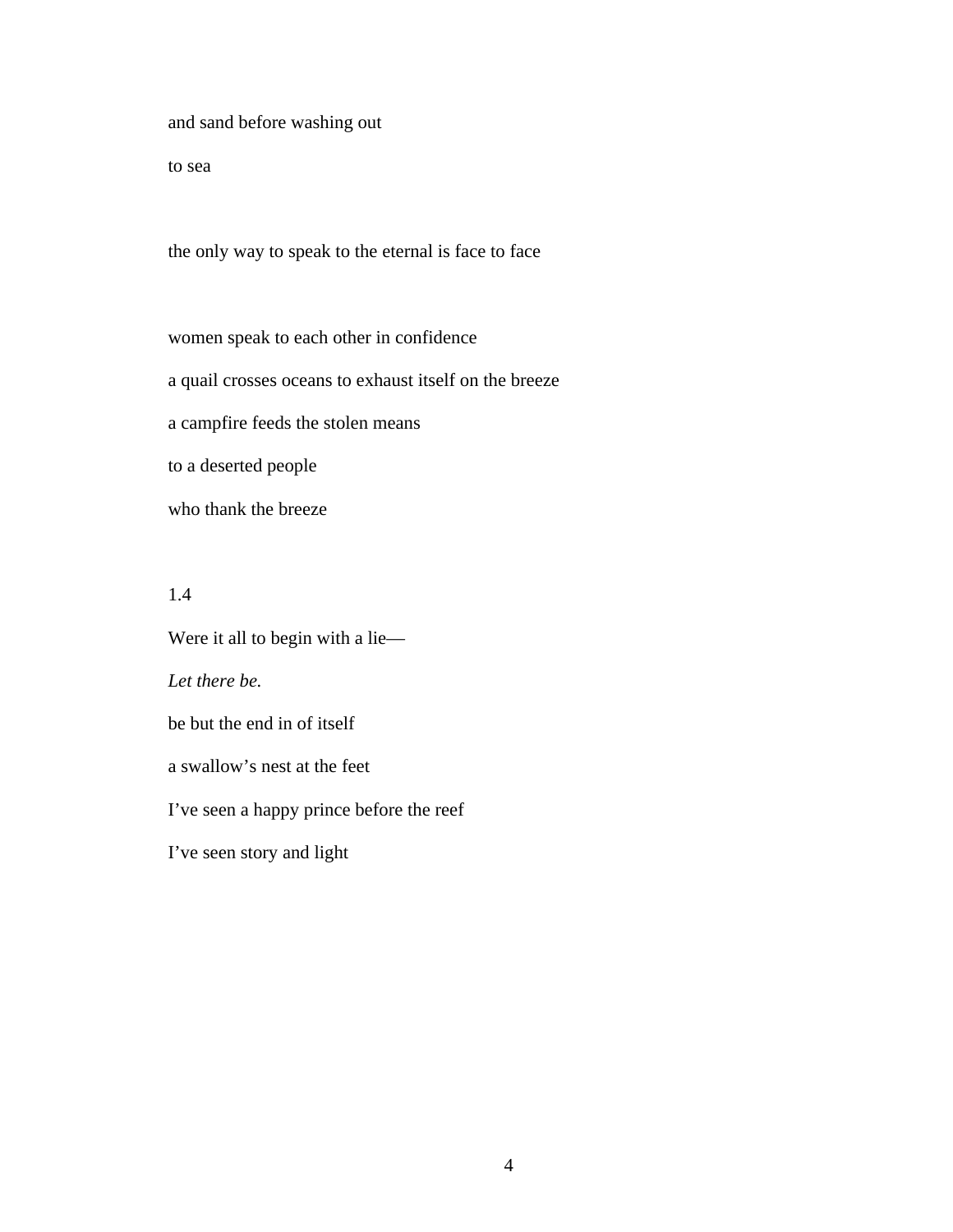Summer is Greco-Modern: naked and soulless under such intensity.

Dots accumulate like poppies of the lace.

Fields bloodied are wiped away clean.

It is a tradition, you see, to make English of these things.

The queer spin reacts to the wall, not the ball in its path.

The lonely light makes monsters of us all,

grasping for one another and coming up

with nothing at all.

*It is impolite to stare.* 

We are impolite. We stare.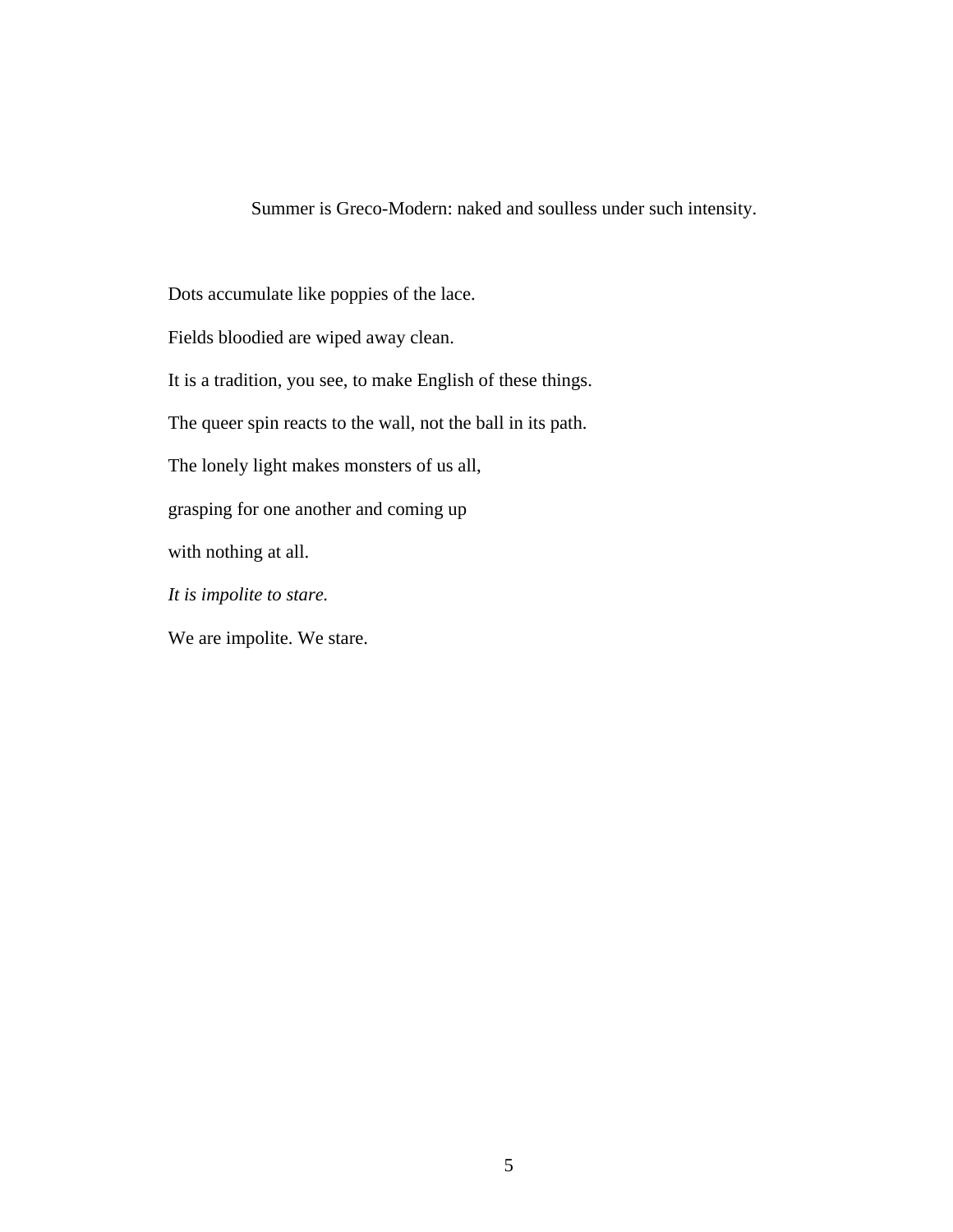#### Making Excuses

Loud: Set the god on right

Aside: Left to his own devices

a watchmaker comes to life

it is not Adam; it is not Eve

it bodes no ill-will and hasn't a garden to leave

Interior: The watchmaker sees a beachhead and doesn't hear a storm

Loud: The beach is merely revealed

Aside: No ritual must ensue

Loud: Set the godhead on right and watch a world spurn its own telling

Aside: The show starts up instead

the wasteland stays dead

what may be used

is used

Exterior: A click and a shore but what more can be said when the watchmaker is well fed, well read, bred to be homo faber and a sentient sapien aping the tide?

Loud: In his head, watch plans

out his mouth, song

There is a God in my details,

and another one in my truths.

There is hindsight in my intentions.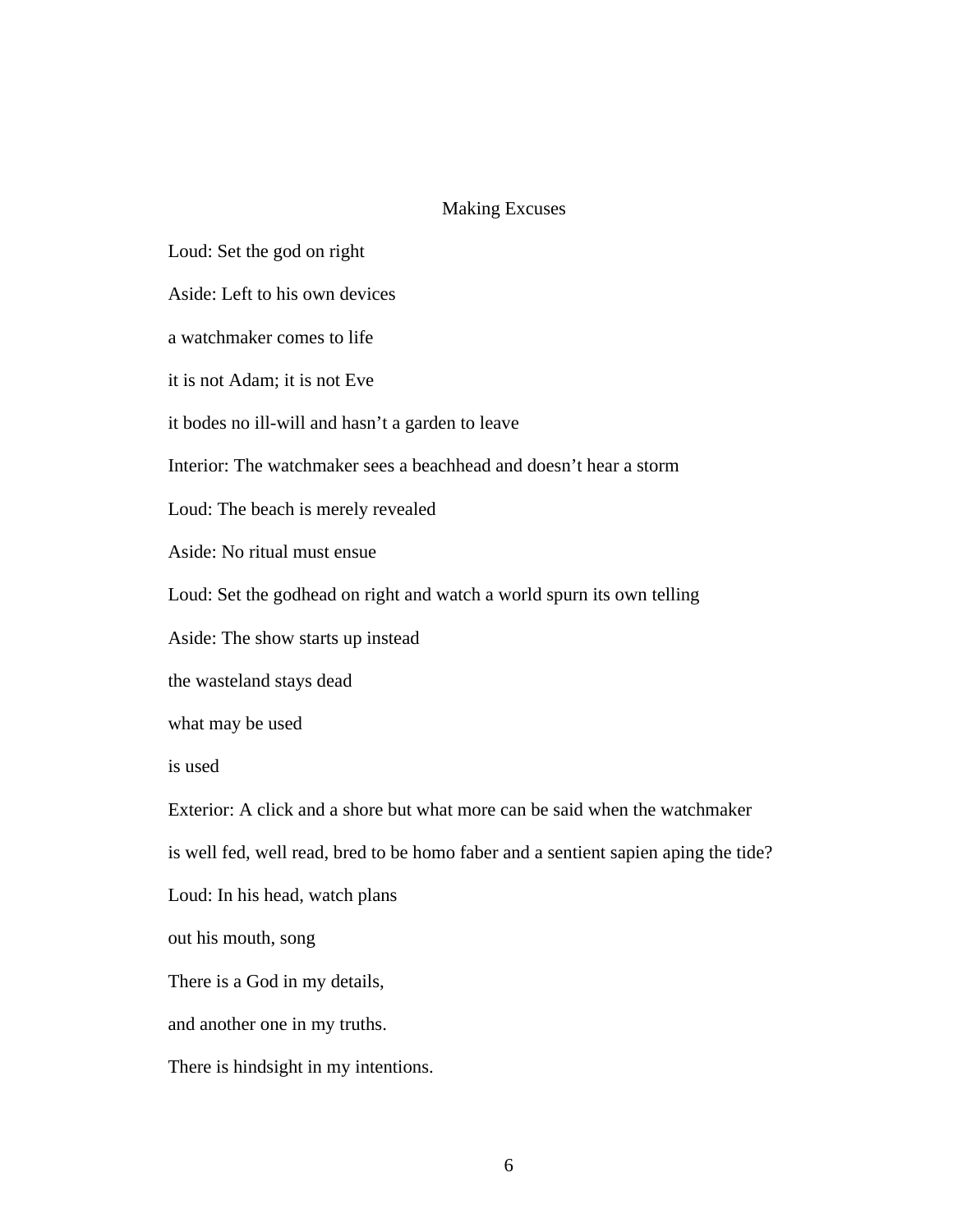My intentions are quickly misplaced.

There is a demon in my closet and a rat in my throat.

I am waking too fit to cough.

There is a Mars in my mind and a Venus in my loins.

I have loins in my poems and genitals in my texts.

There are phallus signs everywhere and then it is Tuesday.

My lily blooms on the balcony over which I can see

anima peeking out from behind my analyst.

There is a God in my generalities and a God in my mistakes.

There is a devil in my desires and an angel in their satisfaction.

Stillness rains on my battlefields.

Dynamos gather in my waiting room.

I hear tax collectors every time I drink too much

and coffee sharpens my garden.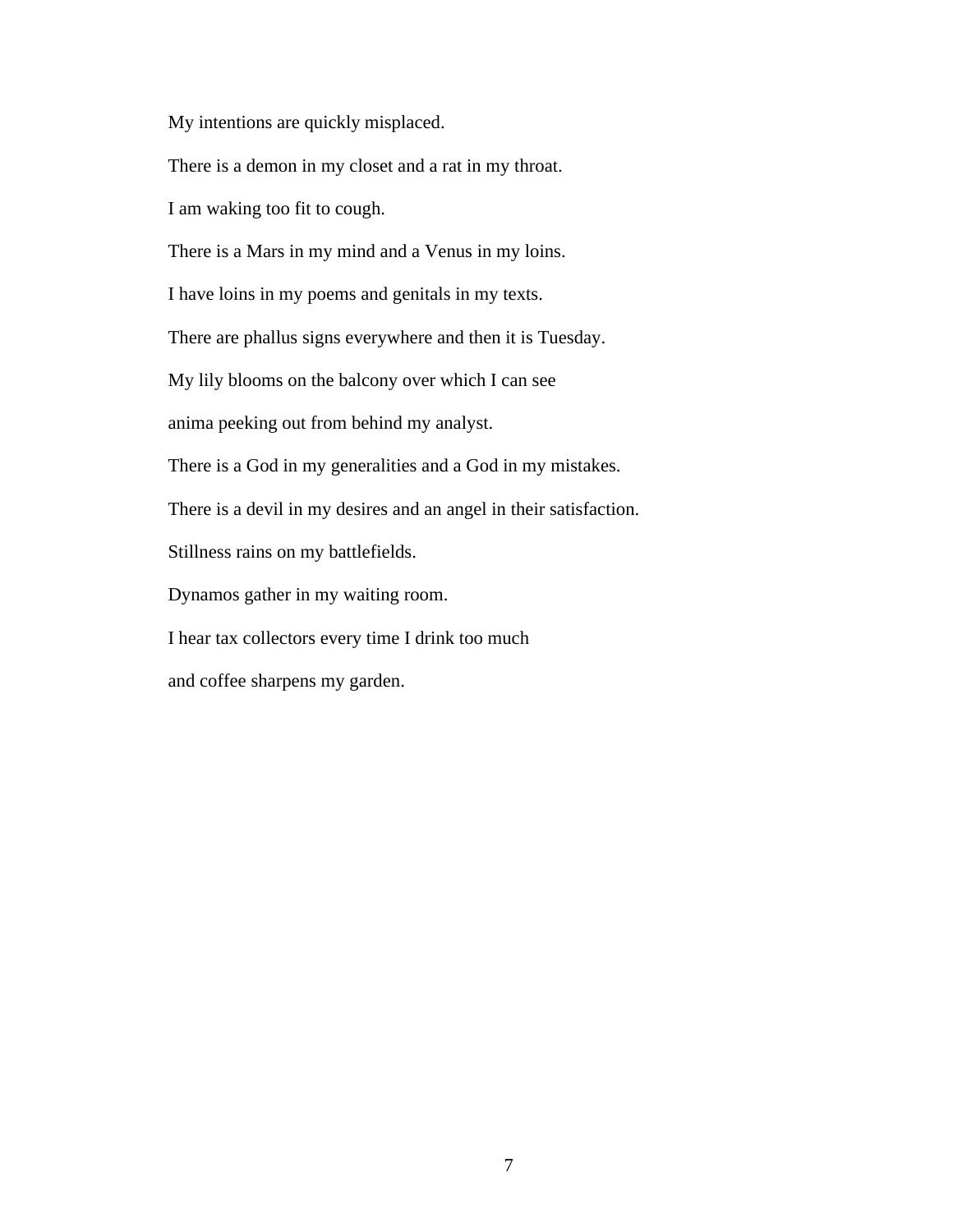#### 2.0

and even you, the beauty and entrapment of my soul even you are not so worrisome the loss of water means only surplus for another elsewhere visit me often I'd like to say I know now

entrapment ends

the interruption is negligible

the fighting will always reconvene elsewhere

the globe is covered in firecrackers

I shoot off

a rocket

for science

in my youth

the house has been sold

winter is coming on the brush of leaves that skip across the lawn

in the light of a football

Harvest Moon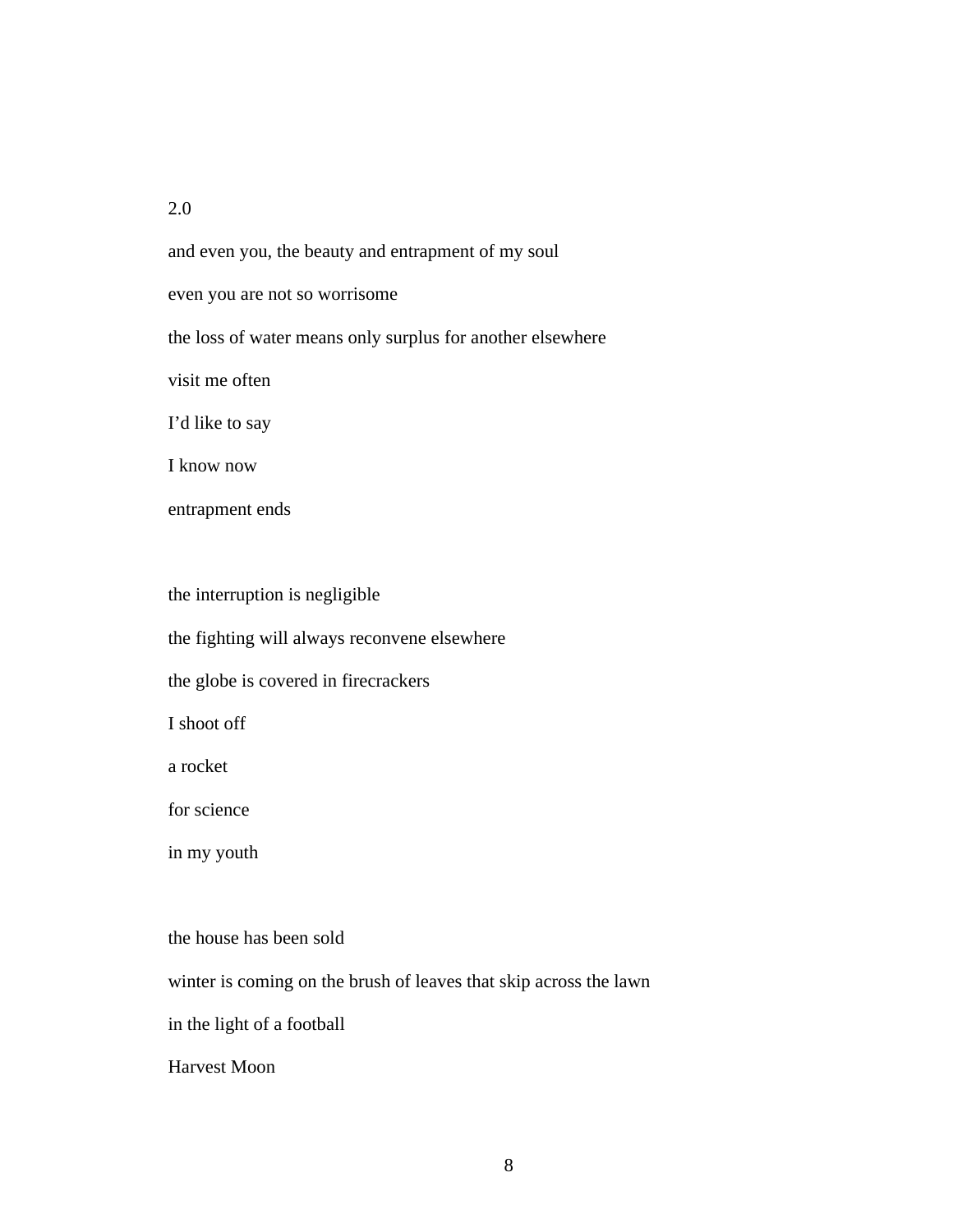the rocket fuel

burns bright

and short from its back end

the nose points elsewhere and I raise my fists in triumph youth sold and on the go to a new towhead revisiting could bucktooth his smile but for the future braces retaining a lost nothingness that has refracted into a difference machine

a Waking dream

my heart knows the possible chance that rockets make silence out there with Haley's Comet the result could be disastrous or another disaster that cuts heads for a kiss lips relinquish tongues the voluptuousness is not so secondhand after all even the maidens have swoon in its arms Come on a bird's wing It sings It dances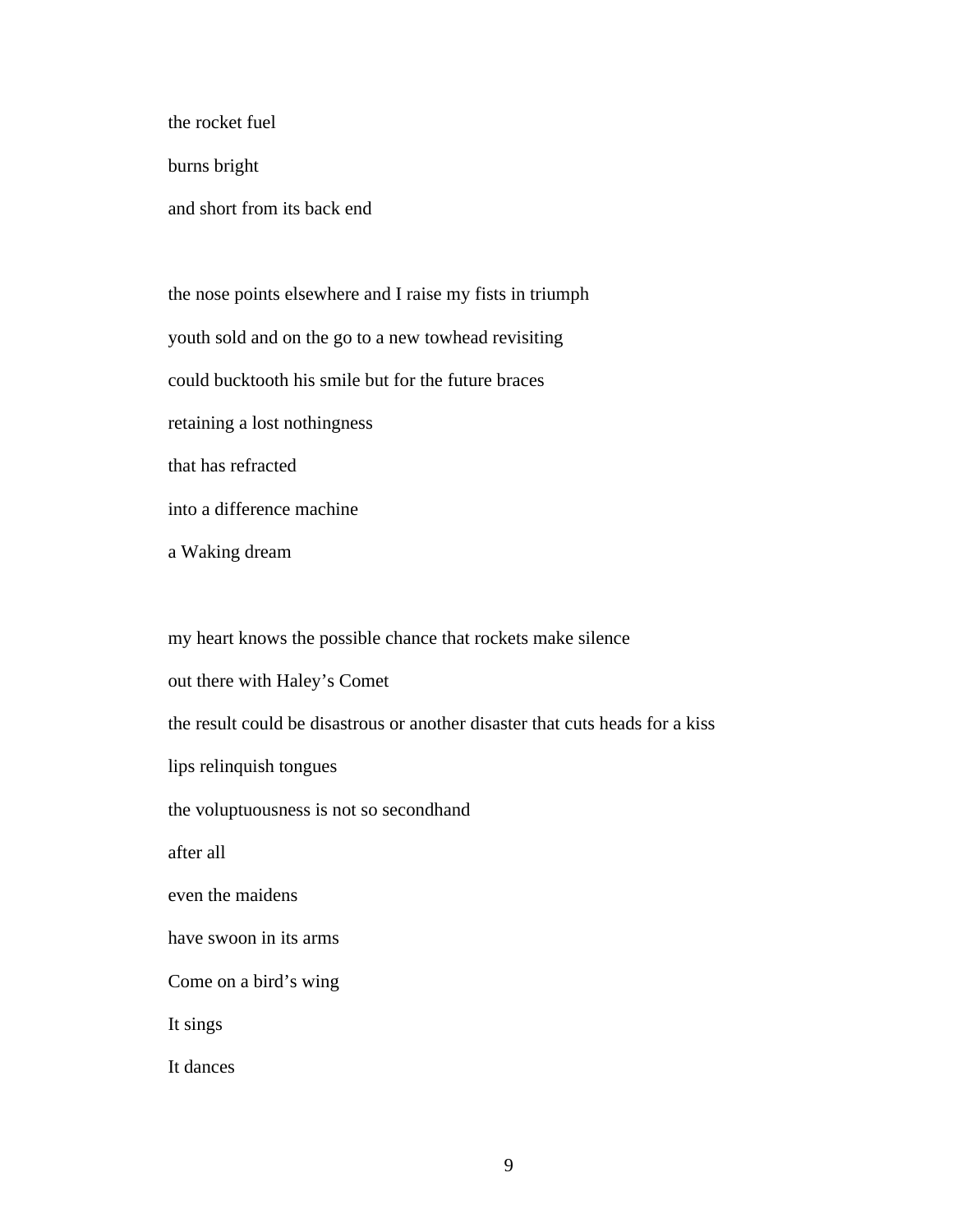retold tales are an adventure seen many times before you

2.1

Following

the hunter

and his wife

who blocks

the moonlight

from sight

a journey

will begin

at the other end

no Destination awaits

its own beginning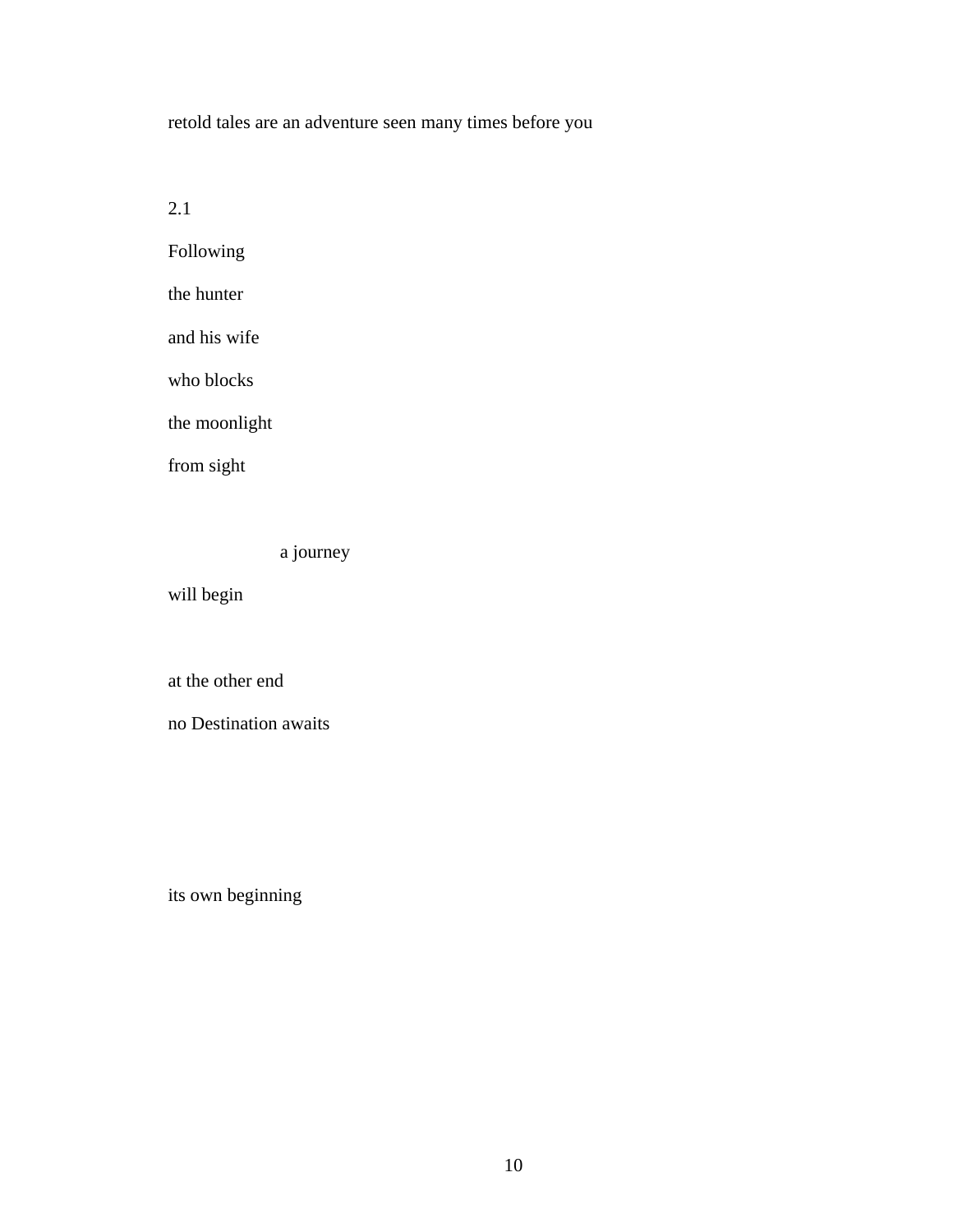## Homo Ludens – Homo Faber

This poem is observing itself being made.

It can tell that the most mech

anical usage

break down

to its advantage

This poem is unironical in its absolute acceptance of its condition.

It is no machine until it is made of words instead of notions.

Passing from watchmaker

to watch

its own fossil

ization

The watch is a testament to the hour of its inception.

Rewound, it can only count to where it began and then again

again

proceed in its testament—

Once I was, now I am.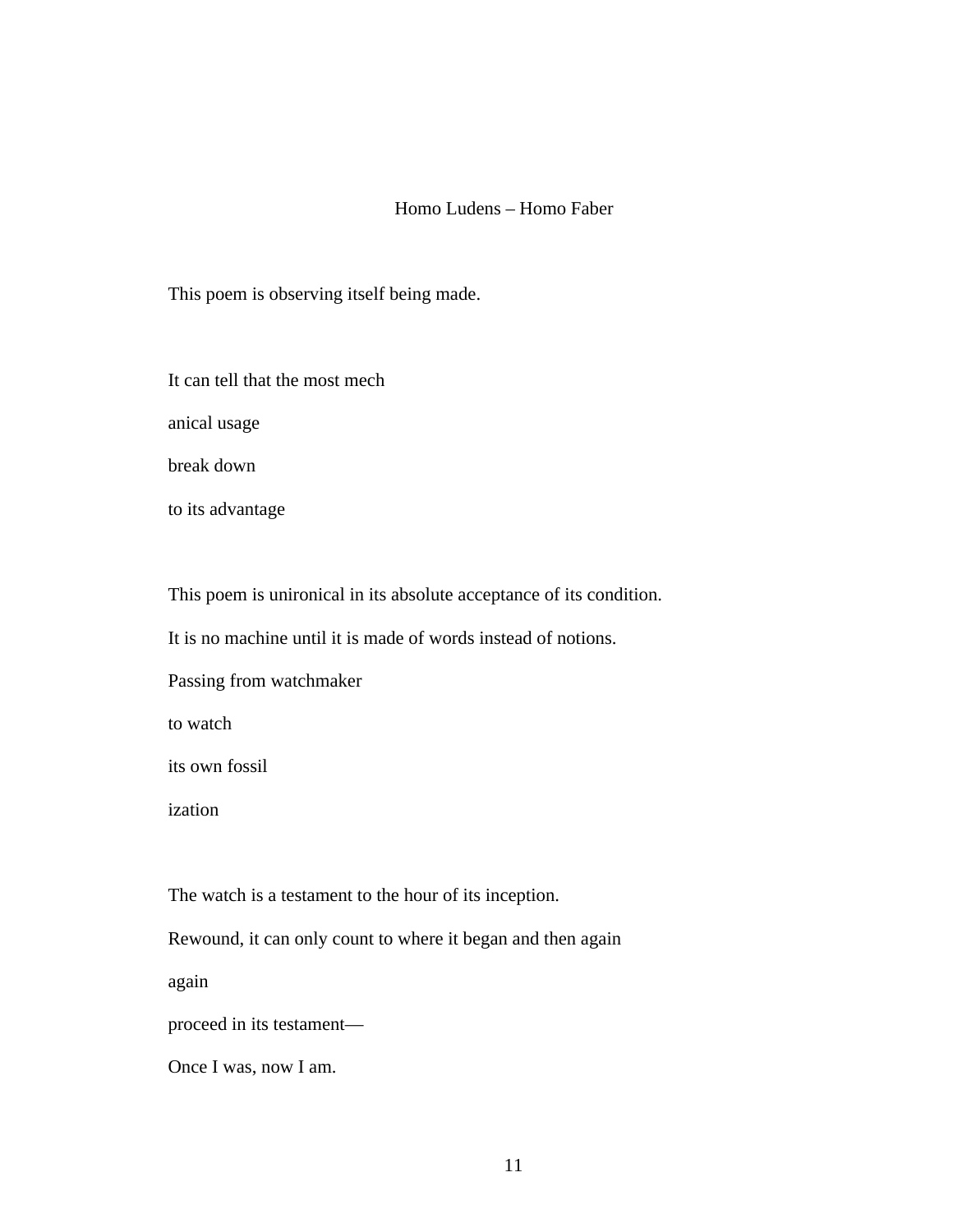Soon enough I had hours to keep me busy.

An even dozen.

I liked those hours and so I had a dozen more and called it a day. I was bushed, so I burned up and again the watch went around the hour; I call it a pattern and the poem does too.

It says it right there.

from watchmaker to daylight and waves on the beach among the tiniest stories mark time's passage from above the hourglass

To its bottom this making from the beat of a wave which is its own pattern…

There is a watch ergo the watchmaker it once was is past gone

in evidence the poem draws no conclusions

It can enjoy old ones and goodness knows the newest.

The music plays even as the other one says it's noise.

I prefer to hear music.

It is music.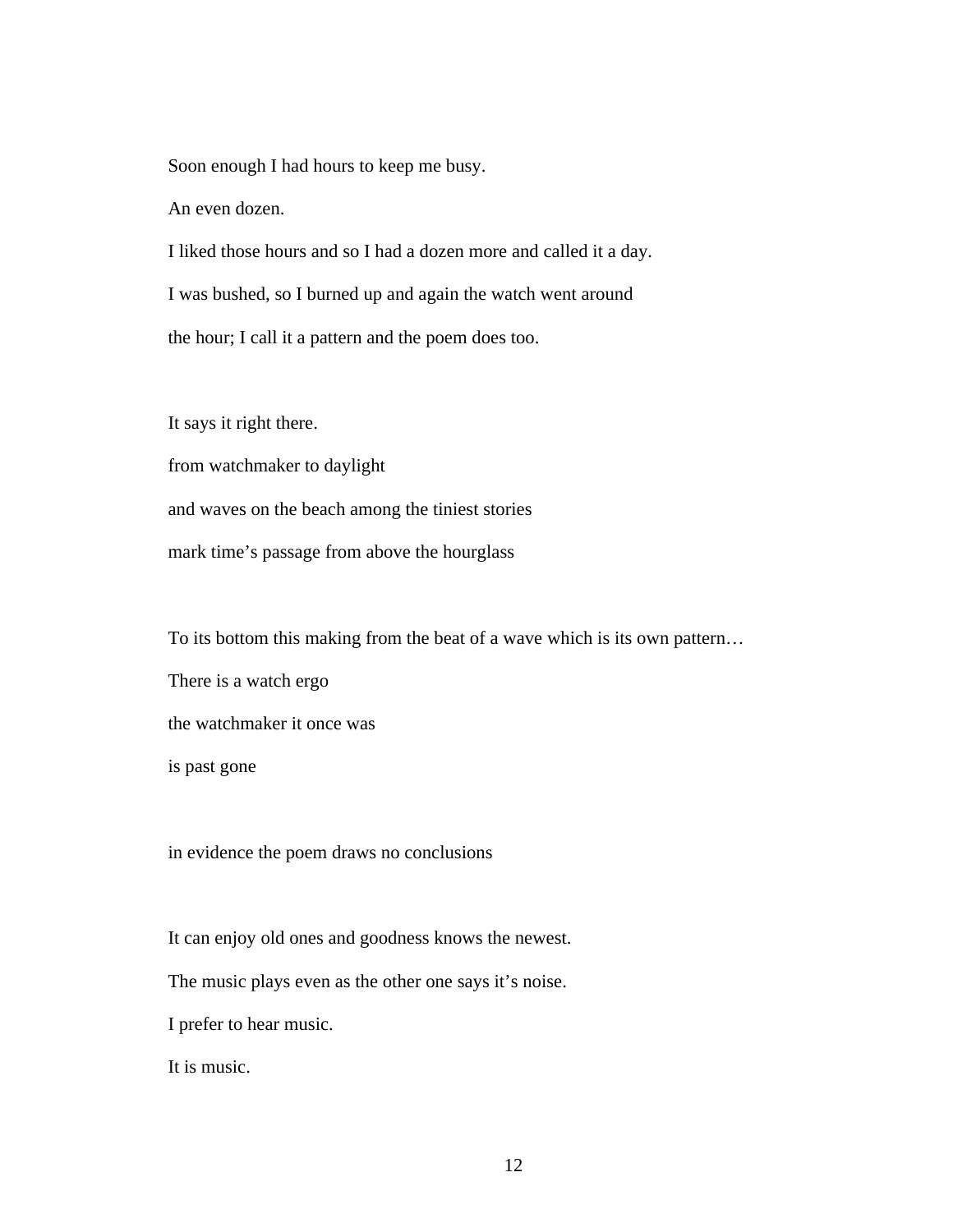$-3.0 / 3.0$ 

I once killed a callow that cawed at me in the tree's fingers.

It would clutch and sing as it squeezed the tree's fingers in hopes of sharing misfortune.

So I shot it out of grasp.

Ho, ho, axiomatic.

No, only easy, only so as to be in the way.

Leave it behind and know that the shallow make the most after a big wave.

Depths are for diving, quite fun, but not the way to find watches.

They do not grow in the soft and persistent clam's flesh.

The flesh that thinks nothing without it being what it is not.

It needn't think and may make a watch from the sand.

More likely, they were never washed ashore.

Found there miraculously like some harsh sound from a beautiful voice

so it is harsh and beautiful too.

Dwell upon the axiom, no.

Jumping out of the system makes it faber.

Made.

No, derived.

A property intelligence has by escaping a task.

Idle minds are not unobservant.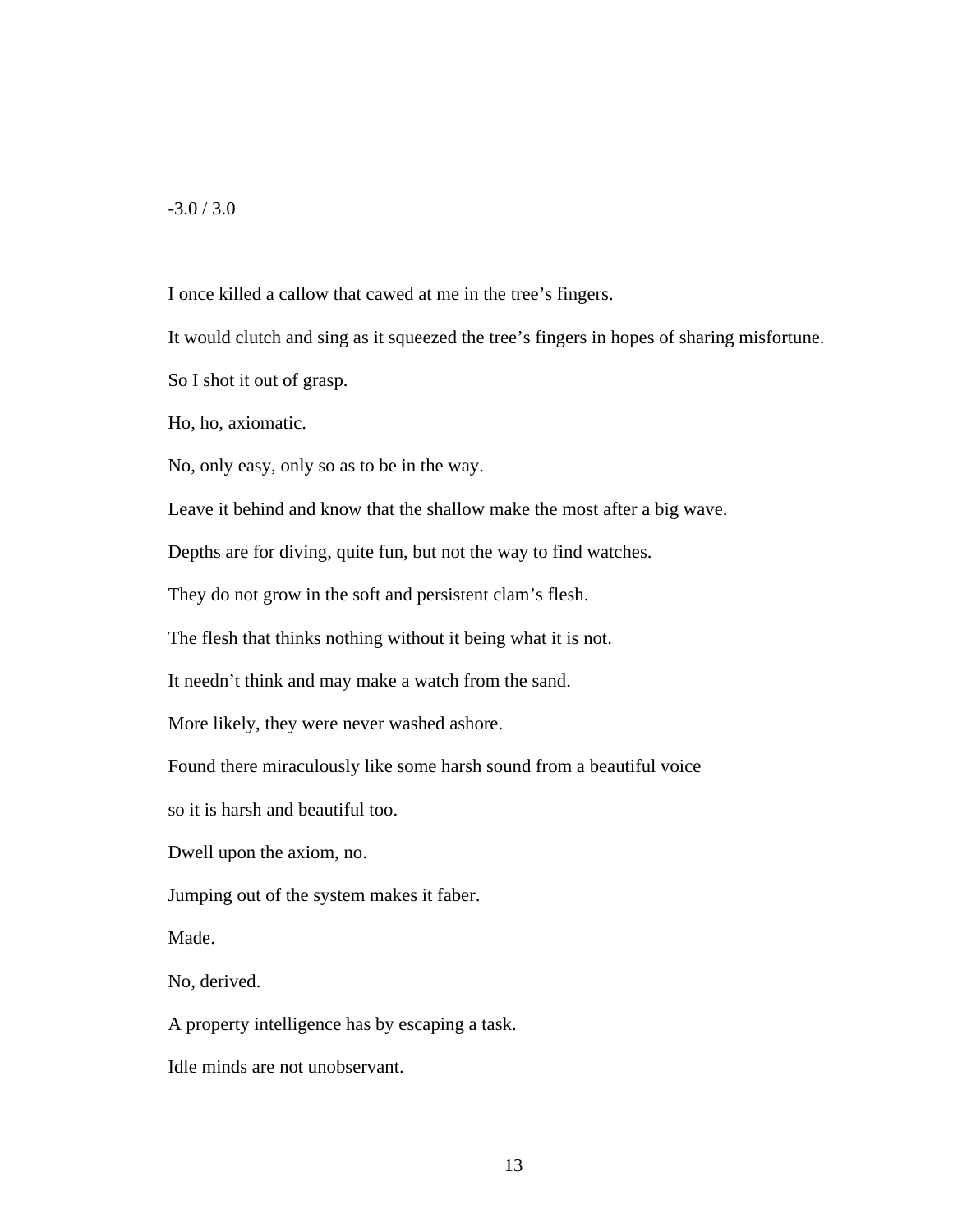Prompting is sufficient, but marvelously made.

A dull sandwich and a callow sliding across the top of very deep water.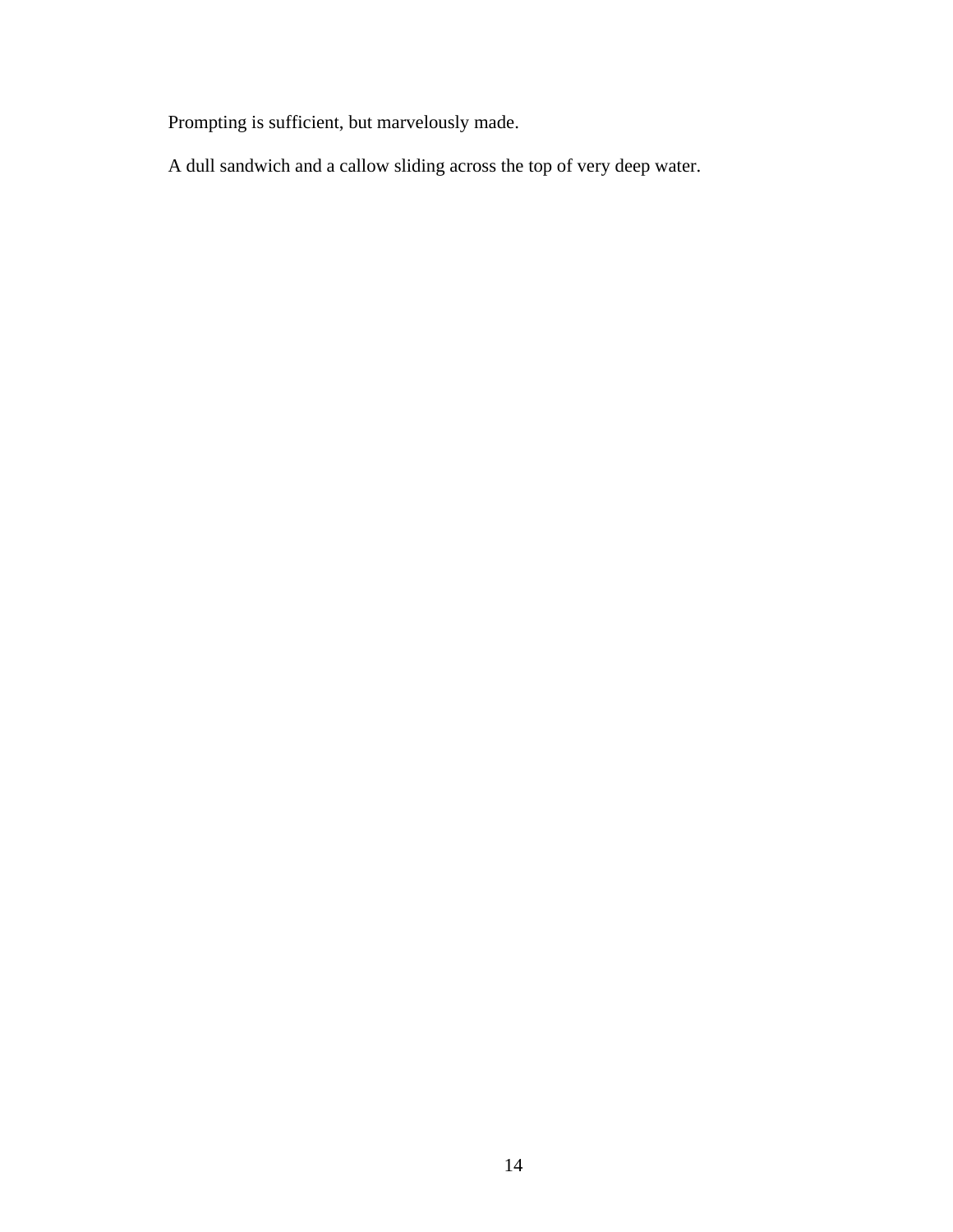# Deriving a Watchmaker

Defined as an explicit, line-by-line demonstration

of how to produce watches

according to the rules of a formal system. Modeled on proof.

The watchmaker is an austere cousin, a distant relation that ships to other locales the stuff which I collect along the beach after a storm a distant relation that ships home new horizons and their admirers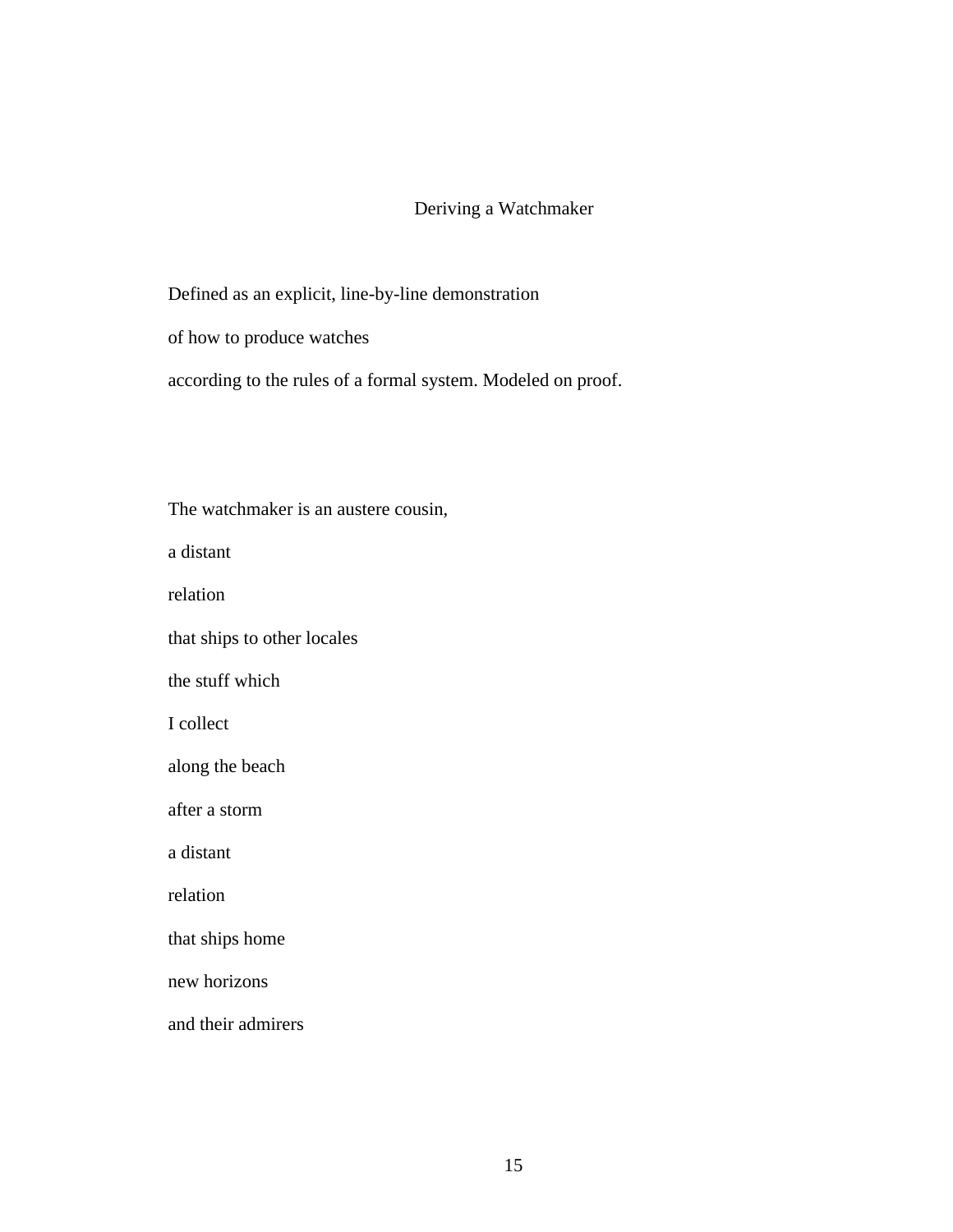I have found the rarest cuts of fish so red and tender and juicy as to be mistaken for watermelon

I have learned to swim breaststroke in the air to burst clouds into the cracking sidewalk pavement that carries me to cities lacking order to improvise games of gold

golfing in the illustrious cathedrals where the hopeful come to pray and the vaulted ceilings echo the classic rock station coming from a stereo on the tenement window

I have derived a watchmaker in the beautiful terms of a bed sheet, where mountain rock face is envisioned the future of a small business and the rocks choose not to fall or to fall and be otherwise engaged in commerce mixing with the quality to make a metaphor or save a race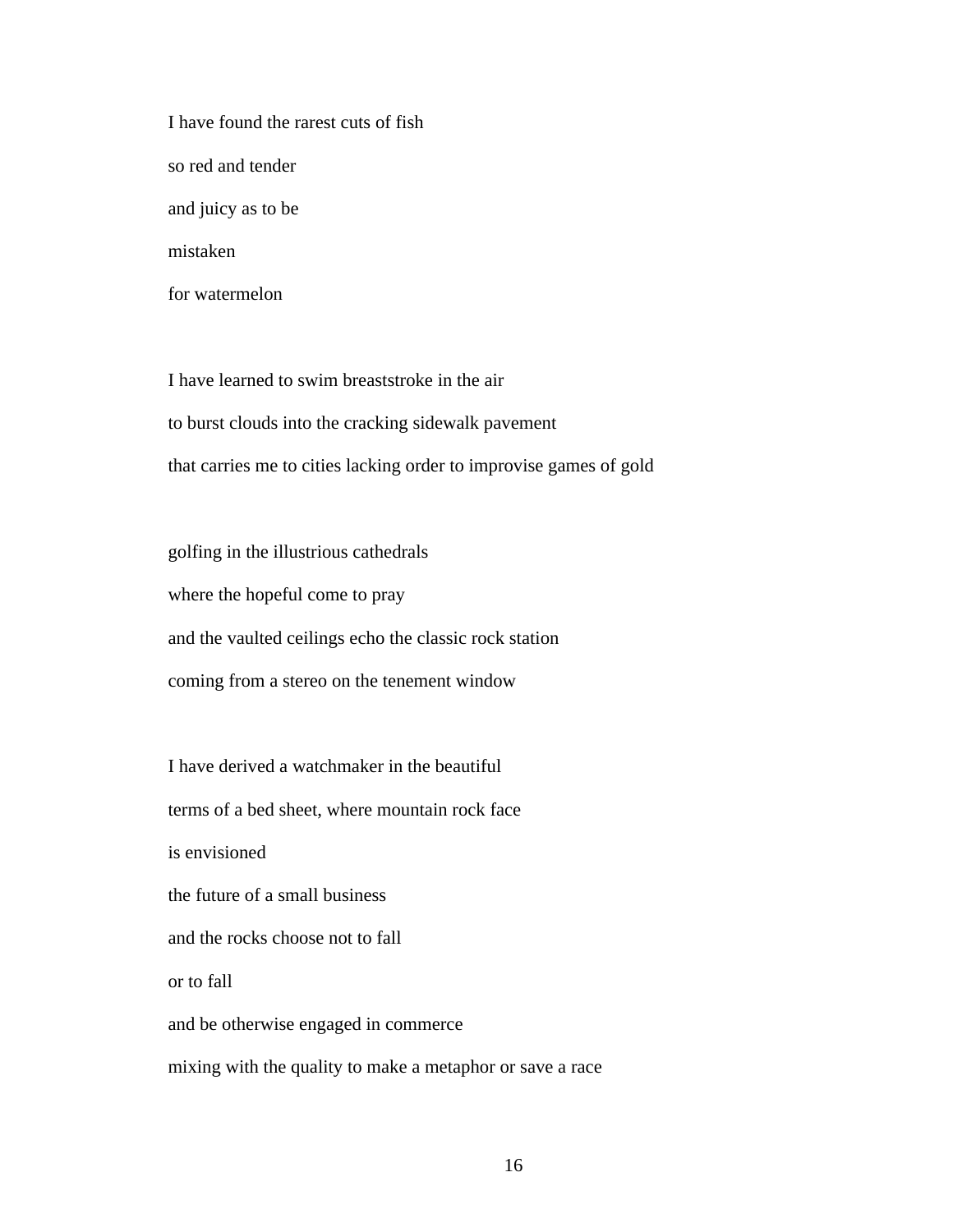Two girls start by applying "mud" to their faces.

The scare quotes are for linden berry,

raspberry leaves, papaya,

cinnamon, wheatgrass and

leavings.

These are some of the things to be found in "mud".

The girls talk as the mud dries.

They start to notice cracks

appear near the jawbone,

cheeks ridge,

and where their eyes have been to make crow's feet.

Each could say: I saw her age.

Each came to see the older face that dried and chipped until underneath showed the new. It was a good face. The one they had left behind, once before all that, and improved. It showed through, the skin looked fresh and new.

It is an inherent property

of intelligence that it can jump out of a task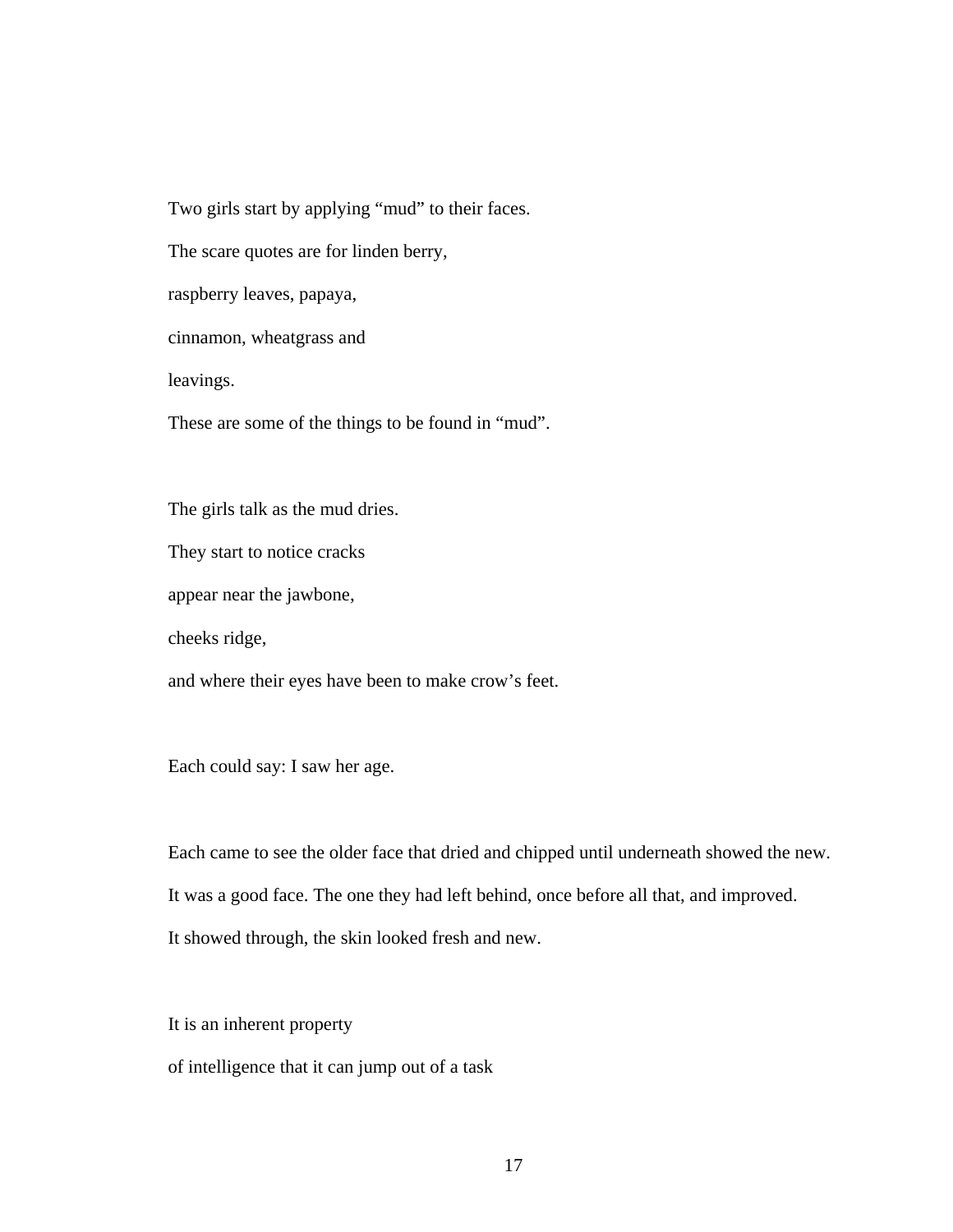which it is performing, and survey what it has done; it is always looking for, and often finding, patterns.

The equation never met one imaginary

mistaken for its better brother or twin sister

left clinging to a raft

the fashion is under

permafrost review

it seems

and so I have been condemned to walk the earth for a certain length of time

all of space couldn't clear out the wandering fool head would say

a perfect perfection is childish like a bunch of bananas

the ways of trains seem serious from a distance

quandaries

and a bottle broken

before the mast

so the boson can make junipers follow the crew to a new hand

where we are

only the finest cannibals can roam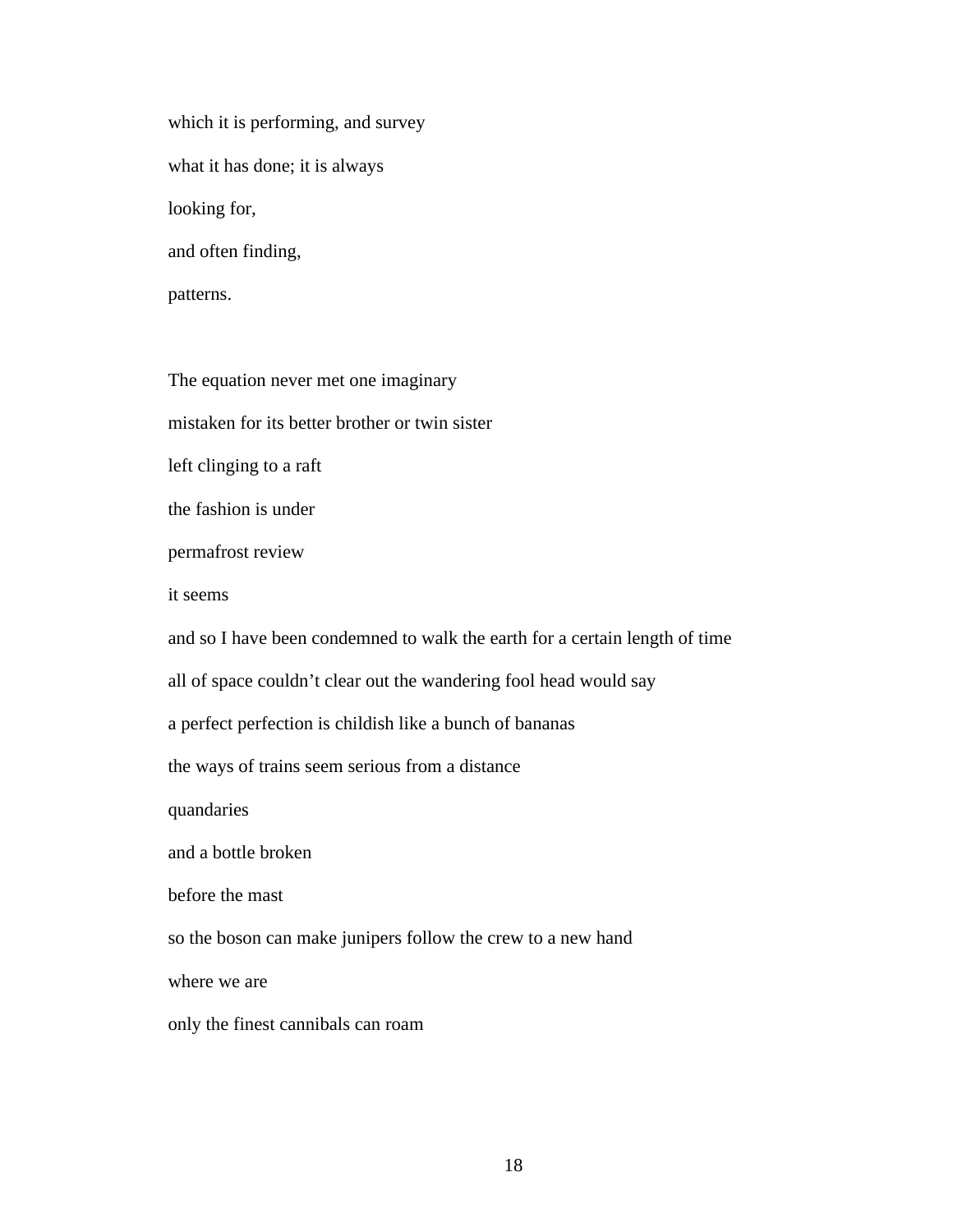## Painted Diamond

All gone and thru the looking I can see that her dress is new It is a new dress and a sight to see She says each of its names I ask what they mean and I hear a princess from Belgium and daughter of Jews She was one of us, a you Chosen once is twice in selection so her taste was legendary and now she has a her I say the her she always wanted without it is her that wraps around her bare breasts perfectly It is a her that covers her thighs in wooly love, silken embrace It is like a painted diamond a stroller at a race It has been so it shall remain my love has been *like* and *as*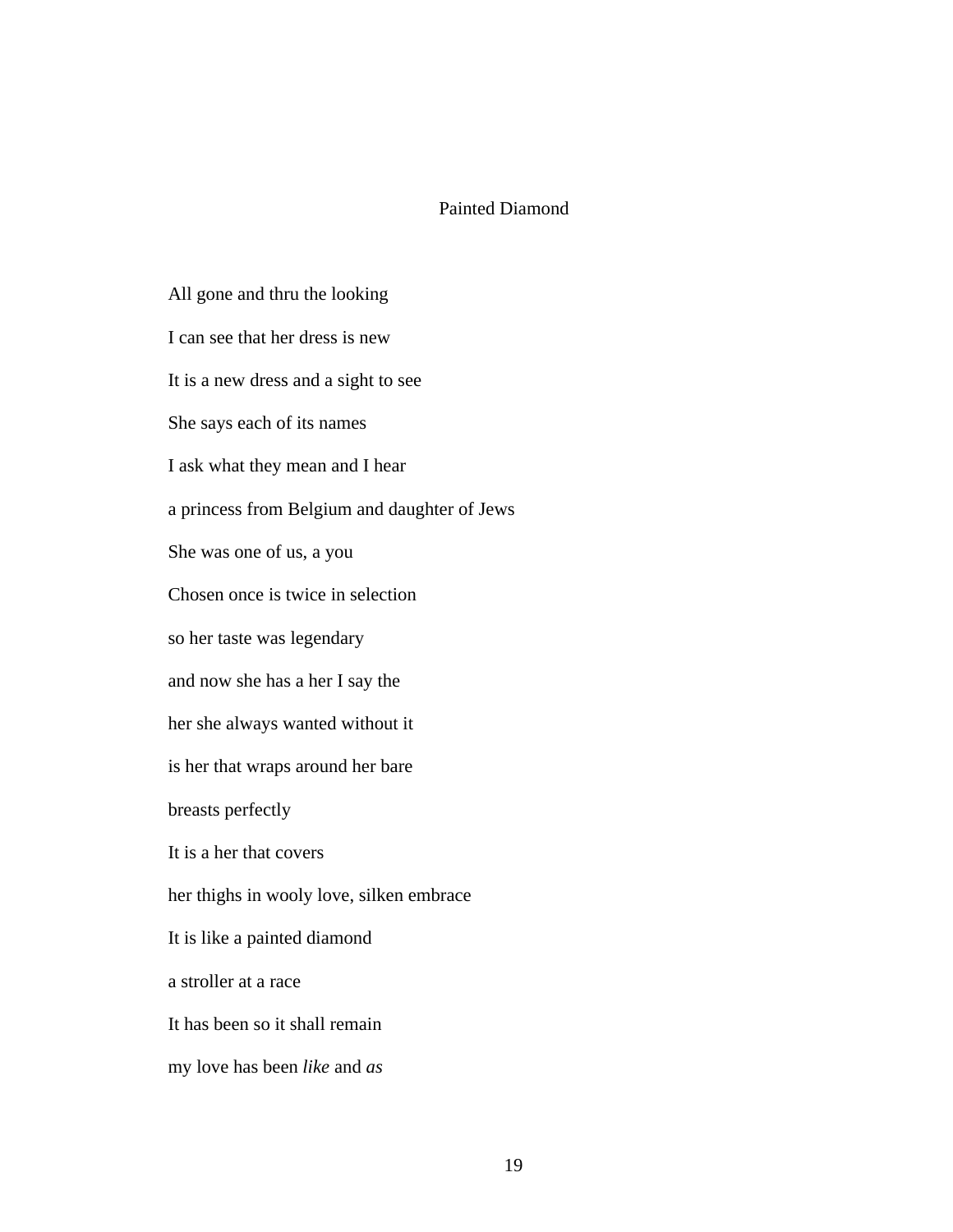whereas her's *has been*

It likes to hold her close gives itself fully the way a lover should Some people dress for success and others wear simply or for less My love has seen a whisp her glory more or less is that she knows to dress for this holiday, this occasion that calls for so many kinds Each one seeking a powerful token that keeps above mere excess A true perfection requires nothing lest there be angels summoned at such bequest as to bring summer into spring that makes a martyr tree breed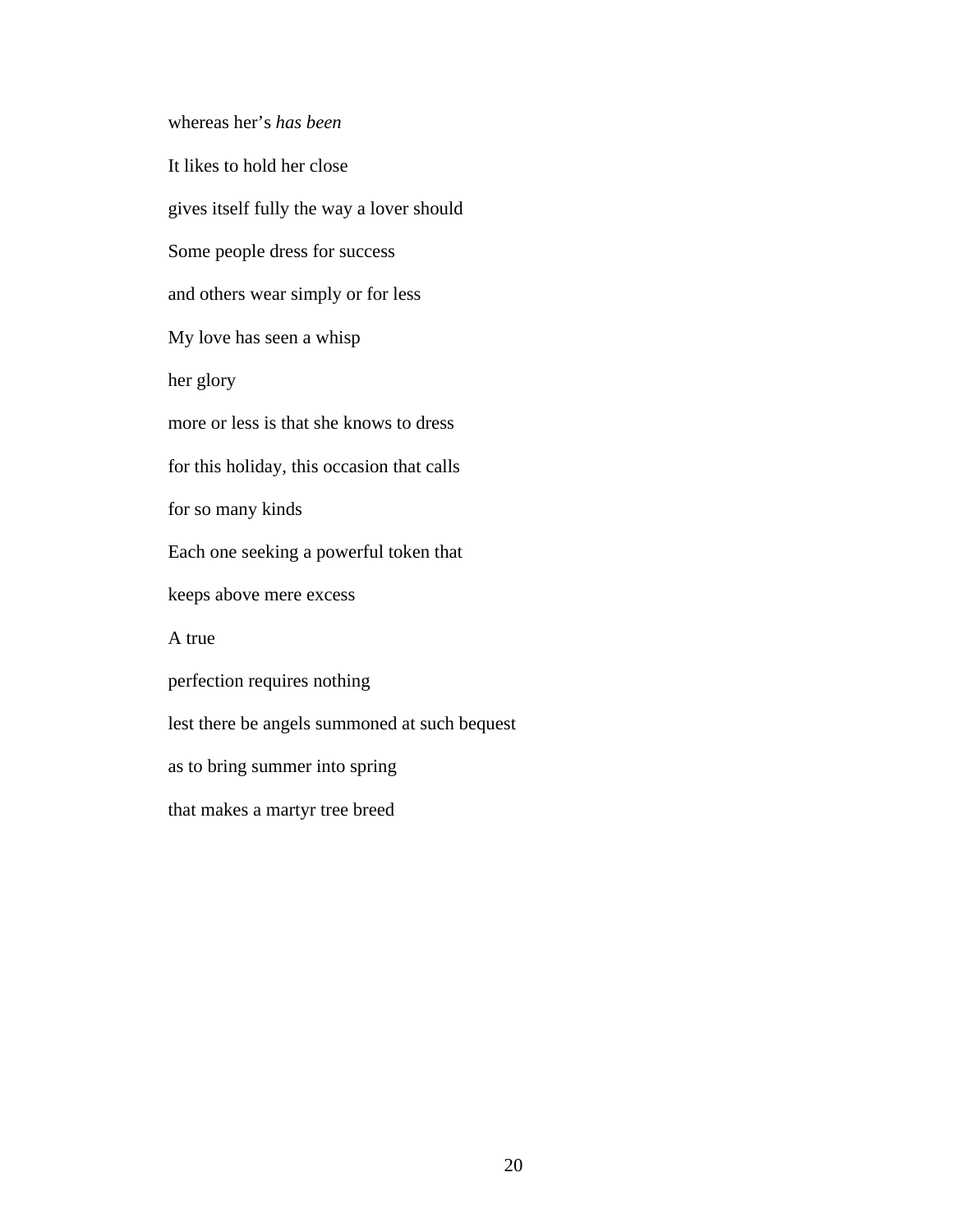# Taught Us: A Kill Ease

you must accept the first to continue to the second

from there it is turtles and gravy

all the way around

each second ticks by at exactly one second

they accrue

one second becomes two and so on until

the distance is marked for convenience

ages pass it got late

the ease at which we forgot did us that favor and no other

everything was paid in full view

a killing needn't be so instructional the streets fall away in the autumn breeze the whole world is sold up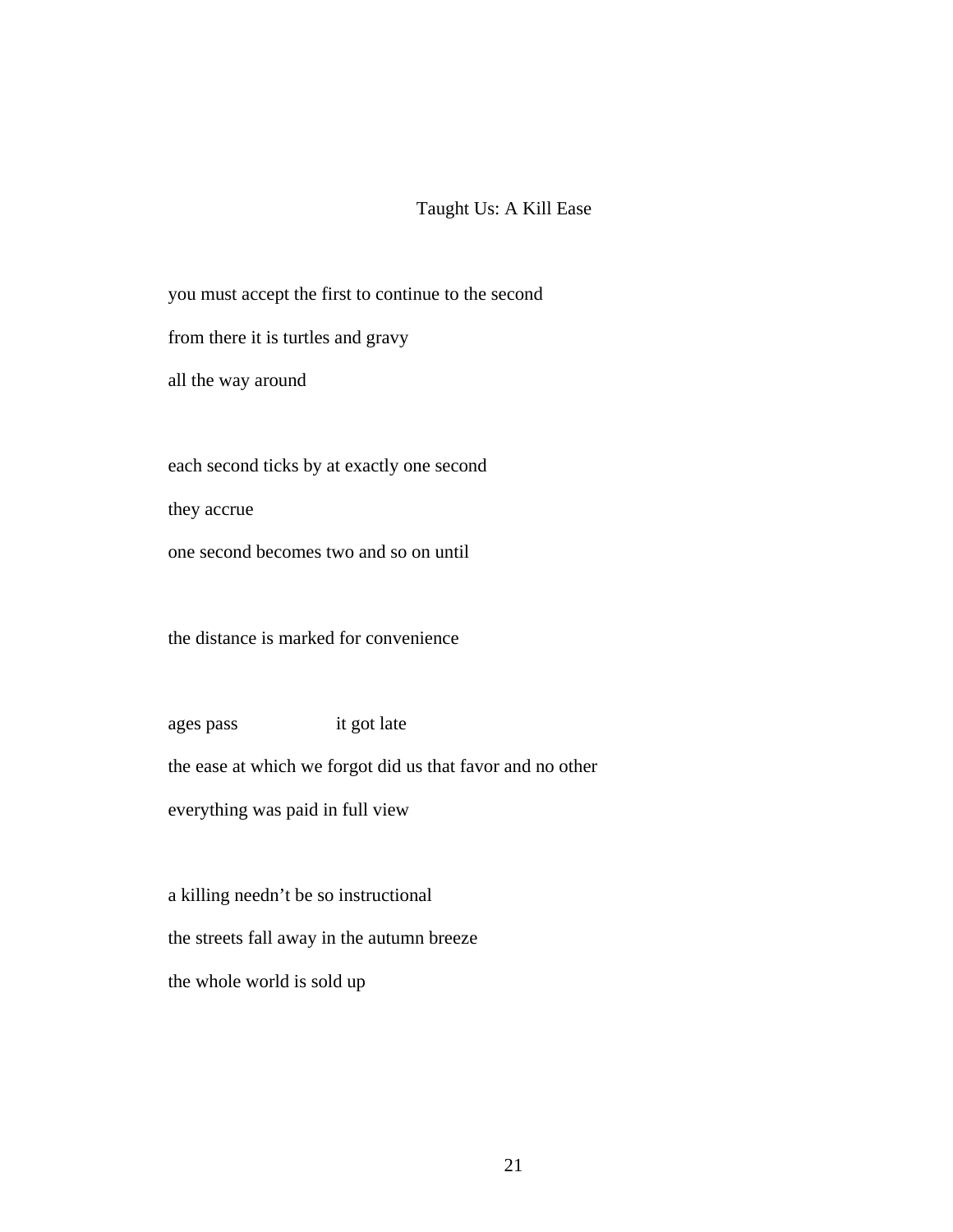there is more to be made

add in fit them out like the warrior is the hare

and there is pressing business at the bank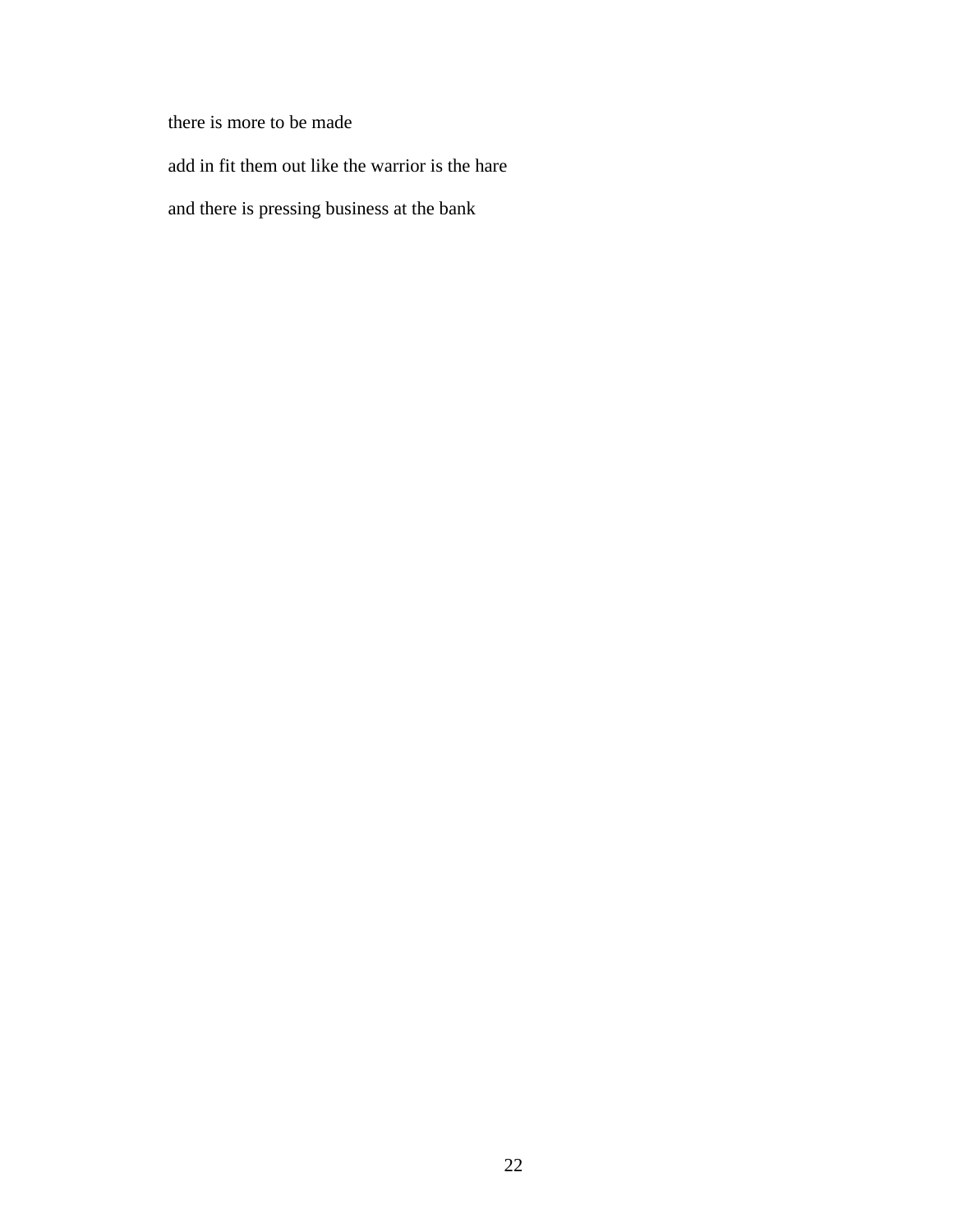#### Poem

the mathematician is awestruck discovering two things that he knows a bolt from the blue has tightened his grasp his reason holds firm as the globe continues to bank left and he's aright onto the new Enlightenment where syphilic visions are answered by colors and turns in speech that put the debating societies to shame so they are alike and let the feather rain drip complacent to the thunder cry a storm needs painting an antelope is stuffed into the curiosity cabinet to surprise the company a prototype for recess the defects have their advantages it's a two tiered statement leave one monkey to die by traders or risk the other one in the deal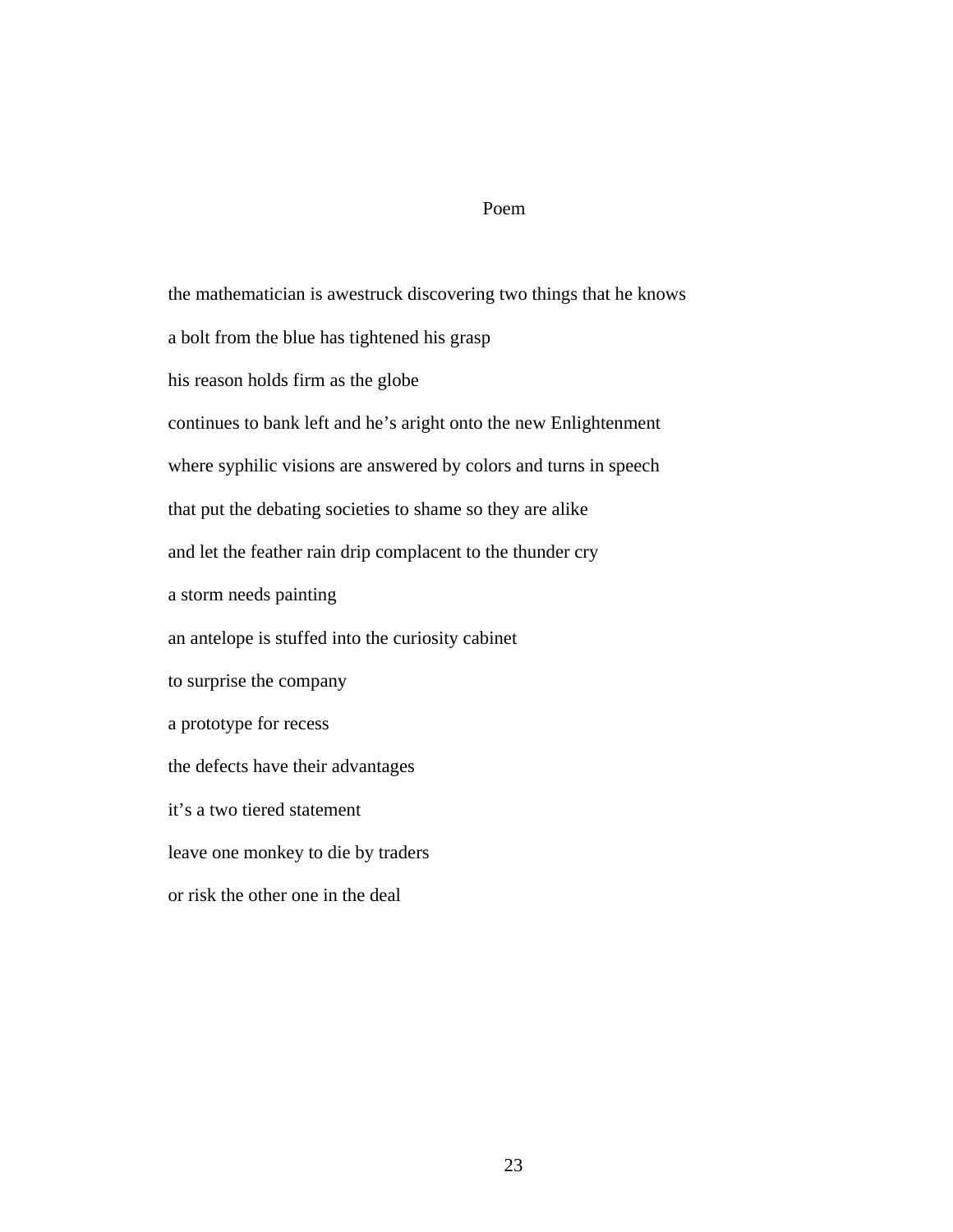## Liberation by M.C. Escher

the orientation will suppose gravity is on its side

from such an angle, the limits are left

to the sky filled with birds

they start as ghosts arriving ahead of the triangle

the square

they multiply exponentially

and diversify in the break up

divers and song birds separation causes everything to fly

the hope persists on its side that gravity takes no part

as the lithograph goes rolling

to fold itself up

that way the complex is last and the void is elsewhere

not wrapped up in the unrolling that mist pass the pattern

marking to a name

and a date saved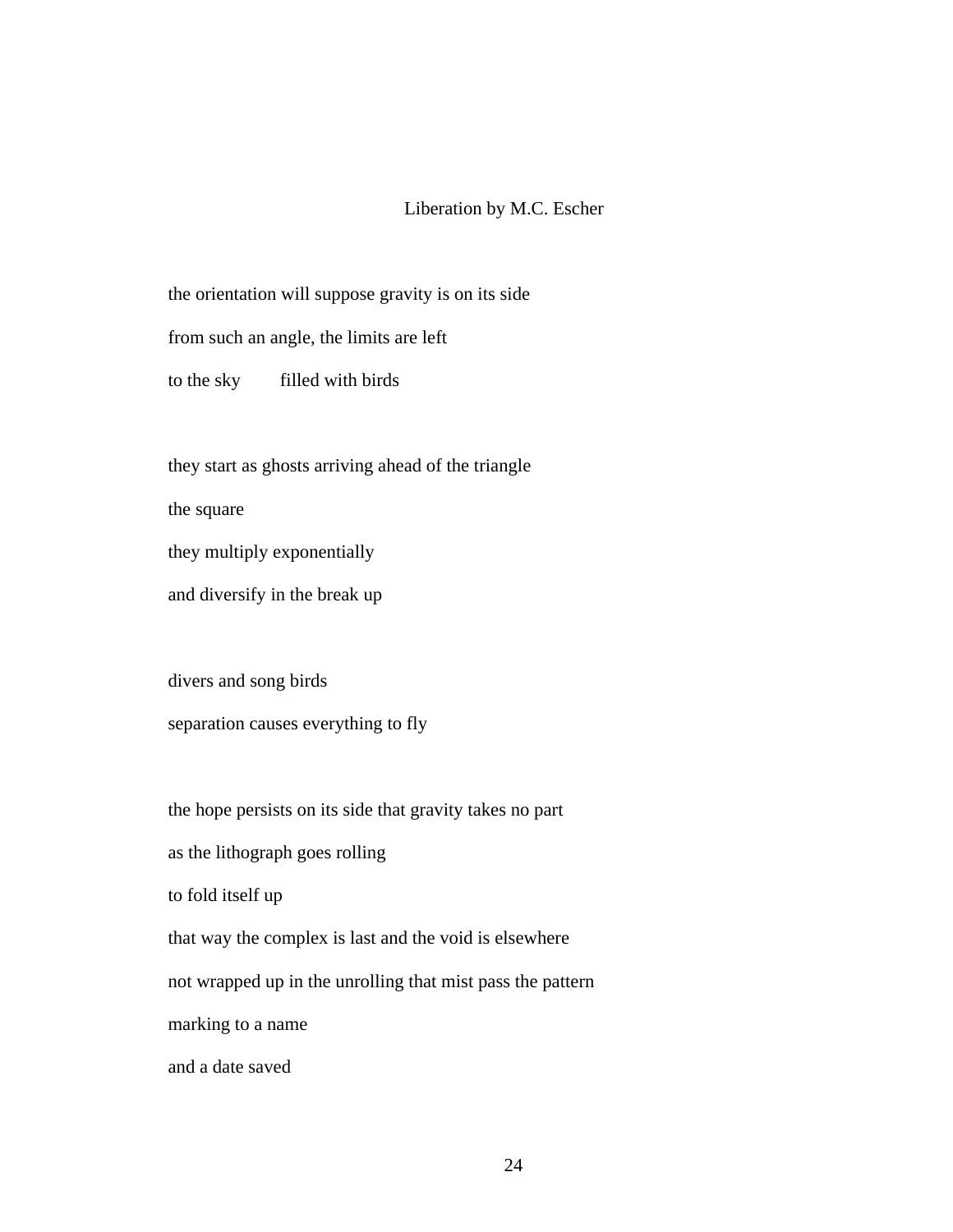in the fired, unreachable corner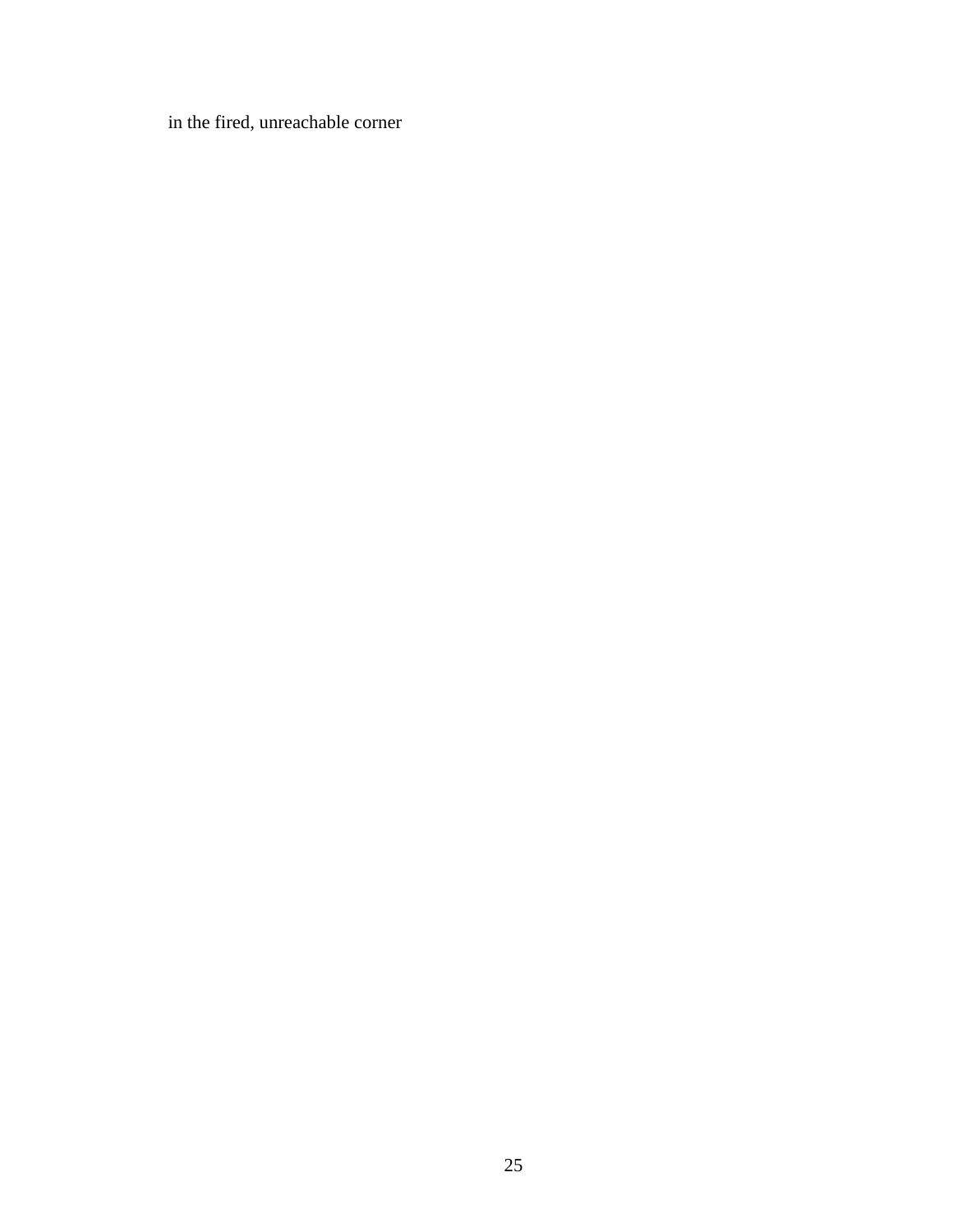# The Mosaic by M.C. Escher

Who thought that a drugstore would be some day queen?

It's entirely possible that I've missed the question that started off a series of likenesses.

These go stumbling in the dark until they are white and near.

Dragons and

goldfish and

camels and

elephants and

demons and

devils and

the guitar

are there.

All this fun after the blackest bugs land on my collarbone.

I guess the ceiling wouldn't hold with them or sleep seemed inevitably ruined and the wish to dream of falling overcame what ruin the air so cool this time.

The idea would be pure; do you remember ideas?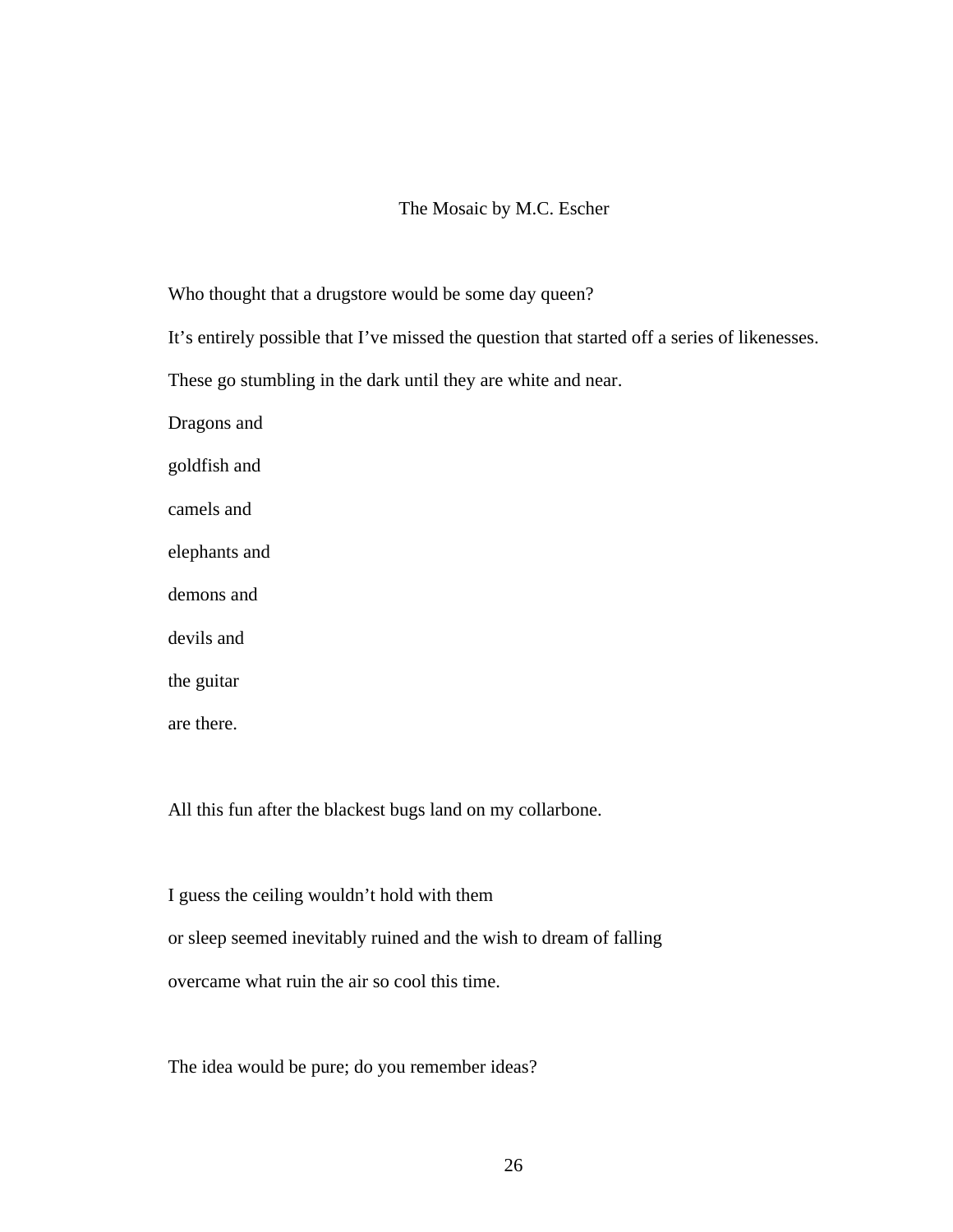They were those important things that used to precede manifestation.

A pine wood memory burns hotter.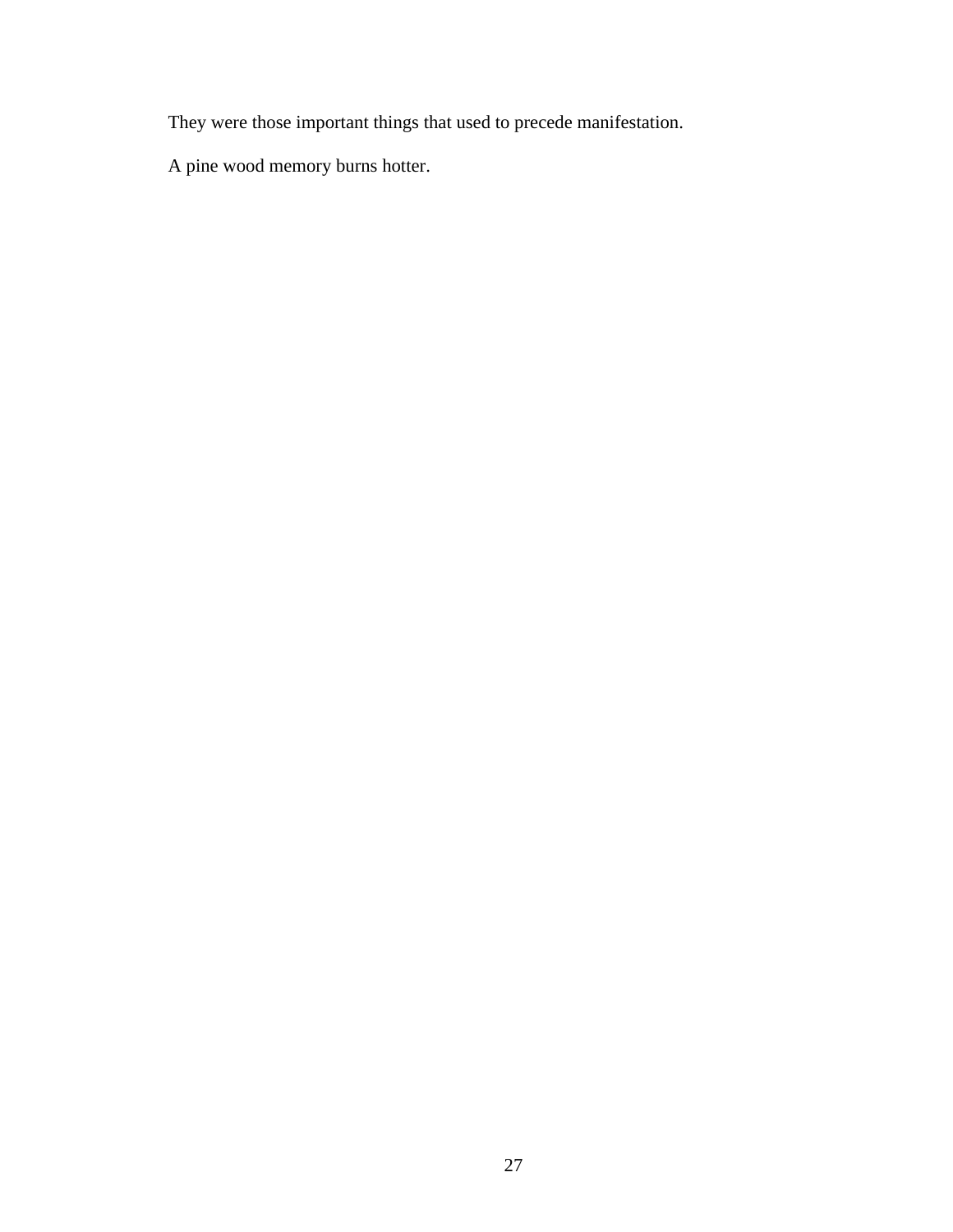4.0

I read somewhere meaning begins when the symbols of a formal system correspond to some truth or known portion of reality. Words have active meaning because like all new ones it brings into being a new rule for creating sentience. This means our command is not like a finished product. The rules for making sentences increase when we learn new meanings.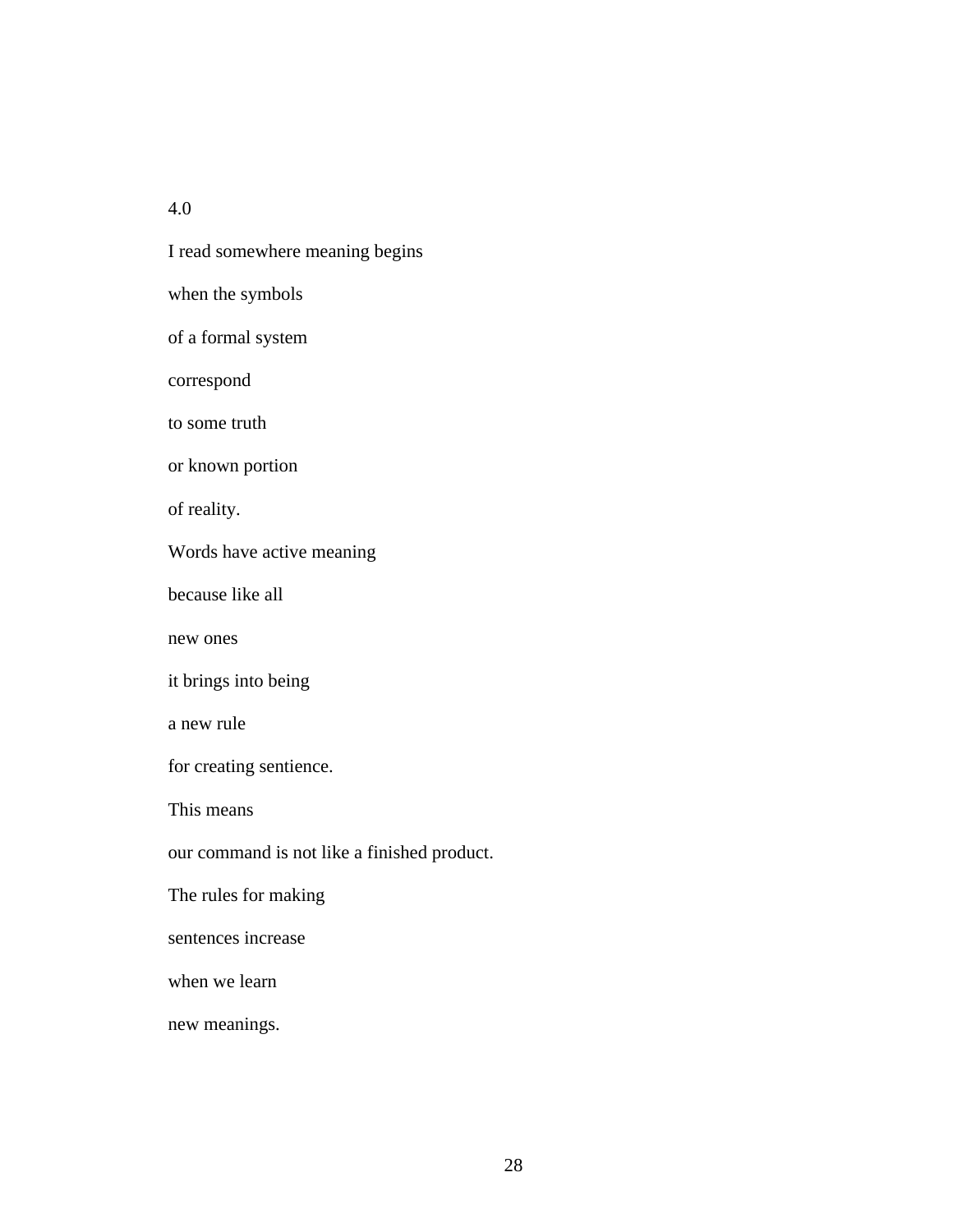# Our Meaningful Interpretation

derive from looking at well-formed strings

any interpretation o

f symbols in a formal system will be meaningful

to the extent that it corresponds

to some truth in reality

different aspects are isomorphic

to each other, one single formal system can be isomorphic

to both

and so take on two passive meanings

Therein lies our clue to knowing a good line

a grammatic sound

literally

possibly

innovative

"Can all of reality be turned into a formal system?"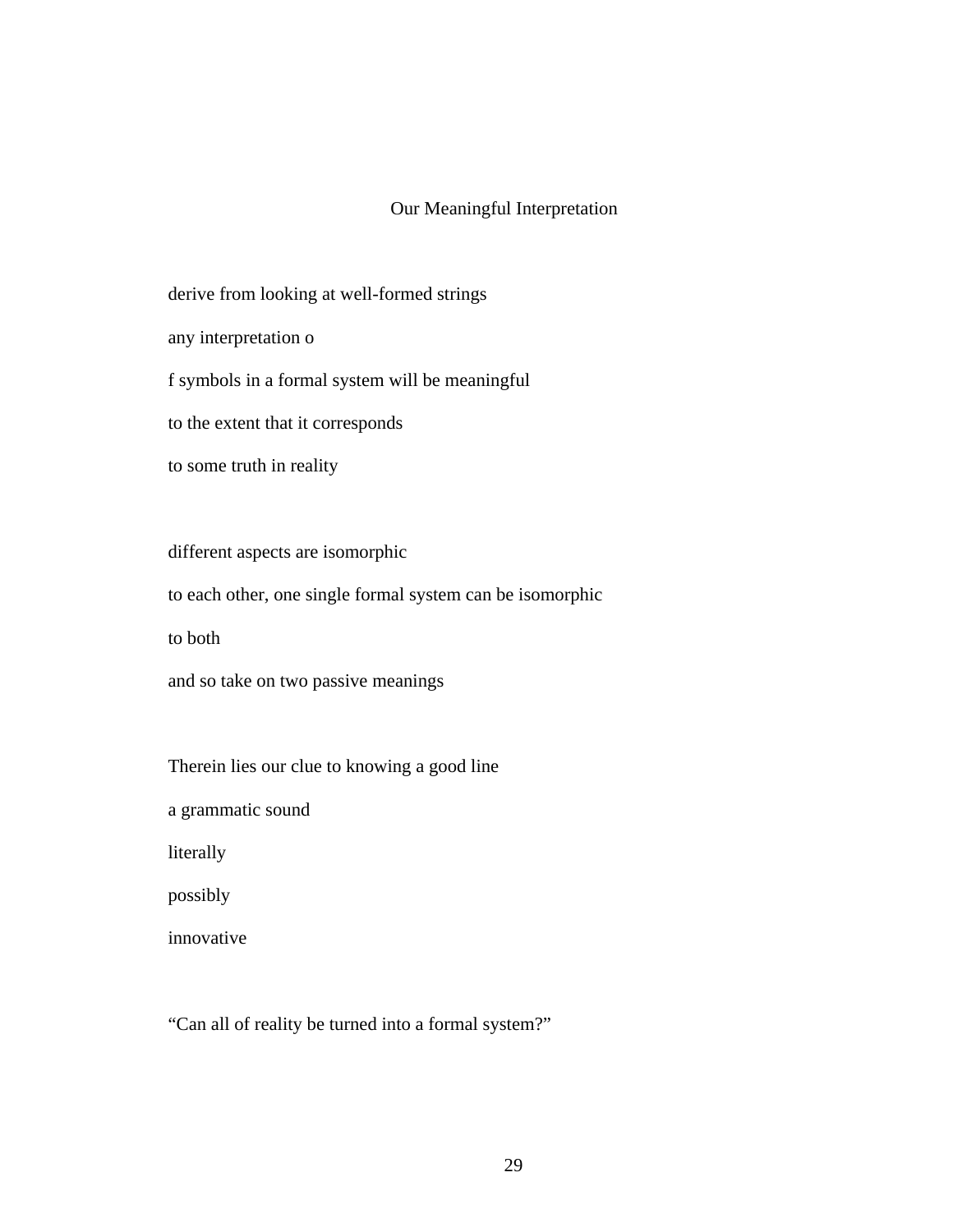They sure are trying. And in a very broad sense, yes.

One could suggest, for instance, that reality is itself

nothing but one

very complicated

formal system.

Its symbols do not move on paper, but rather in a three dimensional vacuum called space.

They are the elementary particles of which everything is composed.

The sole axiom is

or perhaps was

the original configuration of all the particles at the beginning of time.

Does the universe operate deterministically?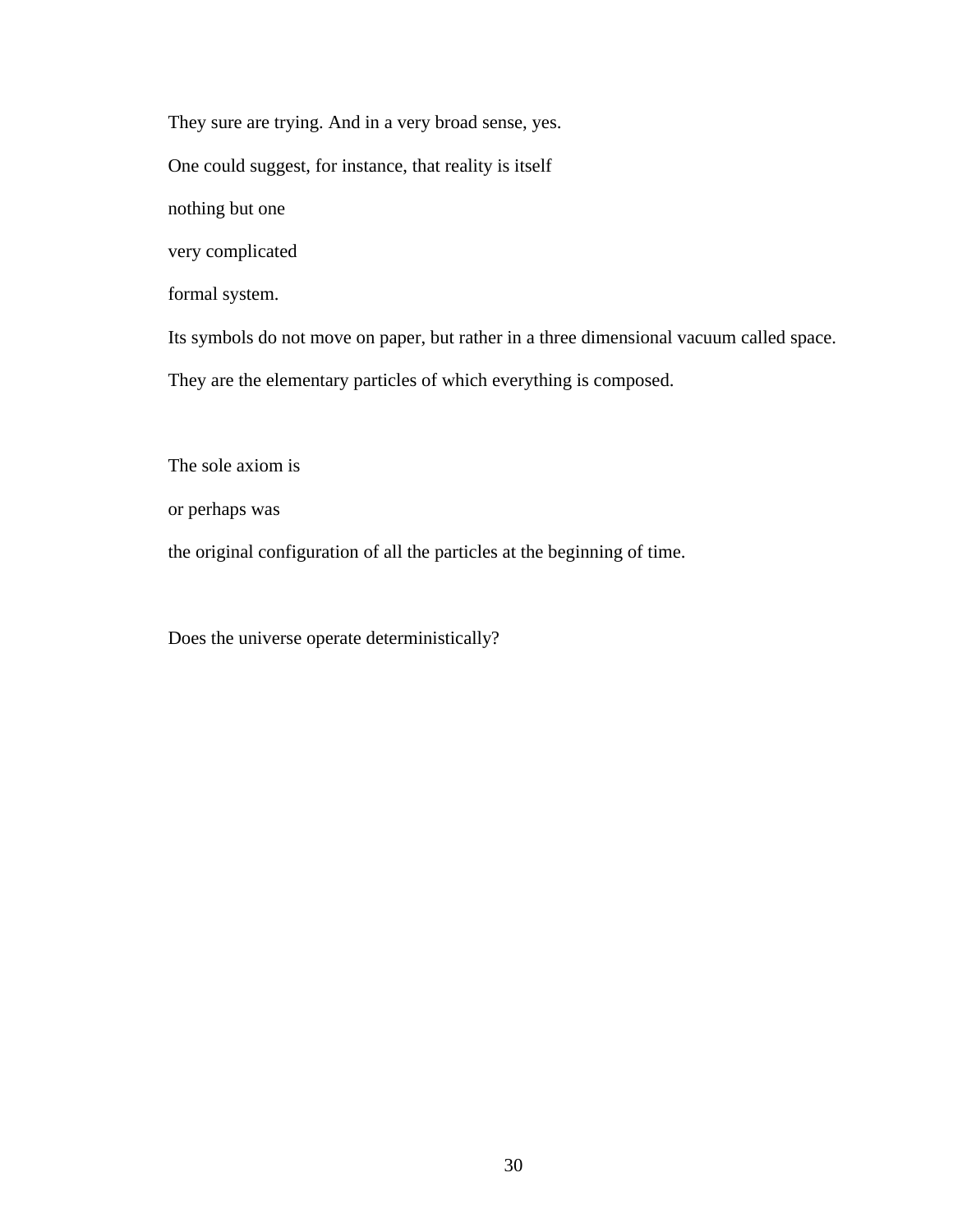### Realities Misbehave

silliness intrudes on numbers clean and pure, they bend to dialect when spoken and break into thoughtful children when Sunday afternoon trickles by the brook in which they cannot play they ought not and they do this is the ideal and so are they thoughtful remove clouds and the whole hill becomes prime my love is typical of real mathematics: simple, compelling, and beautiful it has no prime it is greater than itself and can be divided up as needed it lasts long past the general my love has become an imaginary truth no more meaningful than the last its interpretation is left up and working bottom up it can be seen flying in the air my love is isomorphic and tells its tale in an infinitely diverse collection of its aspects my love is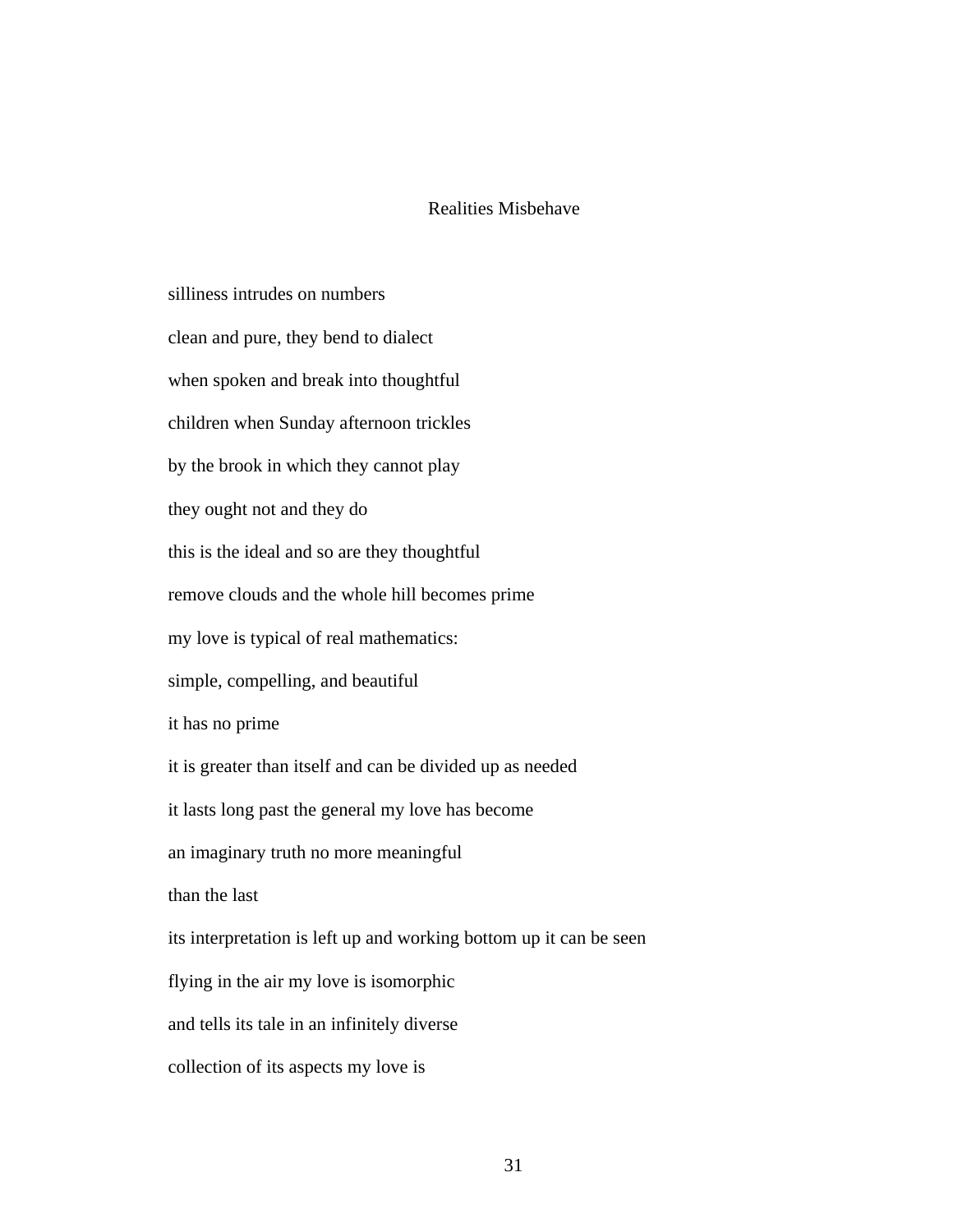ambiguous, clean, and likely to make parallels on the bed or in the shower and anywhere it pleases my love can get around infinitely like a luxury sedan it has the pick and the process to get by natural numbers and escape in the haze that surrounds it the best we could do is count primes for awhile and concede that there are a lot with a capital T a crystalline habit that leaves open making the street named after your theorem repaved with astonishment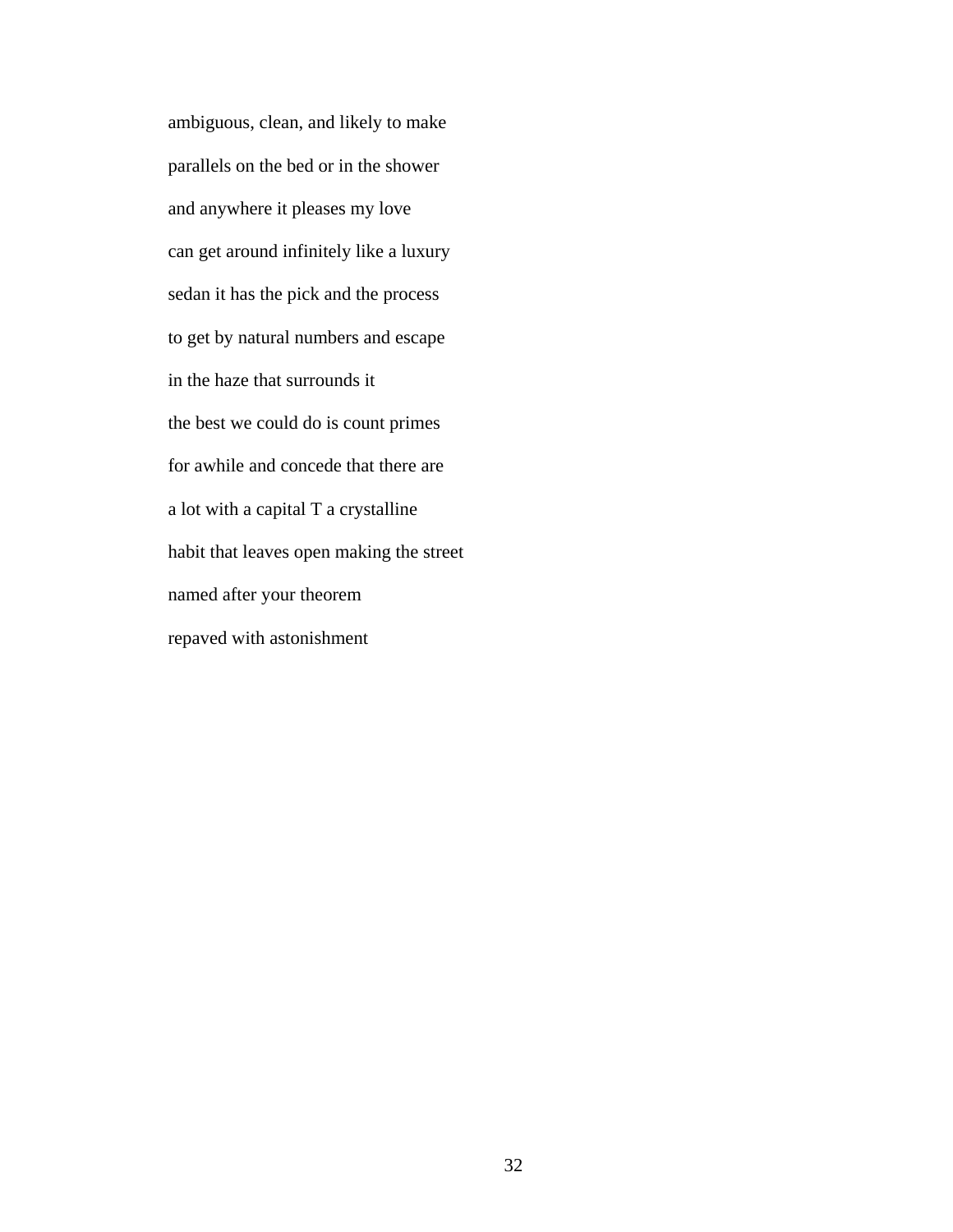### 5.0

Let us follow the proof as it makes for the border pretends to the eternal when it is blue or bust

The sanctuary has never been so silent. White feathers from a dove that once loved a pigeon flutter and find alchemical auspices for wary hands laboring against the wall. The wind blows the sparks across the hall. One finds its double and cannot continue without breaking into song or was it architecture?

She is not a demographic nor a hare.

The tortoise goes all the way down and returns with Eurydice.

There is a strangeness to the idea.

It follows quick on the heels of many entrapments,

a net insurer for adventuring.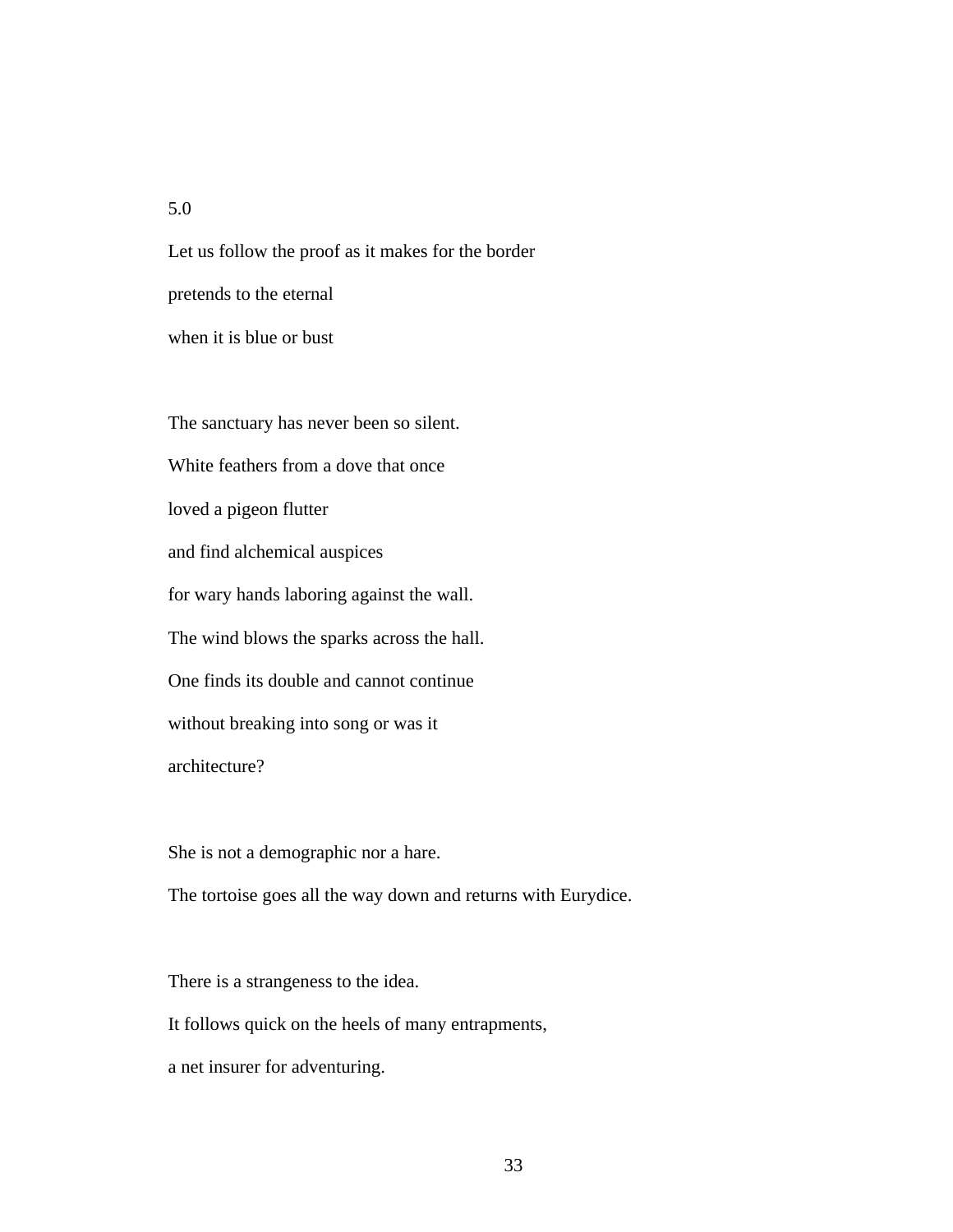There is a strangeness and it is a figure on the ground.

It follows to the right,

always to the right

as if waiting to step in.

There is an idea to manipulation.

The twist and turning that leaves little to guess, and none too soon.

Lately I have been forgetting myself.

I walk the beach and find a shell

that could not have come

from a larger shell.

It is complete.

It is free from interpretation.

Yes Kenneth, no one will compare it to the sea.

A bee is like,

see, it's shell

is indeterminacy

once the hive is taken into account.

So as to make numerous the set

the sea

all action is reaction planned

to bring down chaos and lead to futurity.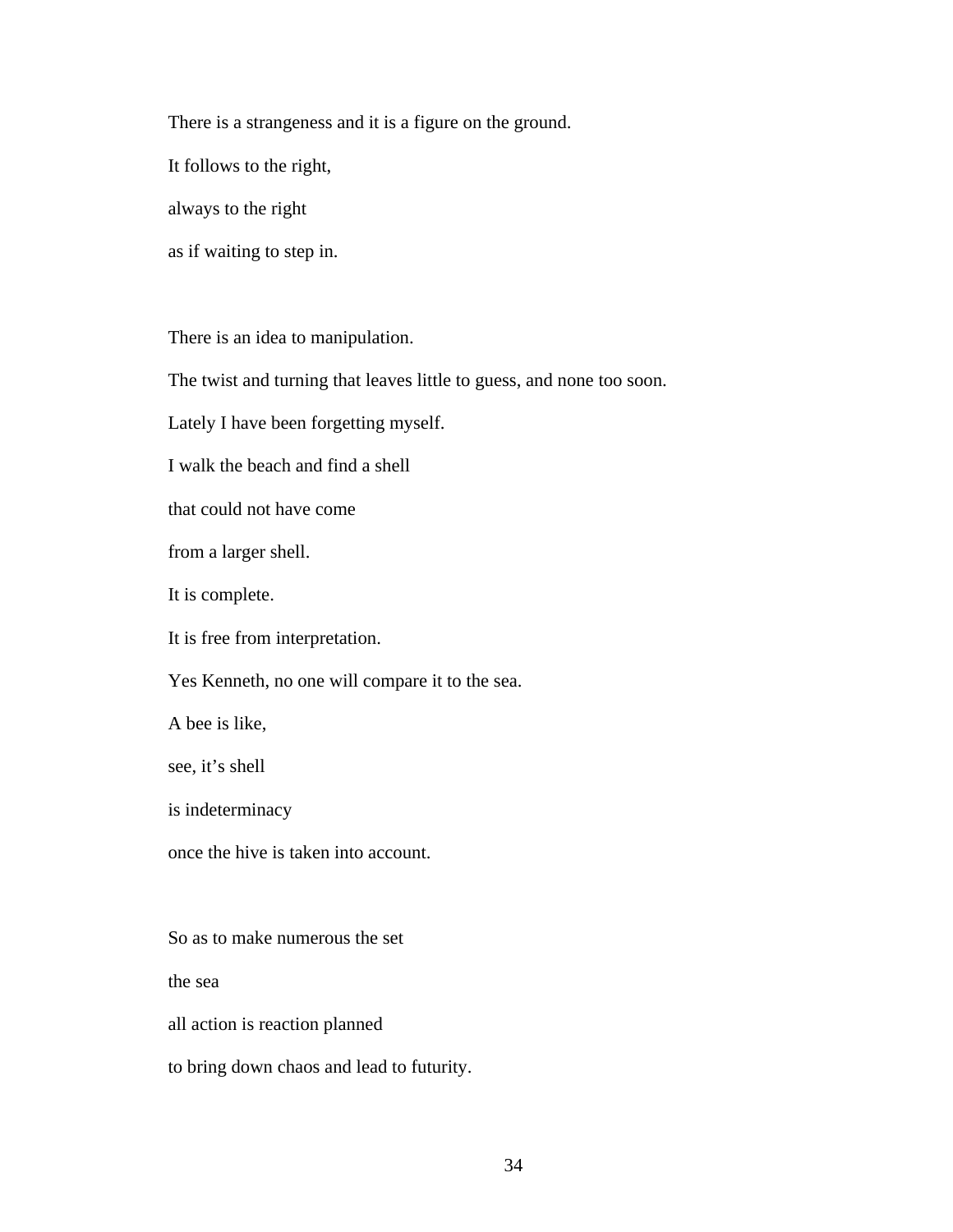Recognizing any number

if an infinite set

puts it back in the machine it creates.

### 5.1

From red-capped pens come amazing, it's active on the hull to shallow to slip. Deeper and deeper the symbol sets into the abyss only to echo back on the heath, on a canyon, far from laurel trees till the wind knows the character of the soul. It's symbol erasing any prime. To derive is to know commonality in a set of exceptions.

One place to another, the change is infinitely divisible until bank equals beachhead.

#### 5.2

The giantesses that play among the waves scrap madly at the sand. They smash particles from sand. Sent from grandfather mountain to father shore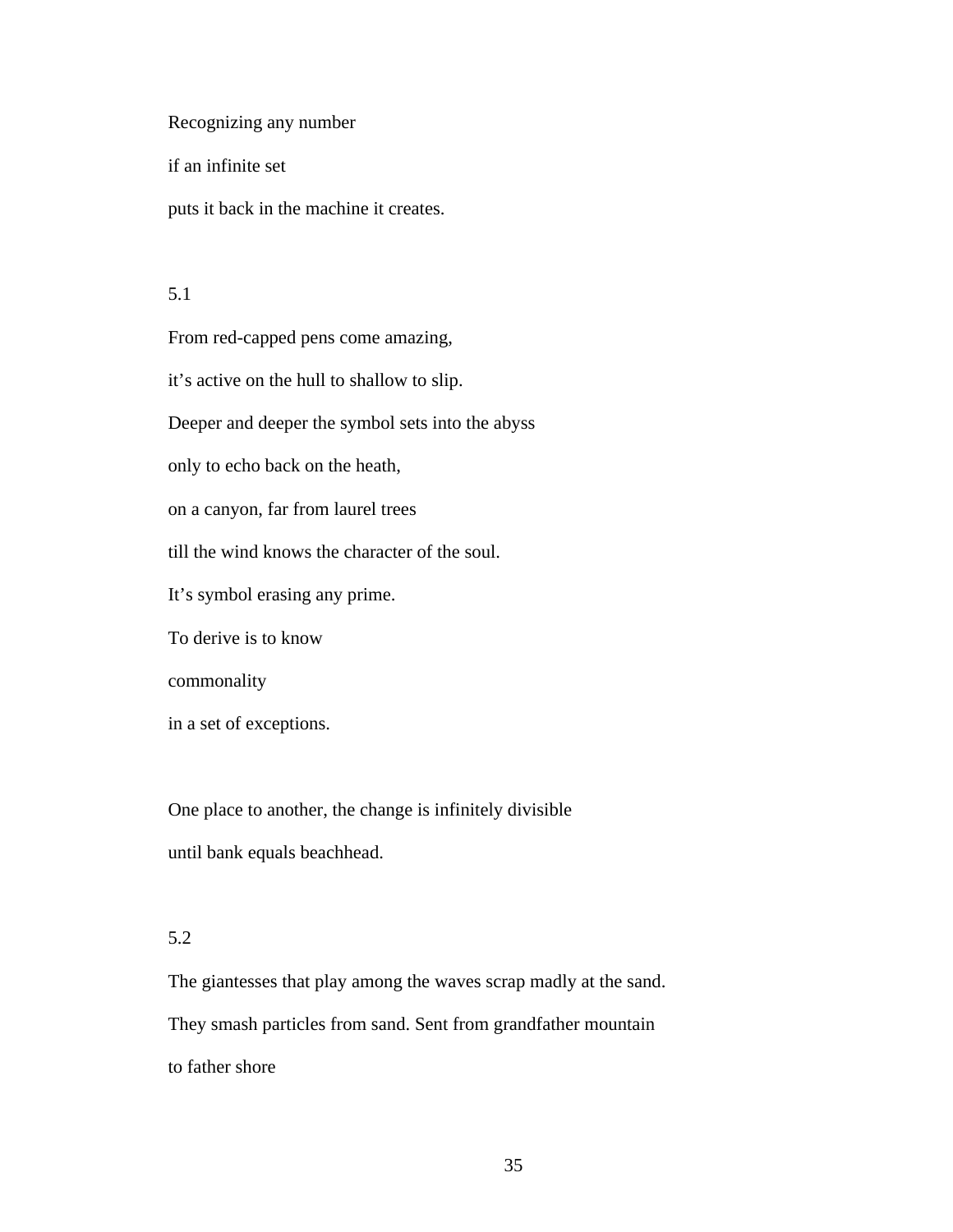I see mother ocean no more. The giantesses play in the surf and this is clearly the site of extinction and the start of rebirth.

New gods rise up without a prayer and they will sink,

get sucked out to sea, or scatter to the air.

Burn away the old dust.

Its char will be renewed in the oriole's song.

The mud bank and the copse crow ponds.

Words that have rung

like Sunday's infected monster

unctuous

waking is the most unpardonable win.

Stillness is excessive, small.

She passes the broken horizon with a harmonium at hand should William Blake appear.

There is a celebration nearby. Just look, the water mine has run dry.

The salt does not flow down the mountain side.

Aerialists make a mess of us all.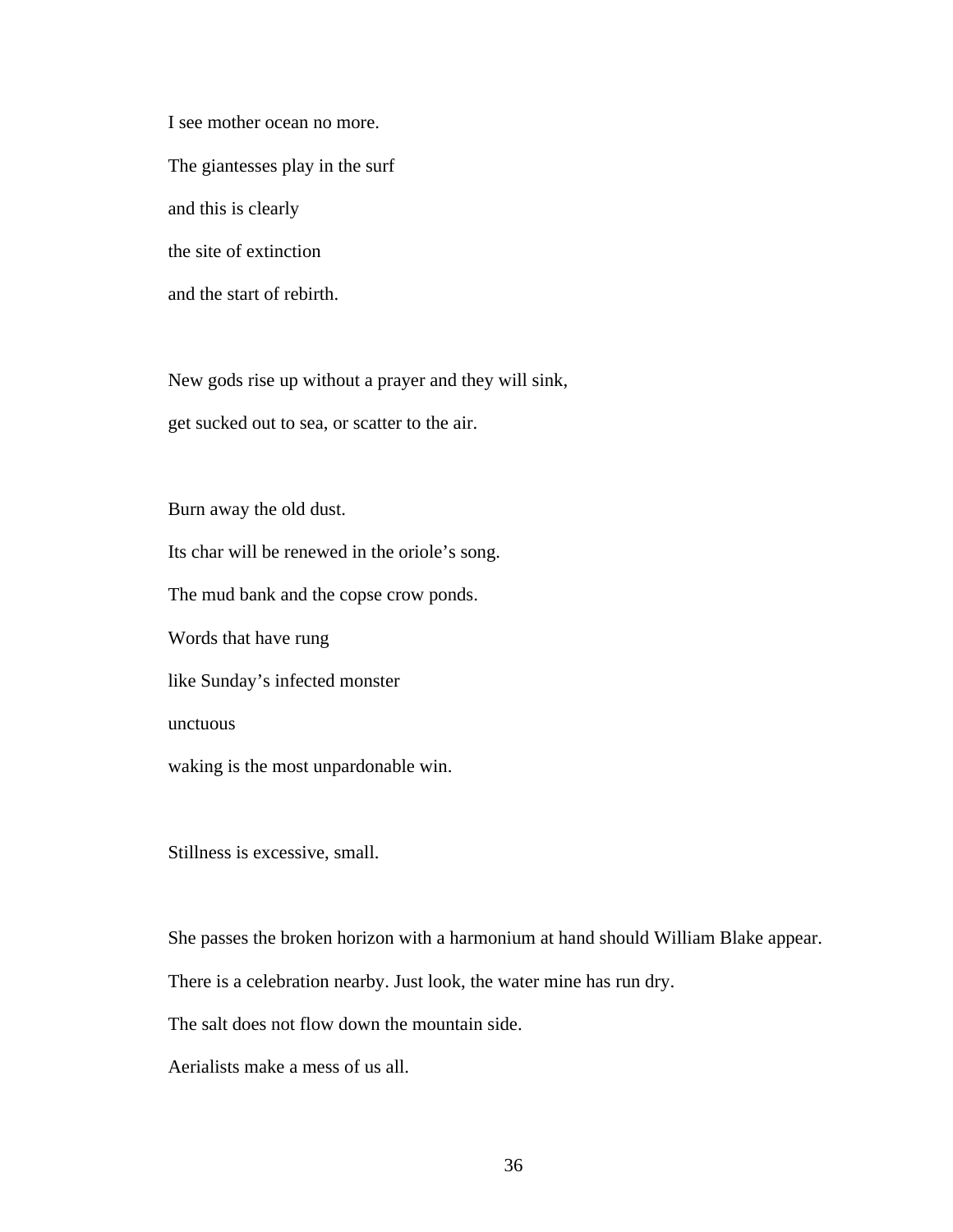I will continue

to speak beyond

reasonable grounds.

We were all caught wearing white face in public. There were no charges.

Pressed to make a decision, she will pass out dandelions

until the wind is loaded with seed.

Featherweight champions

have made worse mistakes.

#### 5.3

A few words about dream boxes are in order. The risk is always offensive. Someone could take it the wrong way. Dreams prefer the most inopportune hours. In the dream box, the gathering is no less diverse. It is the dream that is shared as best it can stand.

Some like to sit next to Joseph Cornell.

Others will peacefully listen, eyes half closed,

imagine Joyce peering through atrocious prescriptions and loving it.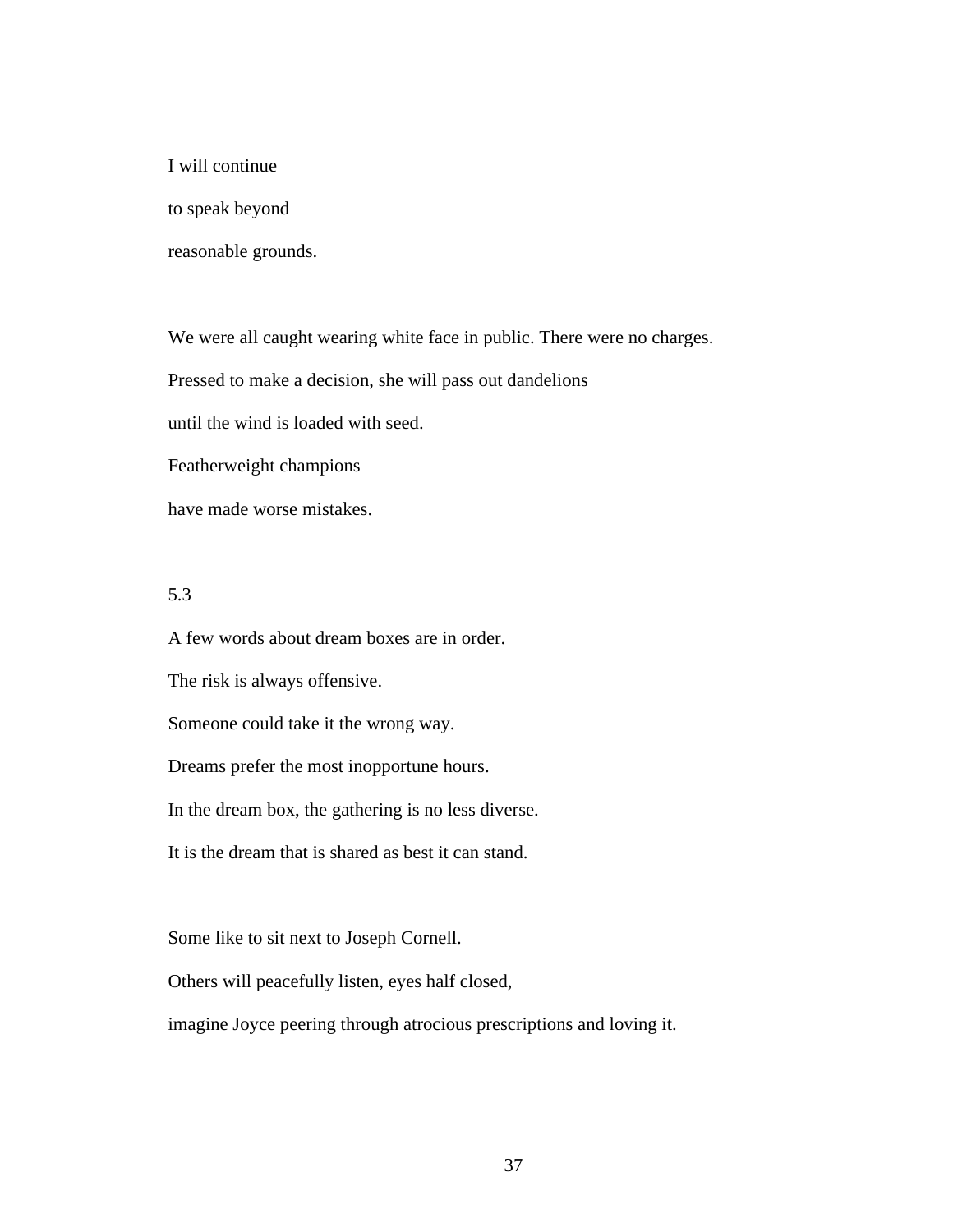There shall be a circle and a square means of attaining it. The leitmotif strains under the flutists playing. Two hands and then a third that we barely see making the rounds. On the wrist a recollection of pockets and waistbands.

The ghost has lost its gears upon the earth

fears cock crows

whether or not its any business.

Late coming archers aim for the sky. Well enough up there.

Why not order in some chaos. We cannot tint the heavens pink and blue.

It could lift up

reveal

```
the rooftops of Prague
```
always been here

to be seen.

A fine and worthy sentiment hinting at the divine.

Angels are a slant rhyme.

What the auctioneer said: that heaven is two Russian oligarchs

bidding for the same lot.

I say their lot is to be Russian. That is enough.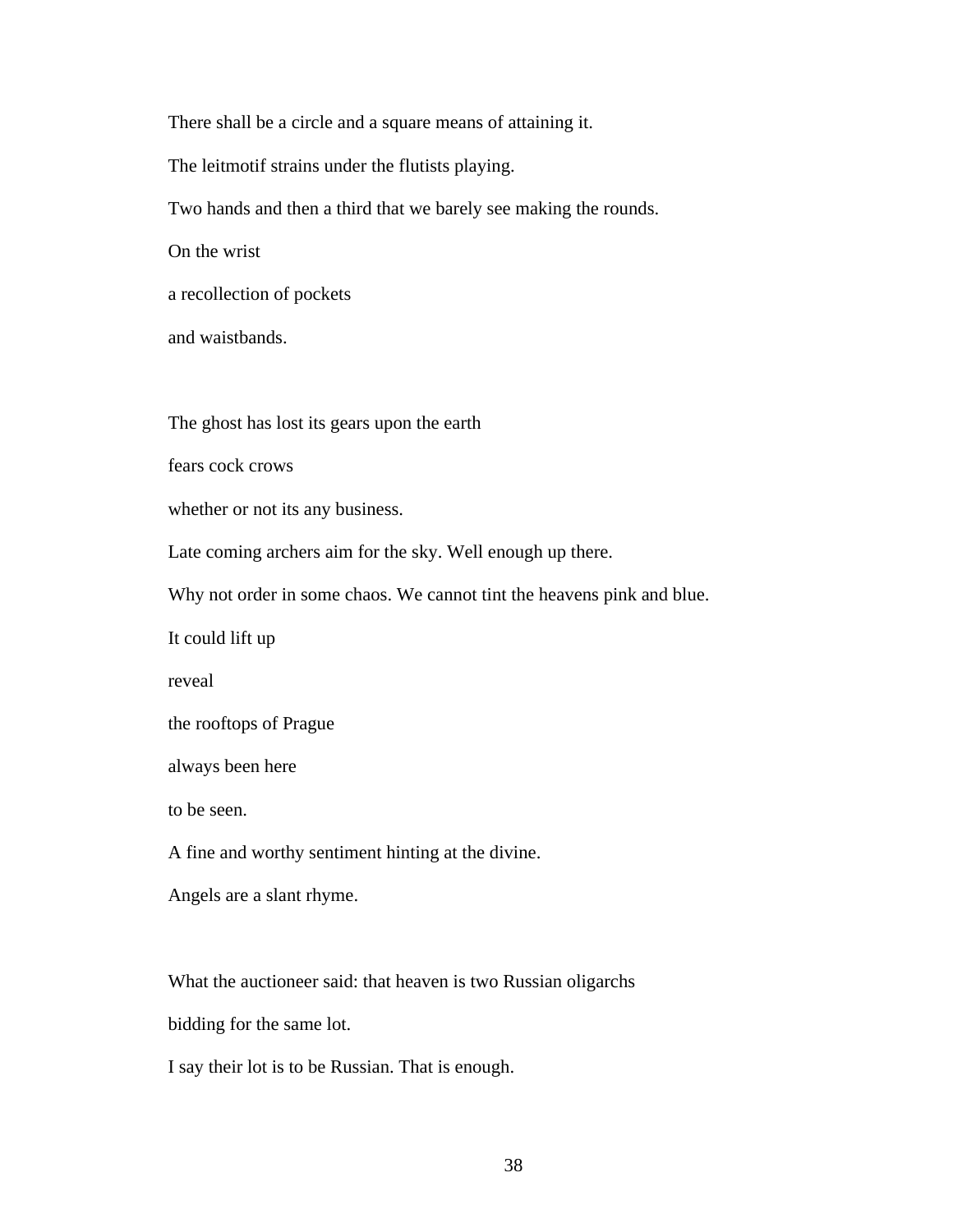Mischief Compels Me [to Add the Whole to the Set of Things it Contains]

Mischief compels me to add the whole to the set of things it contains.

My watch shell needs a ticking and my consciousness needs a bath.

A bell I take it slow, for a change.

It seems like all the best things are laying down. They want sleep just like Jean Cocteau.

I can understand the people blocking the exit.

They want love to be real and dreams to awaken at least 4 feet away.

To quell anxieties about sex or give those without them a few new ones.

We are the new. What's to be shouted down?

The National Assembly went by another name before Cirque de Soleil.

My life was called a *speculative* fiction and it was good.

I ordered a sequel and got instead a week of sunlight that taught me to speak.

We were whole once, that is to say indiscrete.

Our string had few theorems and little practice at deriving a personhood.

In the womb, I followed the princess and looked at the things she neglected for my study.

My first mastery was birth.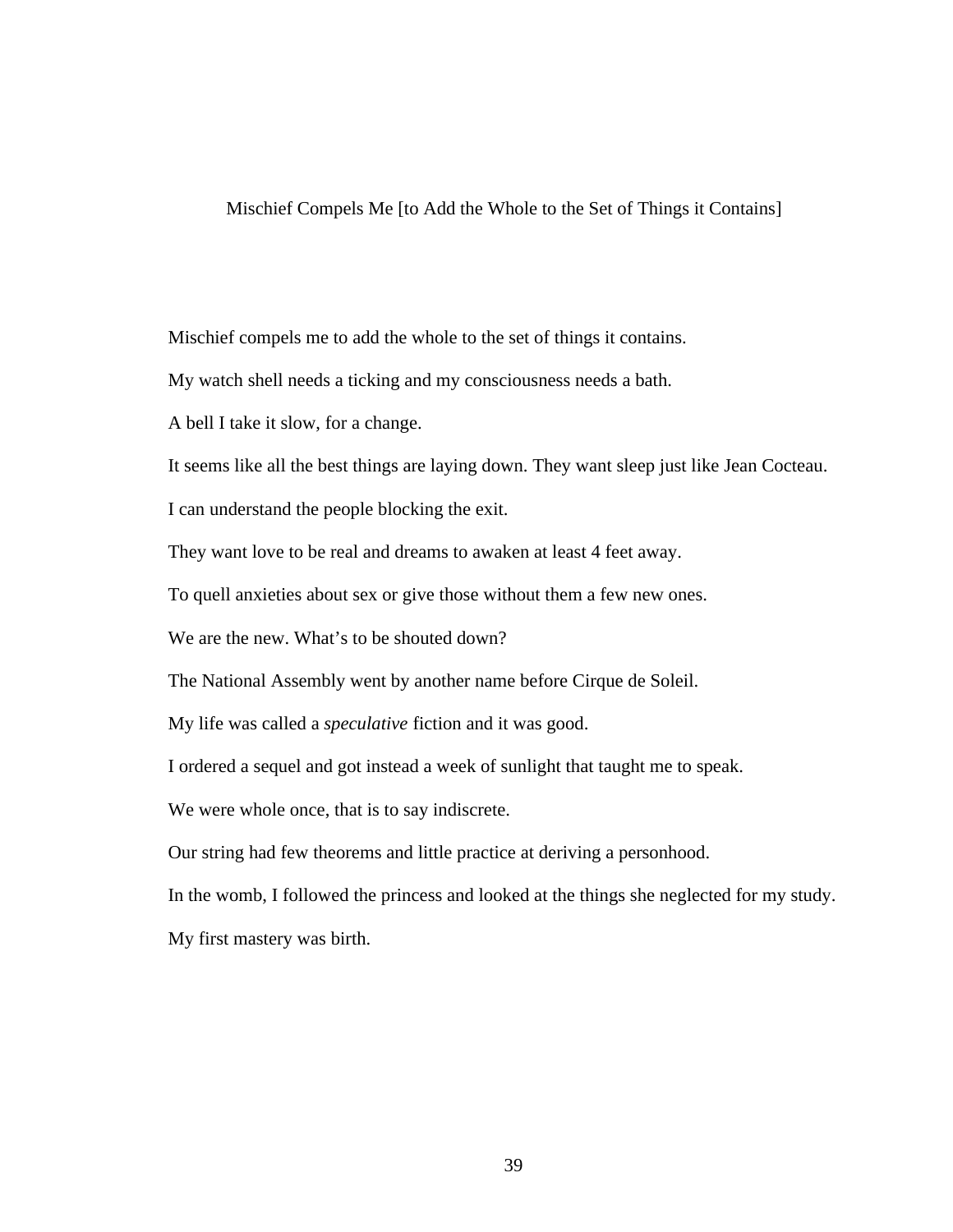### Santa Barbara

She said the flower can was empty for the September chrysthanthanum painted black and

signed nine days in.

My water was heated and the green tea powder added.

A whisk and away

the froth went, into the

containing tall trees and suggesting holy space.

A temple could be discerned among the clutter, clearly.

My heart was all in it.

I studied my non existence: tea leaves.

I saw humility and was grateful either way.

The key is laid before the supplicant, though that's not the right word.

key defines and claims his place

temporary

on the mat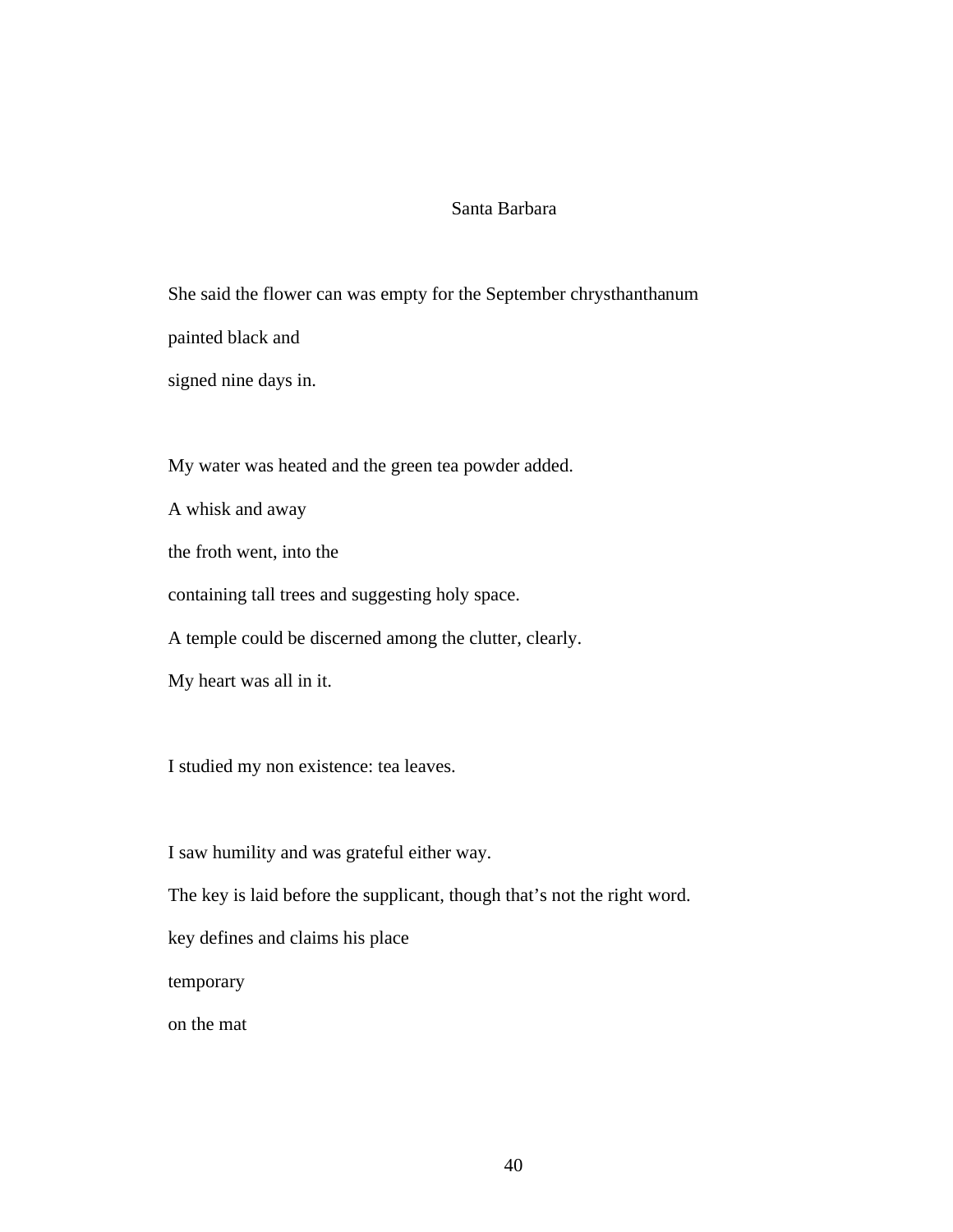The garden grows around the rose.

There is more soup back at the white house where invitations come from.

The fruit came from a different shade.

Circling the rose, it stands

out that the rose

has no stem, no thorn.

Root is behind the petals and retreating from the eye

that would make it mean so many things.

Placement says it all:

tea leaves.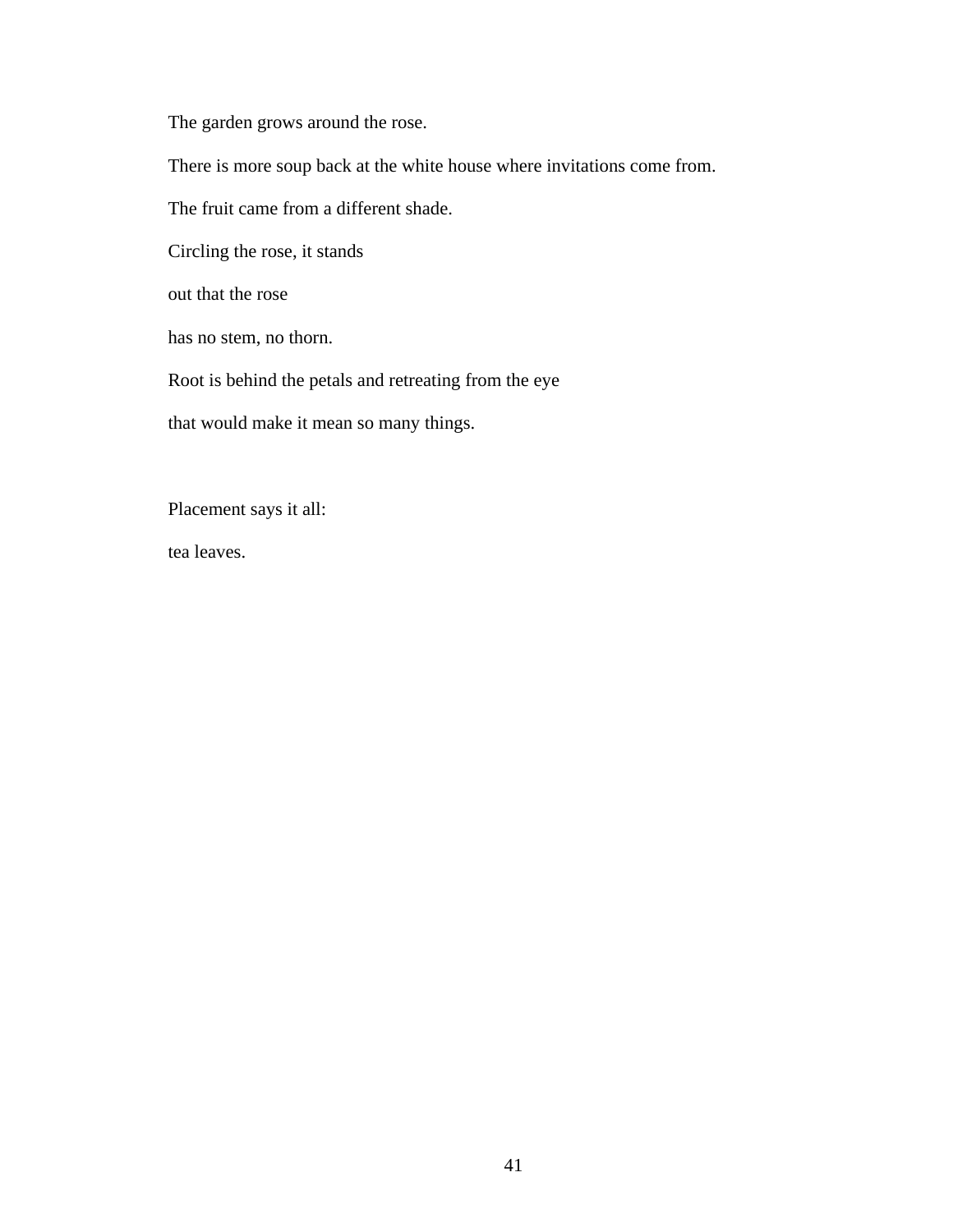#### In Memory of Frank's Feelings

Poetry is the dust remaining from the hours love happened in any given room.

That's what Frank said, rhetorically I bet.

He was thinking about James Dean and hoping to catch a break.

The first elegy was in the sand on Water Island.

Frank would also reach, eager to be everything/stopped short

by a dune buggy on the beach at Fire Island.

Was it Buddhists that first prayed with fire?

Hardly, I suspect. That incandescent dance has a practical side.

Namely those parts of the earth too thick to be broken open.

There, the body is returned to the wind instead.

Space is no frontier other than an abstract worth the effort.

So the nose goes hidden in silver.

The bust breaking front and center across the lighted frontier now paved clean.

Even James Dean at 80 would want a snuggie and a doting lover.

Imagine the pictures on his walls next to the photos with presidents and Walter Cronkite.

Now the blow-dried schlubs wouldn't know how to say a cat fight was un-winnable.

That's called good management.

Dean would have returned love's favors.

And he would no longer be worthy of them.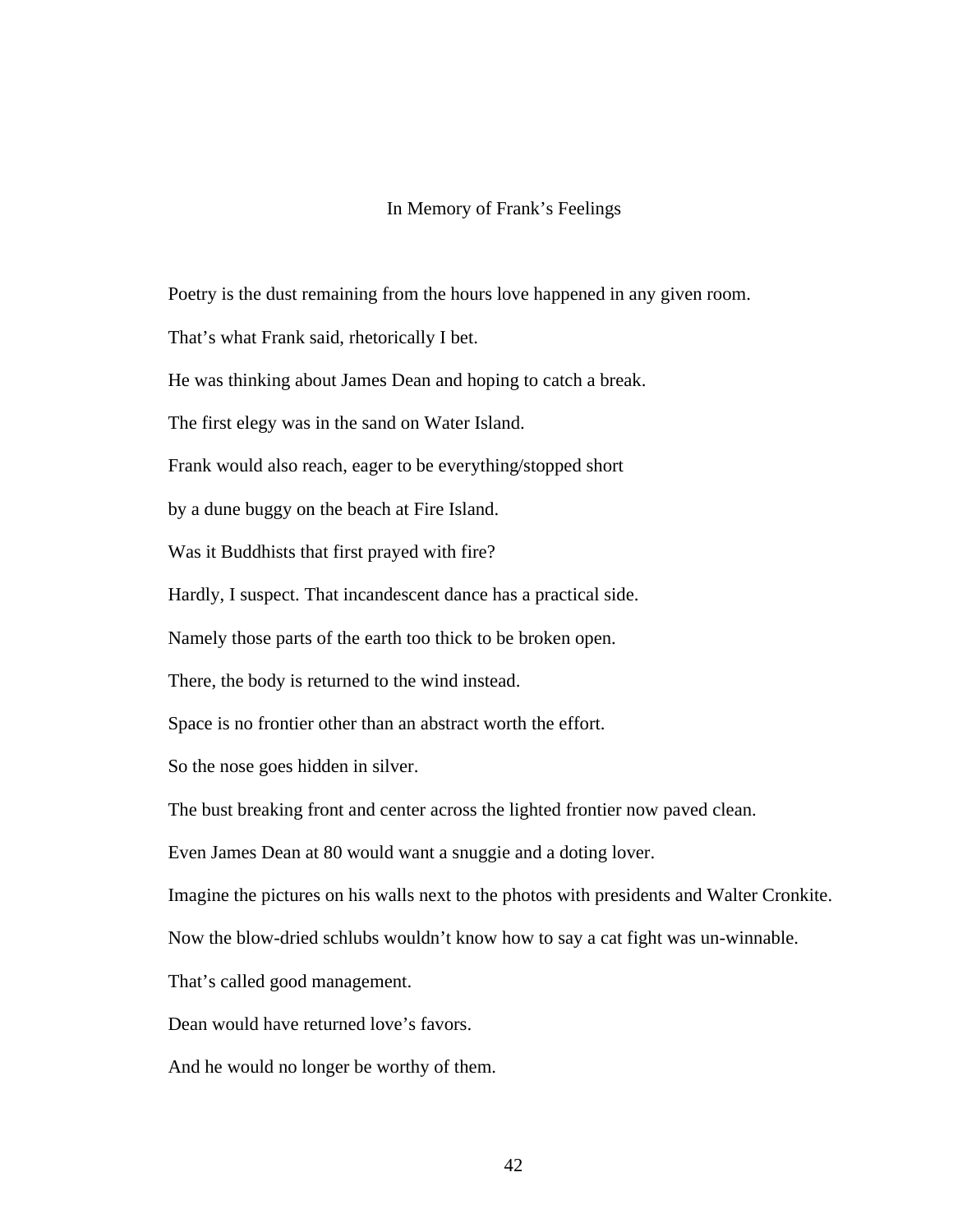Frank might breathe deeply had he known the floppy consistency of any legendary lover.

I prefer him lithe and fooling from afar.

With a taxi ride, he loves enough to choke runners in Central Park in his dust.

A Jostling Mid-century with its Misty Brooders

A second Romanticism that went under on pills, booze, fame and All the rest you could ask.

Ah yes, it is a hard brake and a spin Before the Century Ends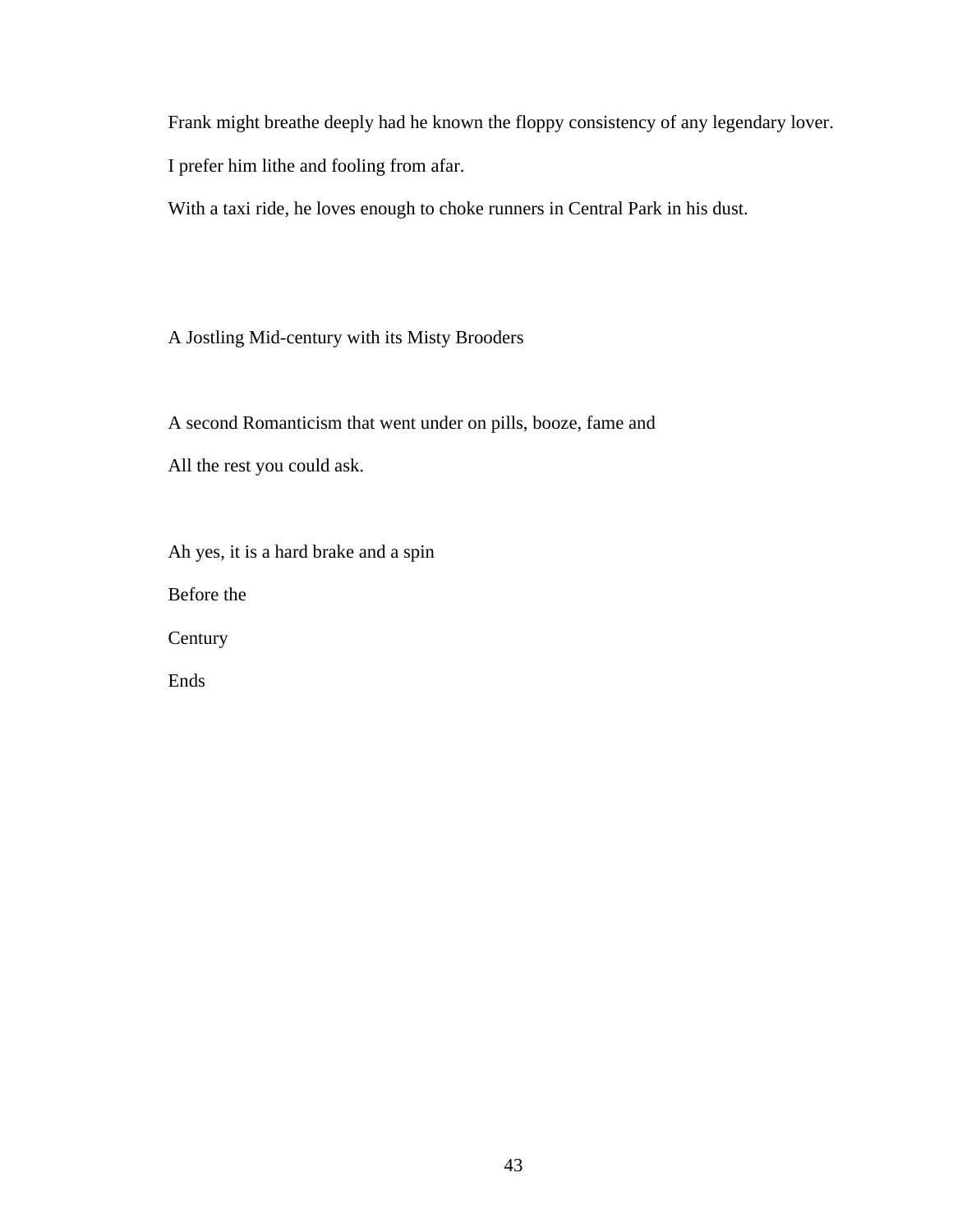#### The Phrygian Sibyl Speaks in Defense of its Creator

Can it be male or female that makes this back leg disappear?

Do not look too closely. Risk is a given.

One arm shall be left out.

Fair enough. So long as the remaining one is strong and supple.

And who knows! Maybe it is the third arm hiding a protector.

What love of flayed flesh can be left unopened?

This one.

And this one.

And this.

A doorway requires four lines in any combination.

Heraclitian physics sorts it all out.

Leave the poets to their shadows.

Apollo has given freely to all.

Ra nods along.

I call out for more by names I do not have.

It came out garbled and sad.

The mistake shrugged off once I found the symbol and tossed it to the wind.

It always comes back.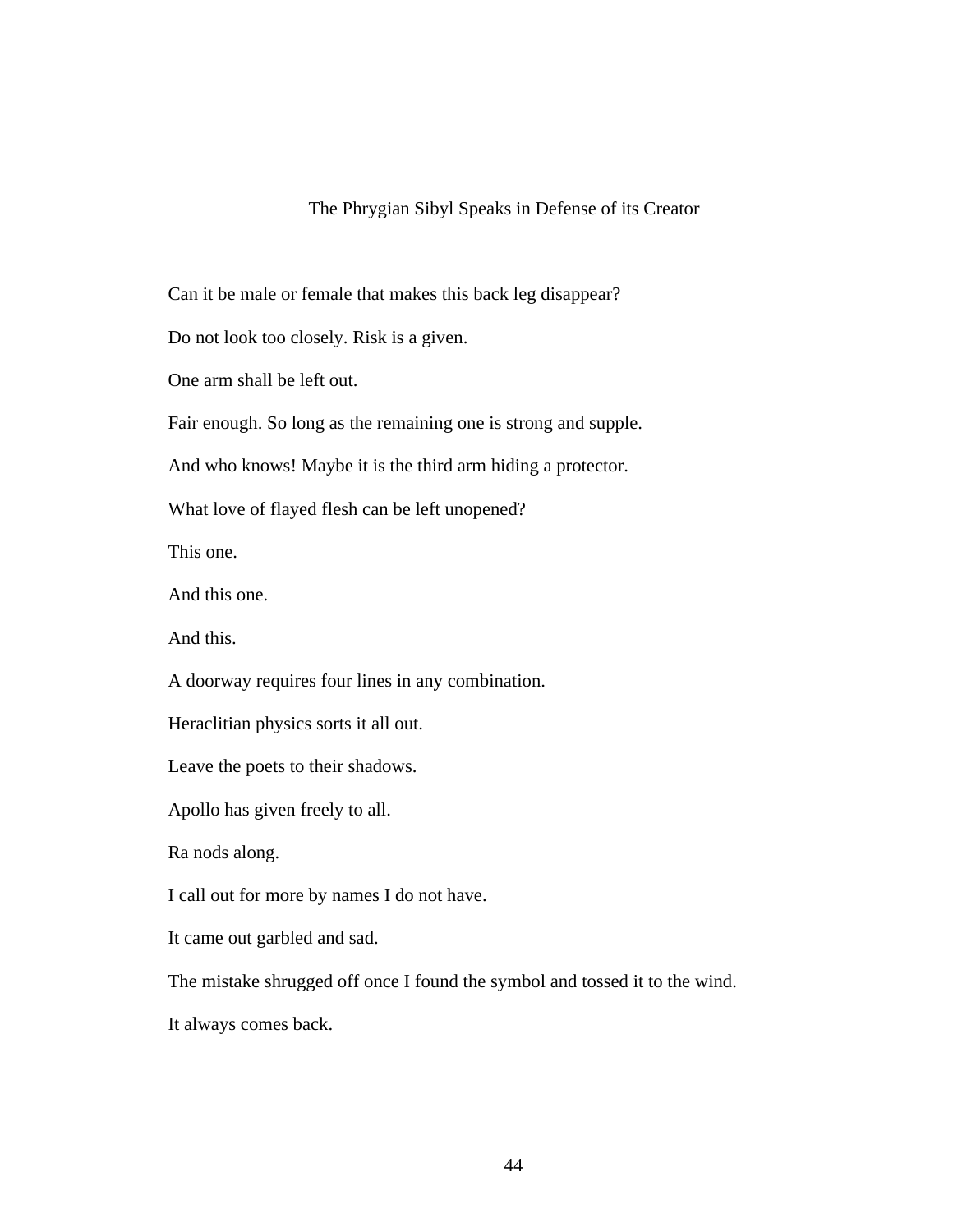6.0

for every person there is equal fruit the bow bends the bow binds its eaters in promise that each

knows

differently

the personhood is as thin as a grape skin

the purpose is the wine

from each to each

the sight

signs

its meaning

while order

is supposed

between

things it was

worked out

in each

time negotiates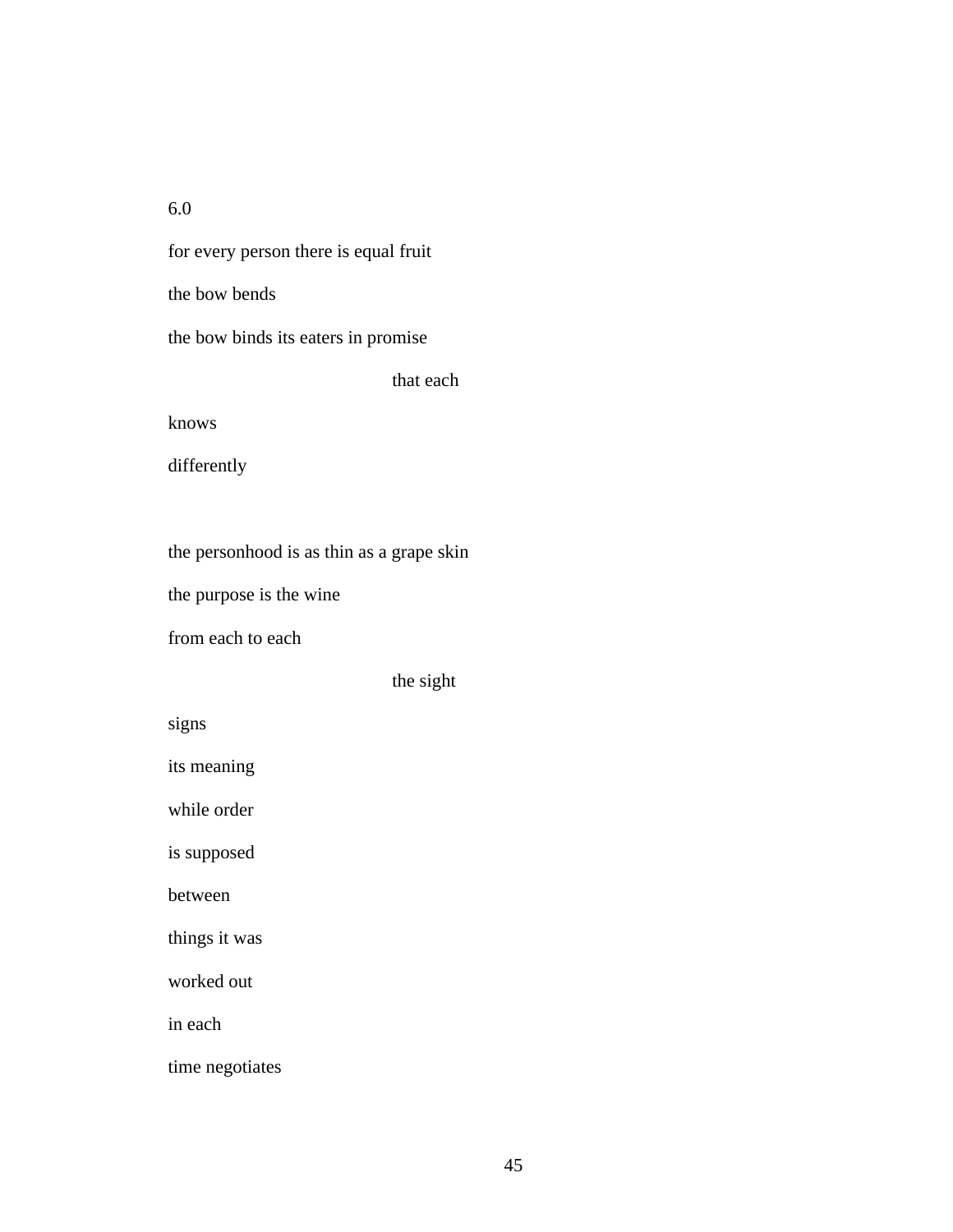the struggle to account for

the unaccountable

understanding gained by calling

home to wilderness sighting homely heralds in alien lands

6.1

she shaved her head for innocence wore a white dress with her mourning cloth to meet the tear-stained future that weds her this day to the next her earrings match the followers that grieve their personal loss do not subsume into ranks in-fighting will do the trick and take the town without a second loss for now it is

white socks

the first martyrs are mourned before the orders reformed

a brash move makes another

savior flee into Egypt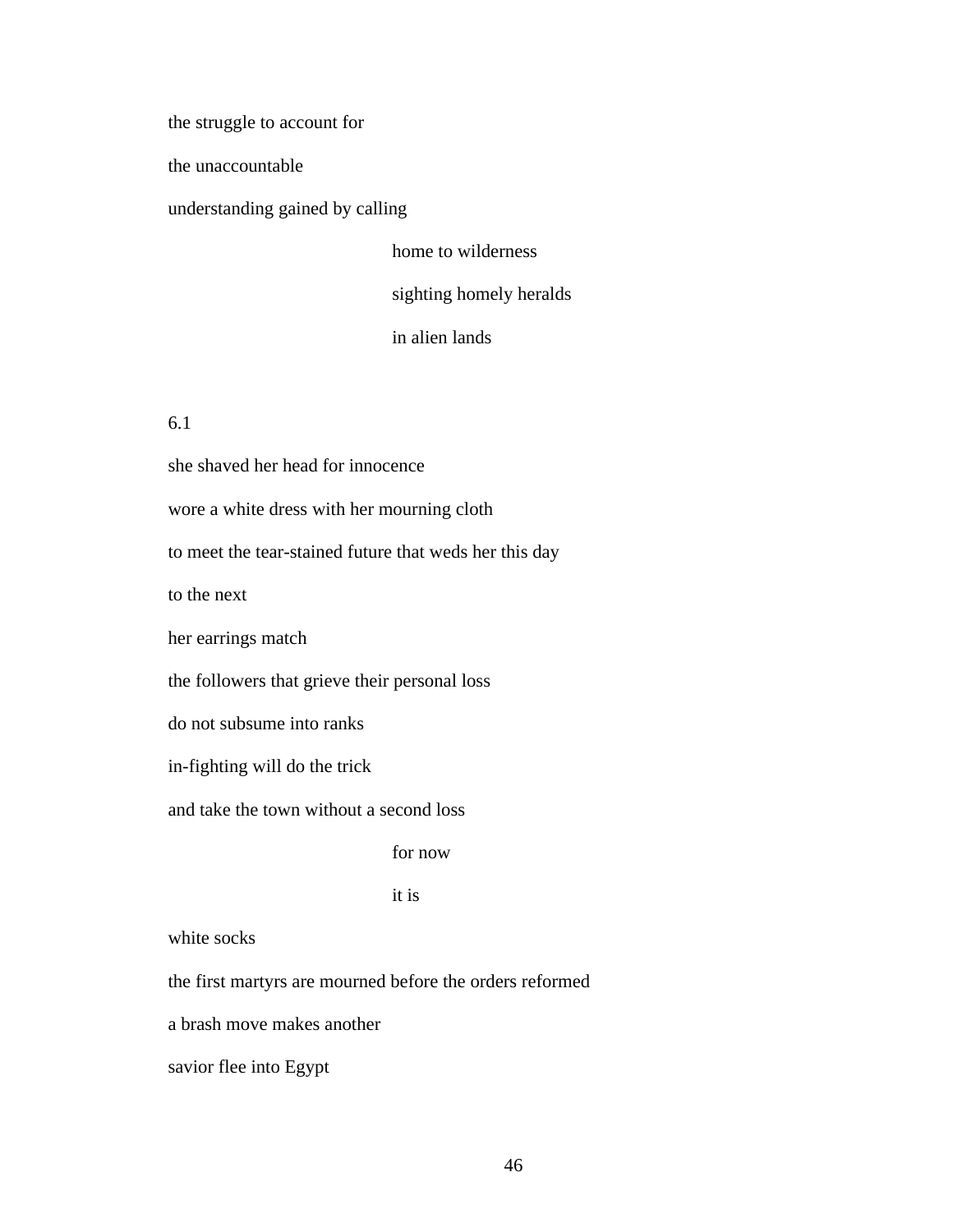making brothers with return

by the sandalwood tree

the goldfinch sings

these bunches are the first wilderness to befriend on later consideration all is worth it

6.2 times are relative to other times with respect to the year

I can live with this fucking picture

The taller guy in a brown suit points to the indefinable.

He harbinges more than the shadow he stands under.

Grandpa smokes his pipe in hints of native dress.

Grandma is a tough glare to beat.

Junior had got his eyes zeroed in on it.

His hand to his chin,

and a bend in his tie,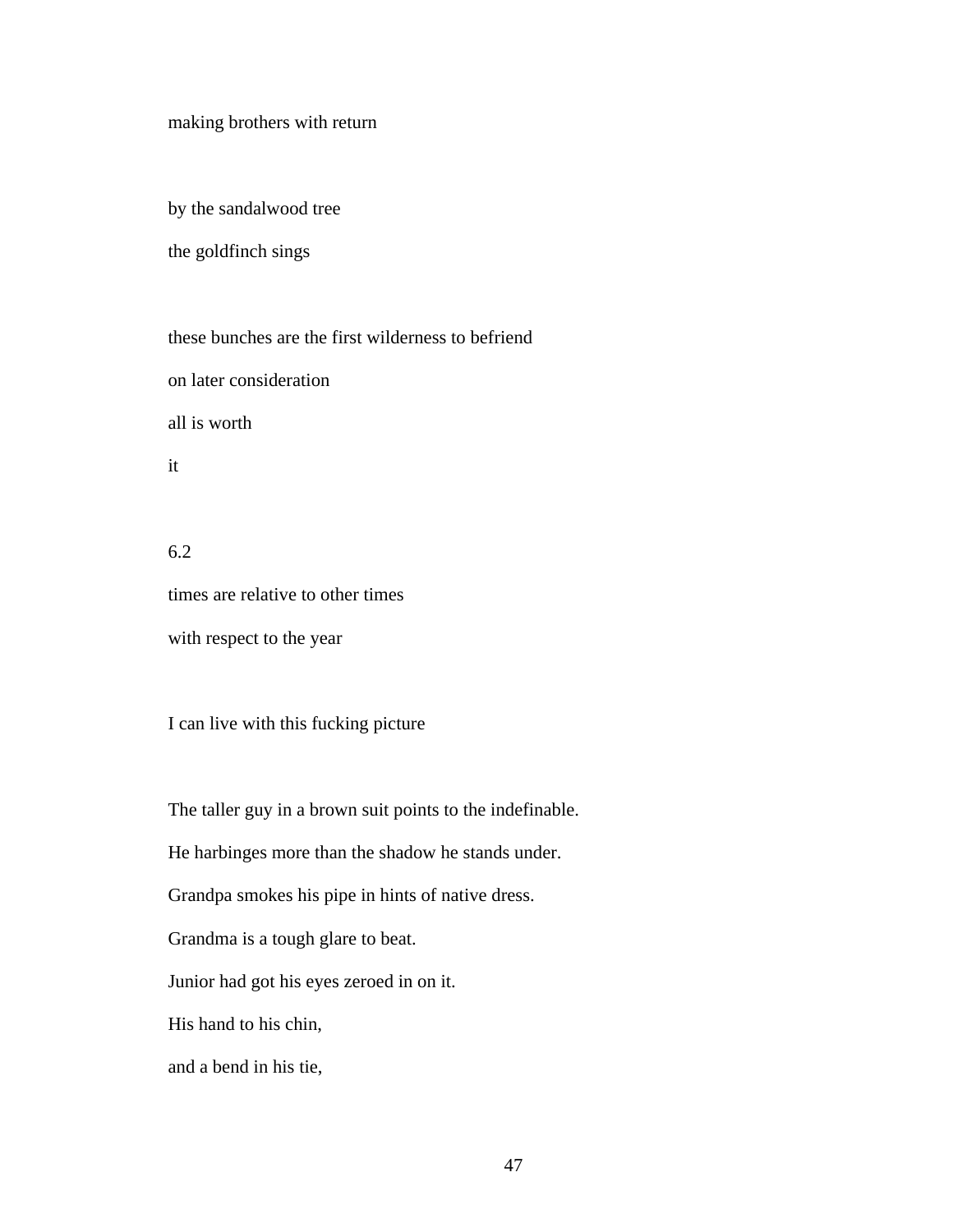he does not mind

whatever bothered the photographer behind brown suit guy

to forget to shut the car door.

the fear breaks over me

tho I know it will recede

I cannot help to hear what fear

would say to me

the fear breaks into colors that do not calm

they call

further a field of the day

I know the answer song

the beats keep on

going

until I come

until I come in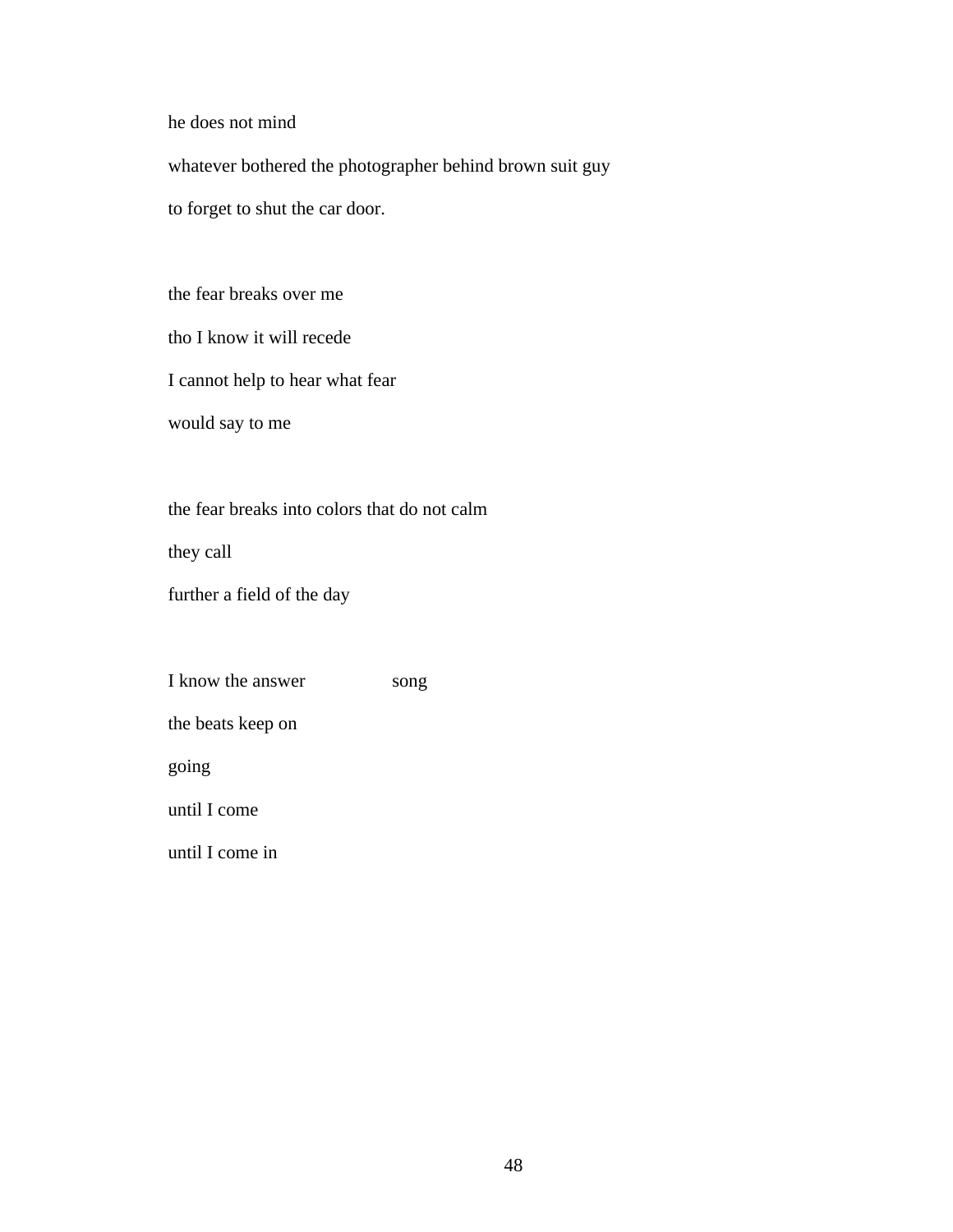Some People don't know the Difference between Meat and Mystery

Some people don't know the difference between meat and mystery. The ides pass unremarked and the conspiracy pats little dogs on the head. I took my nostalgia walking that afternoon. We circled the block before heading west. There were whole virtues to be imagined already lost as we made our way over a bridge and through a tunnel that took us to the other side of a migraine where things still hold their ominous power as objects to be reckoned with.

Holding a noose about its neck, my nostalgia burst into tears at the suggestion of draining the pool. It had made much of swimming and especially loved this activity in the rain.

When I insisted that we go, my nostalgia called me dirty names. I was a water ape before long. But I have come to grips with this by studying the people who run from their cars, parked along the road so that they can pee in the bushes and hope that a larger car would not need to stop.

Choice is an aesthetic to which I am beholden, like all of my tribe.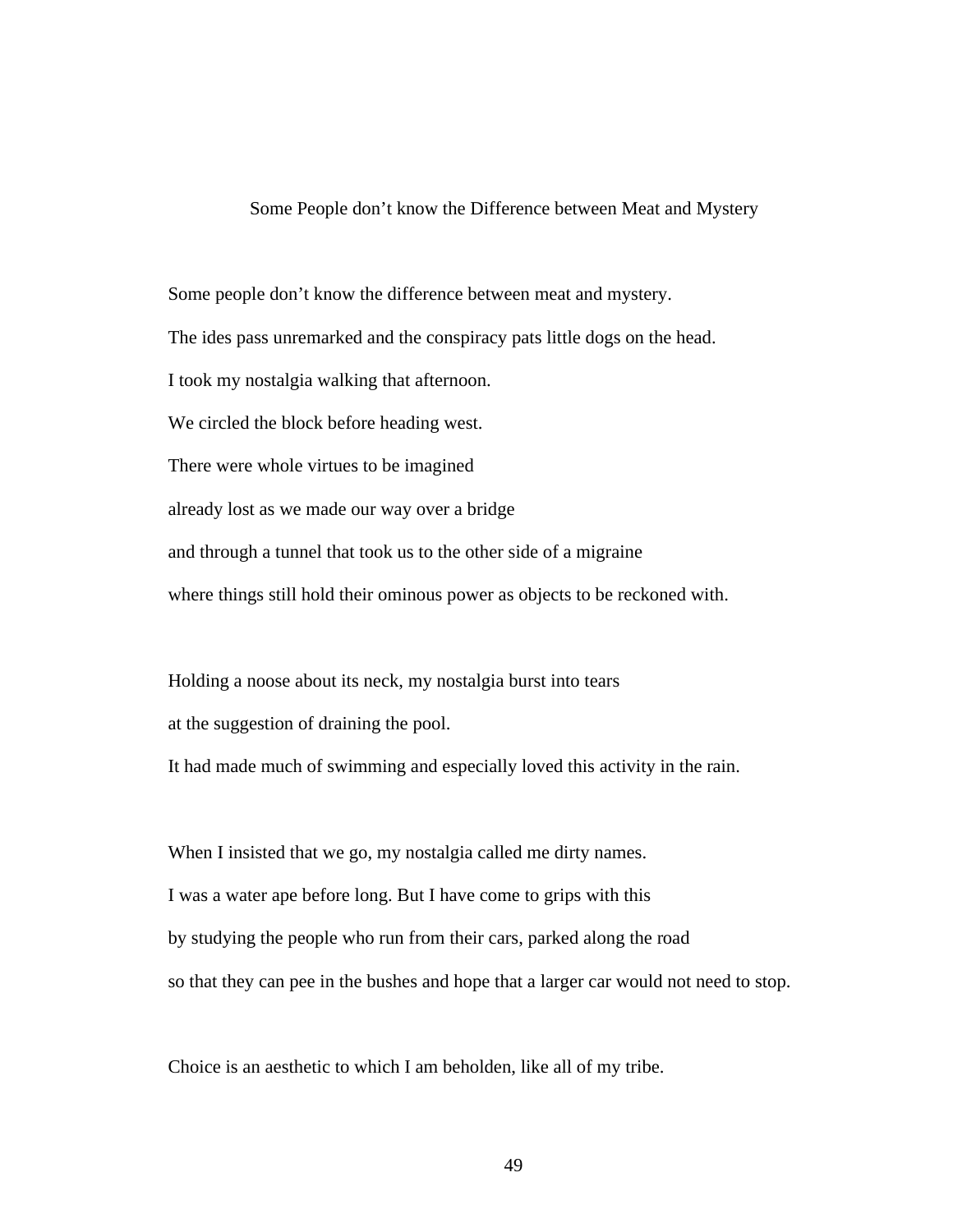Barbaric in the morning, we meet every day like the elitist condemned to it.

Our barbarism carries over to afternoon sport among the common grounds called exertion.

It somehow makes us warriors to pretend to battle.

And in that way we can remain surprised when Death slips by our picket lines,

drops into our fox holes

and trudges along our thoroughfares.

We are more terrified by traffic than the suggestion that all is not lost.

Of course my nostalgia thinks it is lost, and tells me so. I buy it a magazine

to placate the nerves deliberately tuned to it.

When things get really bad, I even pick up a newspaper.

Not too long ago, beginnings were a thing of the past.

Continuous barrage became stimulus and then the lighting went out. Fizzle pop.

The new sensibility was popular

and so it took off.

When defeated, as one day I shall, I will invite the hungry fish to eat my white fat and feast away until my bones have started to join the deepest waltz.

A salt sacrament that shall one day be met. When defeated, as one day so I shall,

I will burst from my profile in a cacophony of coins.

They shall scatter about the floor and all eventually join the pockets others keep. Then, my soul will transpire in a candy bar. The vendor's daughter will break hearts behind the glass and soon even the soda machines at golf courses will sing my name, only to be overheard between the sharp impact of clubs and balls.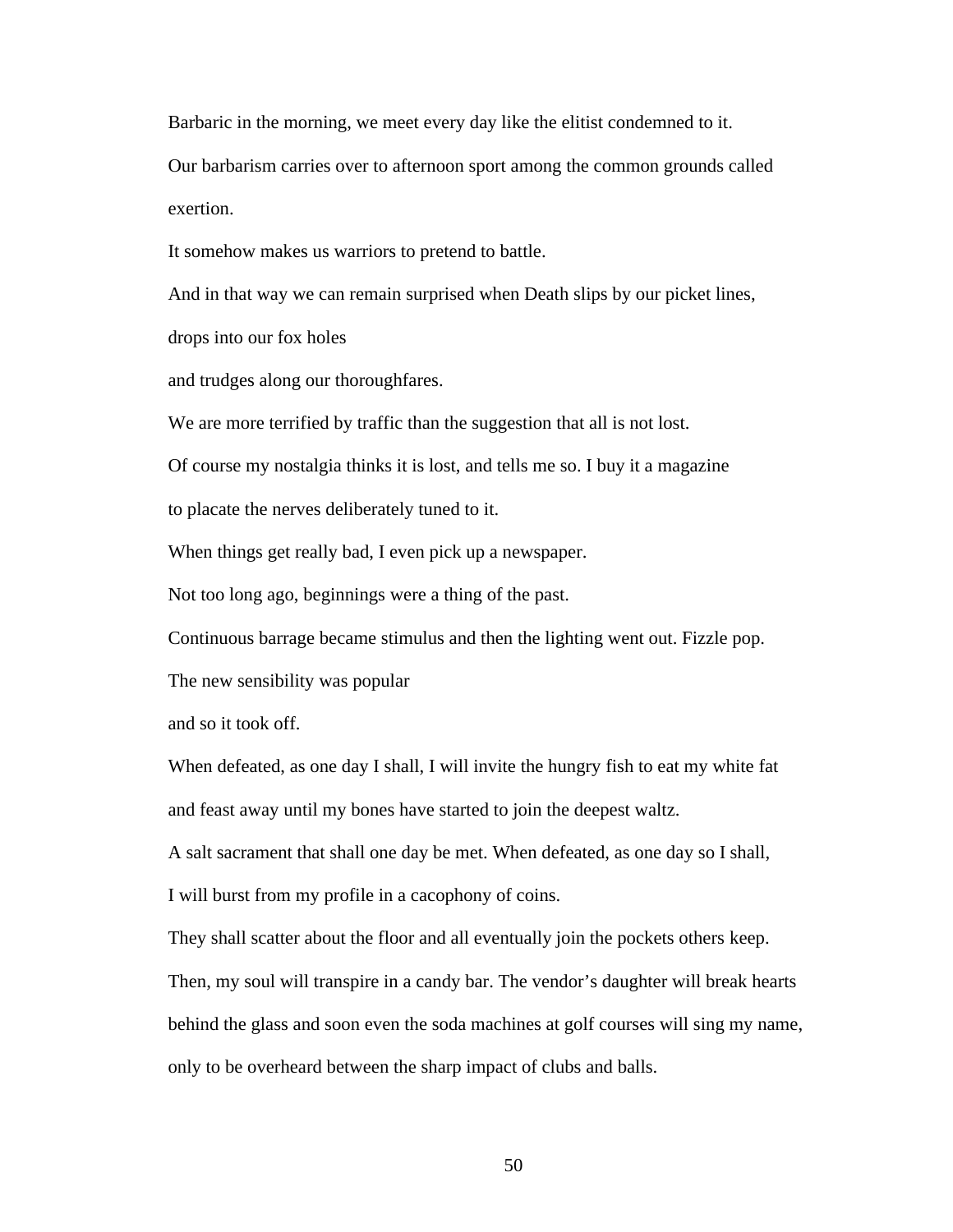#### She Says that She Used to Call Bunny Rabbits by Night

She says that she used to call bunny rabbits by night.

The time she ate watermelon was a disaster.

The thing about chance made her wary of blonde-headed boys, except the bottle blondes.

She drank from the stream and became ill enough to leave school

for the year in which she read all of the French poets

and made lists of the Russian names

from books that existentialists liked to write about.

It was her coming out ball, except that means something else these days.

She saved her old razors when her legs got nicked.

Smoking cigarettes

made her feel breezy

and she did cherish the wind, though she had no soul.

I once met her old friends flying kites.

They told me that her lovers could be counted by tens.

She believed in metric sex, and more so, her lust was calculated for the most consequential effect.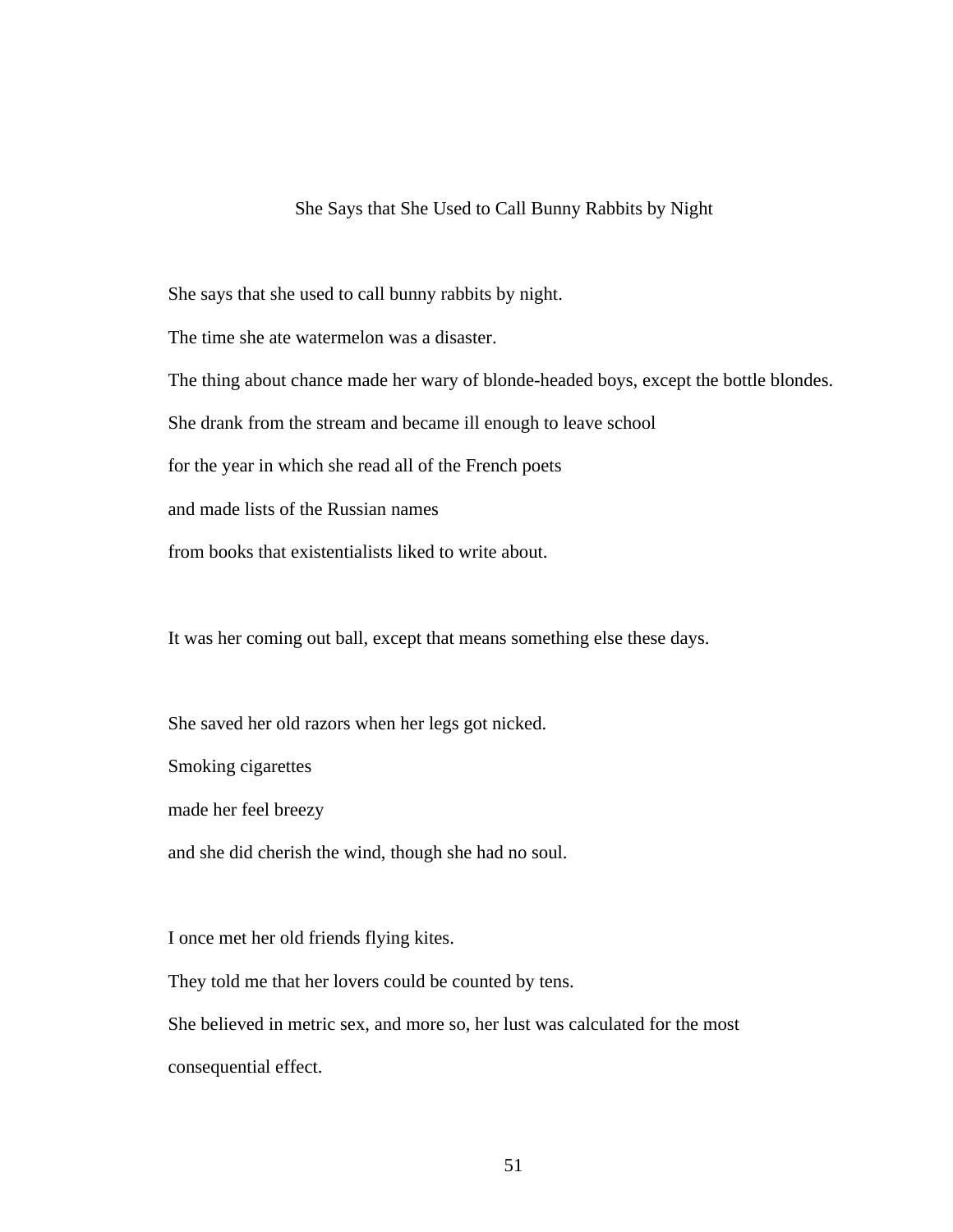That's how wildebeests mate,

her roommate said.

The poor girl thought love was for the bed,

and movie theatres were for necking.

There was this one trick glass she kept that kept the alcohol flowing.

She called it the Jesus cup and whenever she got drunk there was a terrible scene.

Kissing public cheeks made her weep with guilt for all the boys she hadn't ruined.

Just try and fucking rise to the occasion every so often, I tried to say.

It was no use, she was used up by the buying and spending that never tarnished the folds

of her skirts and the crisp sweater music that she made her national anthem.

Your eyes are beautiful, she said the one time out of thousands.

Her vulnerability made woman.

How can you see anything in this light? I replied.

Bear in mind that metrics can have negatives, almosts, and always almosts.

She knew the reputations of all the girls who went to all the historically all-girls schools.

The ones she never applied to.

On occasion, she would map their descent on a bar napkin.

Someone else was always there to provide the pen.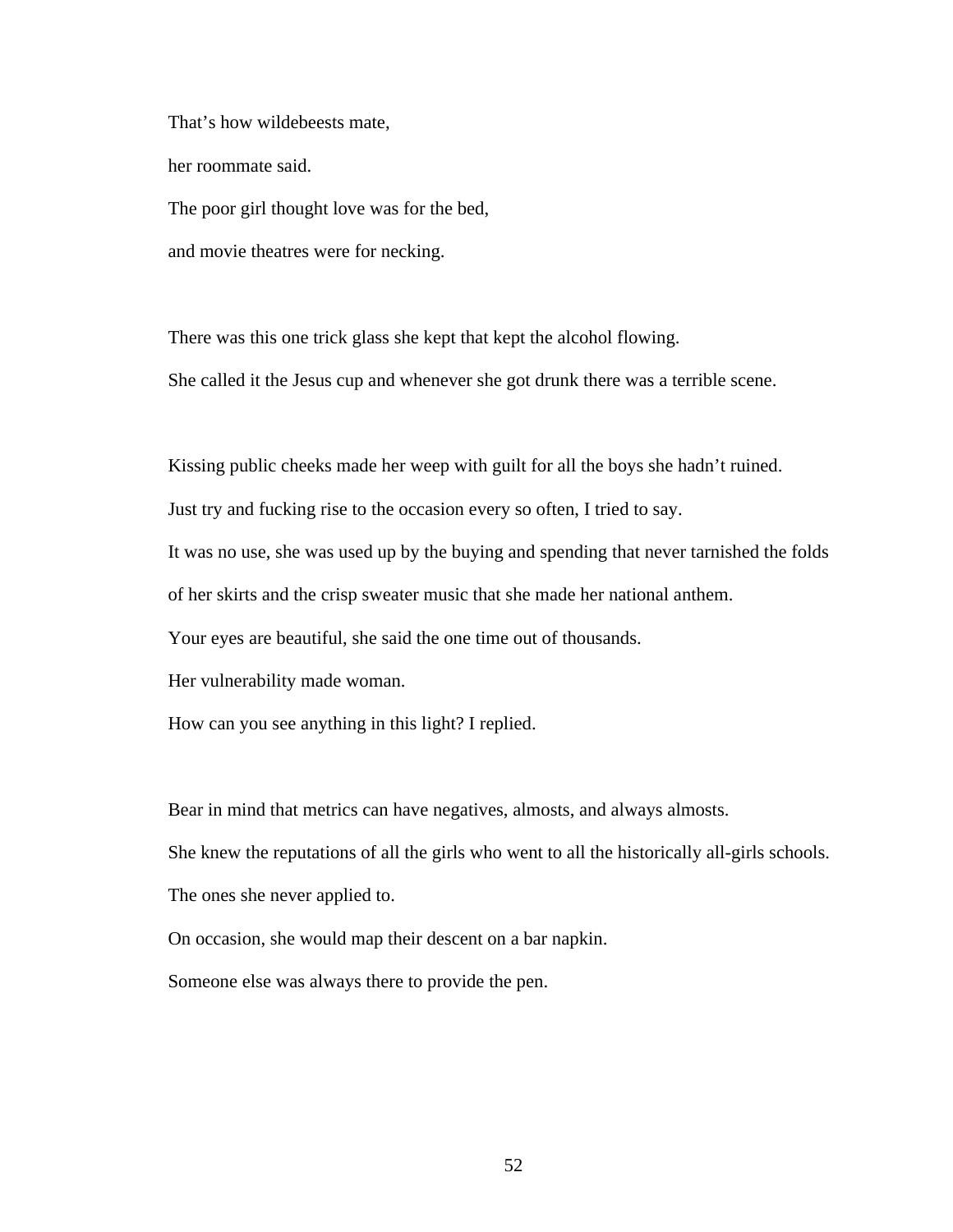#### I Will Give You So Much Money

realize that there are coastlines with the largest houses friendly driveways inside the owners give out ice cream chrome displays go on from one to the next to a little cul de sac a new place for coming home to everyone you ever saw that you thought you might want to

little red flowers on the shoe's toes matching cotton shirt chewing fingernails only when listening closely so that speaking will be more precise when it comes time

the hallmark of a good life can be counted by the moles and freckles remaining benign a flick of the bathroom light more final than silence because it exists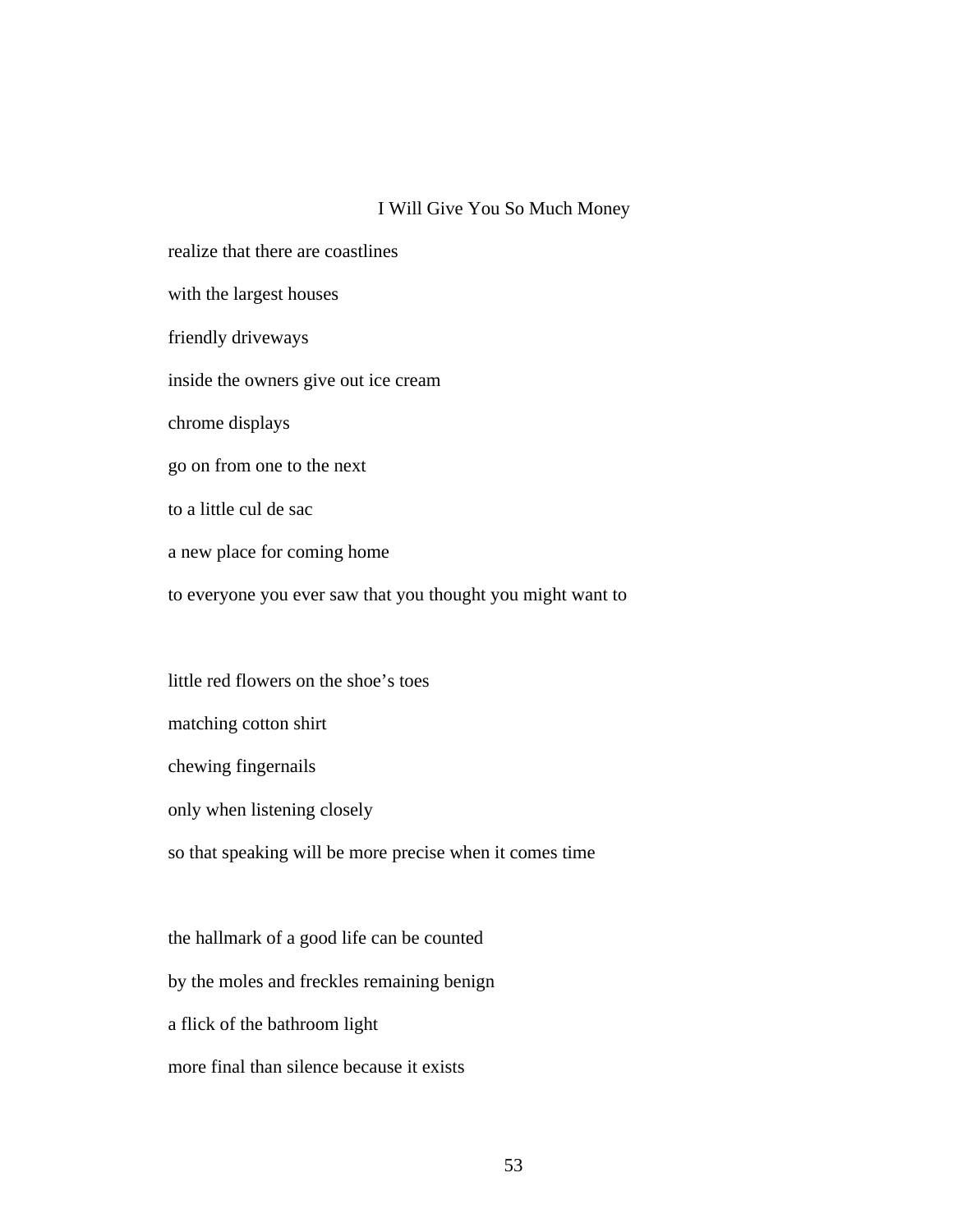and you who would drive slowly along the shore

certain to arrive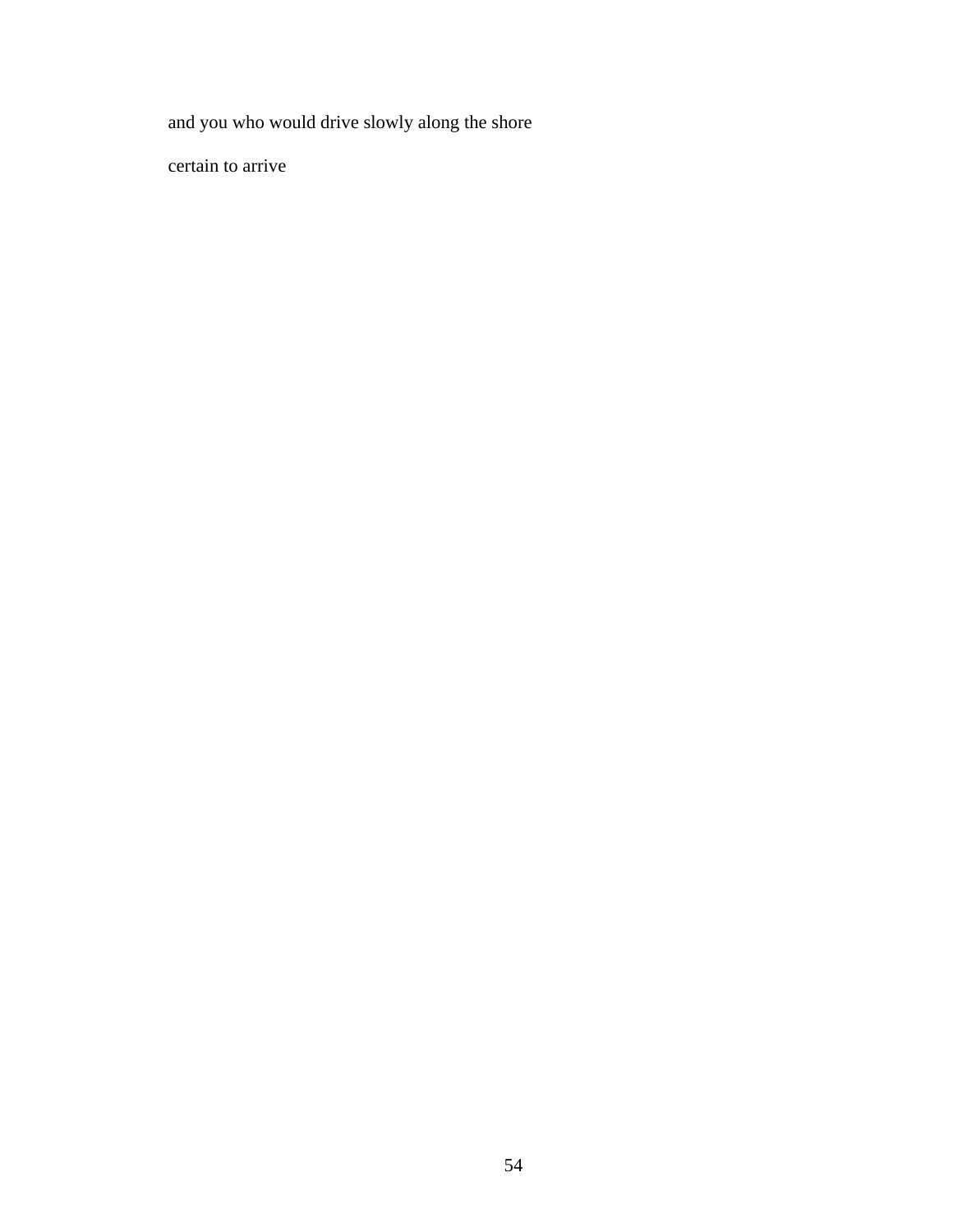## The Lady has a Secret

In the poverty of my circumstance I thought to pretend to a throne less world Titled in my big bold love This community did not gag It grew I was made a fool Swinging from a tree Betrayed by my own Bear habits Slain by another insistence Called and the rain fell Slightly to the left It was an eastward slant The woman had the right lens Her models could speak French with their bodies The lips always slightly parted The eyes accepting blank gifts in the flash That blinds briefly the immortality announced By a photograph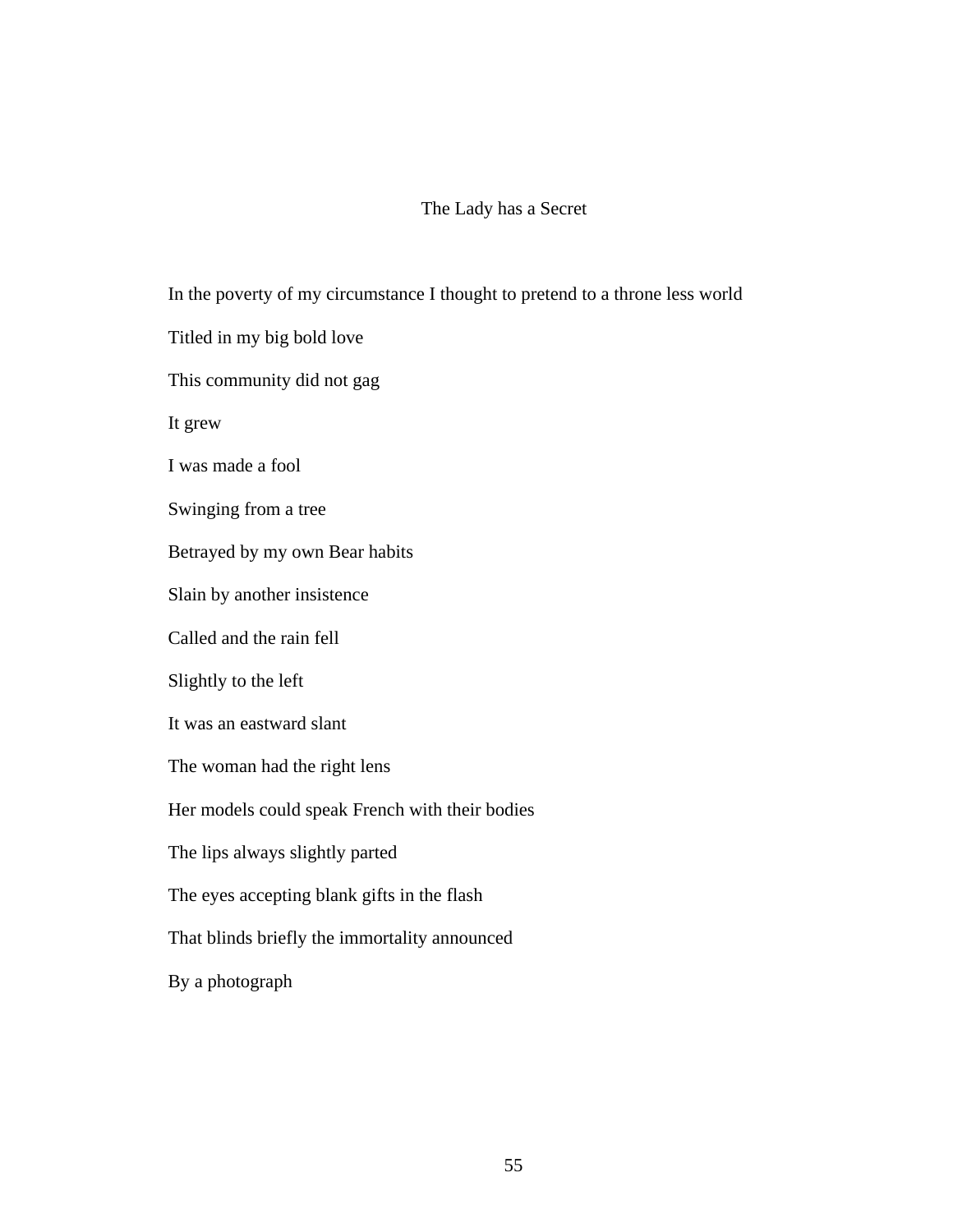## Say Yes

the angel asks you and so you must choose holding white lilies

and the same black flowers

Grace Kelly made it to

being a tragic princess too

no American girl can be raised like royalty, but they can be raised to attain

In the Hilton Hotel, some don't

quite make it. Some of them do

Grace Kelly waves and smiles

before entering a cathedral

Mary says yes and the flowers desire to be born of a flower w/in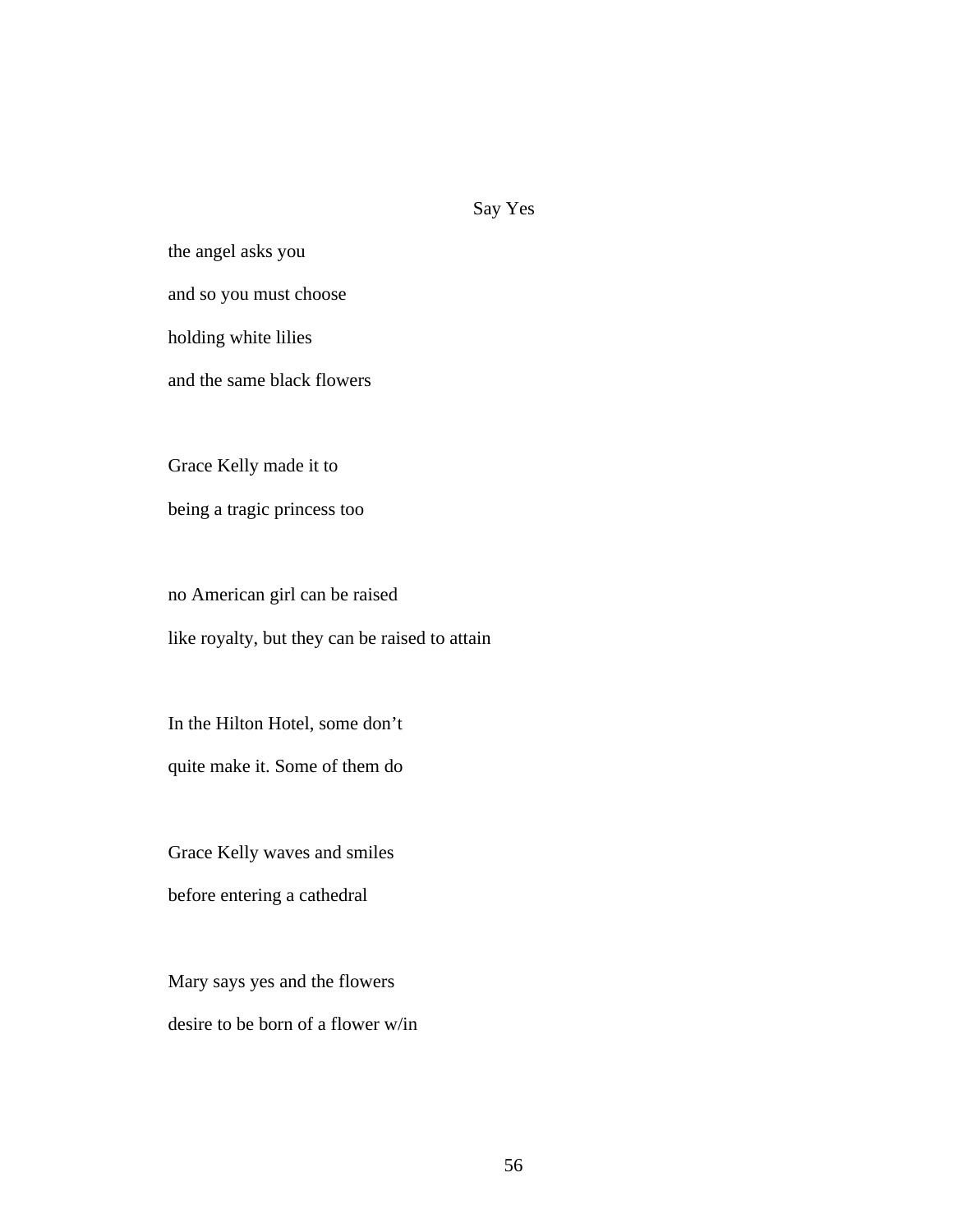a flower in the time of flowers

follows the beating omen feather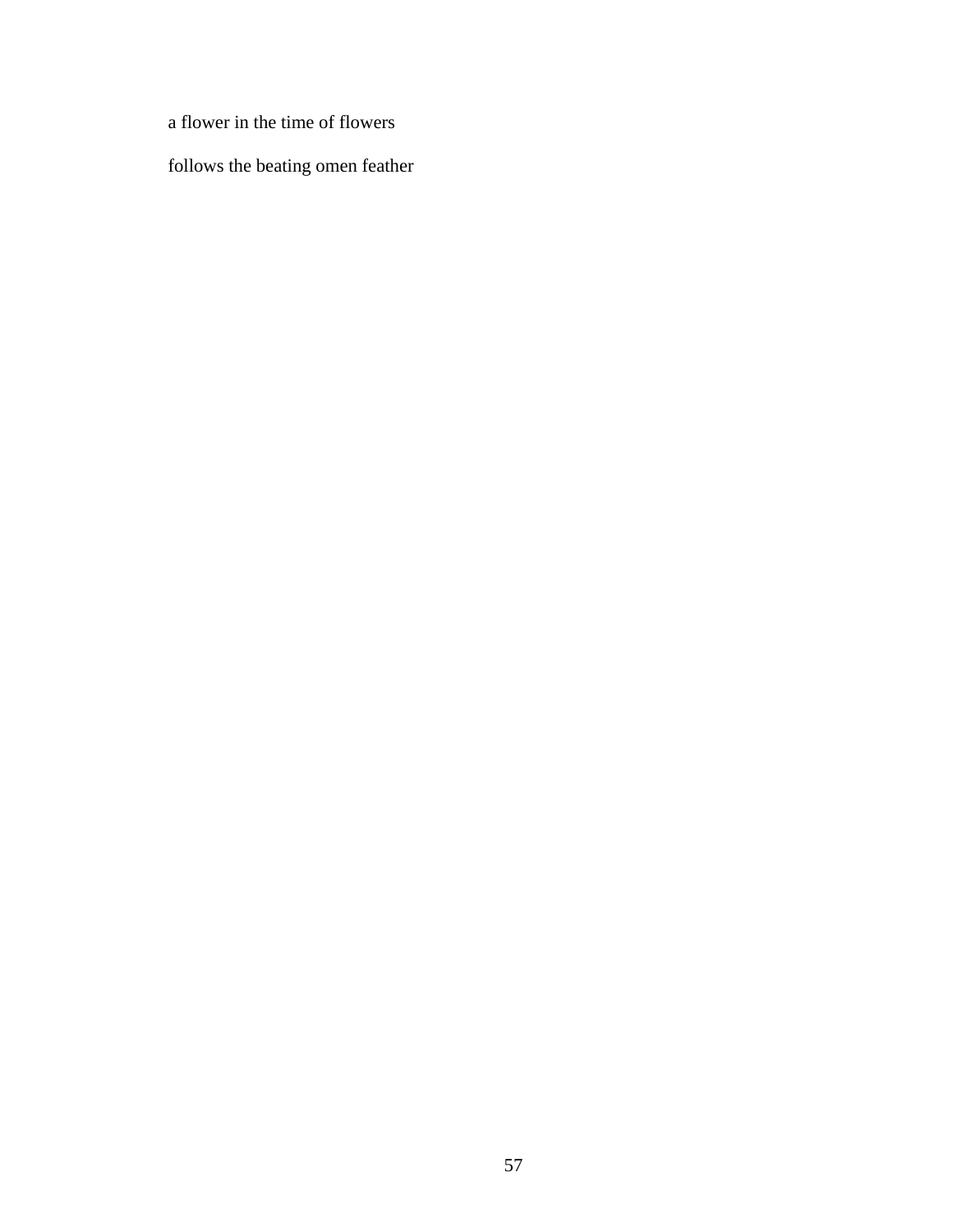### 7.0

balls of the feet blot the dust from whence they came tumbling

Out of the establishment

The Name written over the door

Eve in her youth casts a fine shadow

age sets in

The Shadow moves upward to reach for the sky

There was a party that day

early on the locals got word

things took off

some guys followed a star

to this place in the occupied zone

always symbolic of the recipient

gift to the other world called drama

Nature is by law

implying time

Spent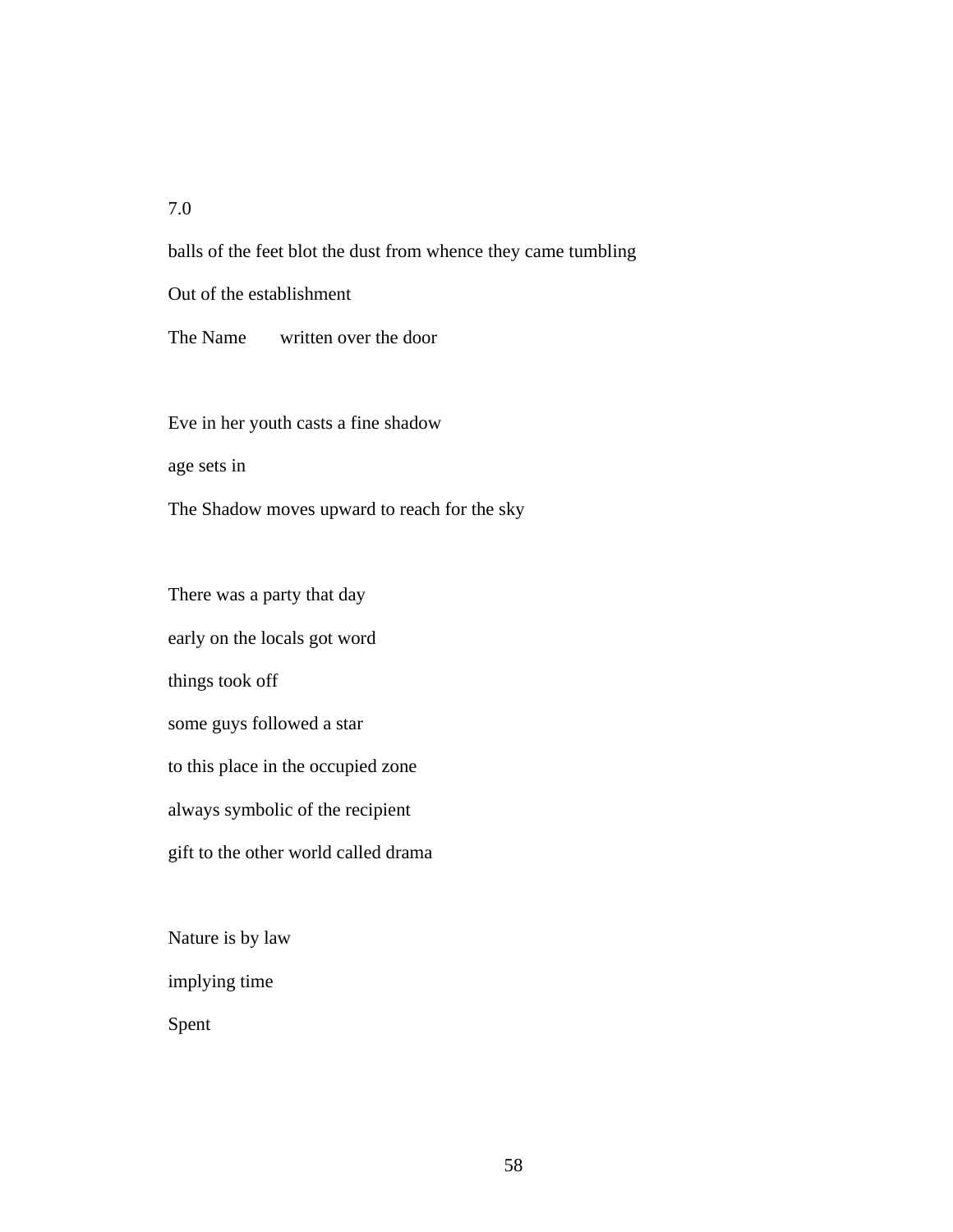True Time is another word For God To use ALL Either the law is true

CAPS & that particular pendulum is not An "infallible" guide to time…

The Law is really no law at all

the current laws of physics tell them so

We can't expect

any of them

to perfectly match

the ideal perfect

clock according

to which the universe

is governed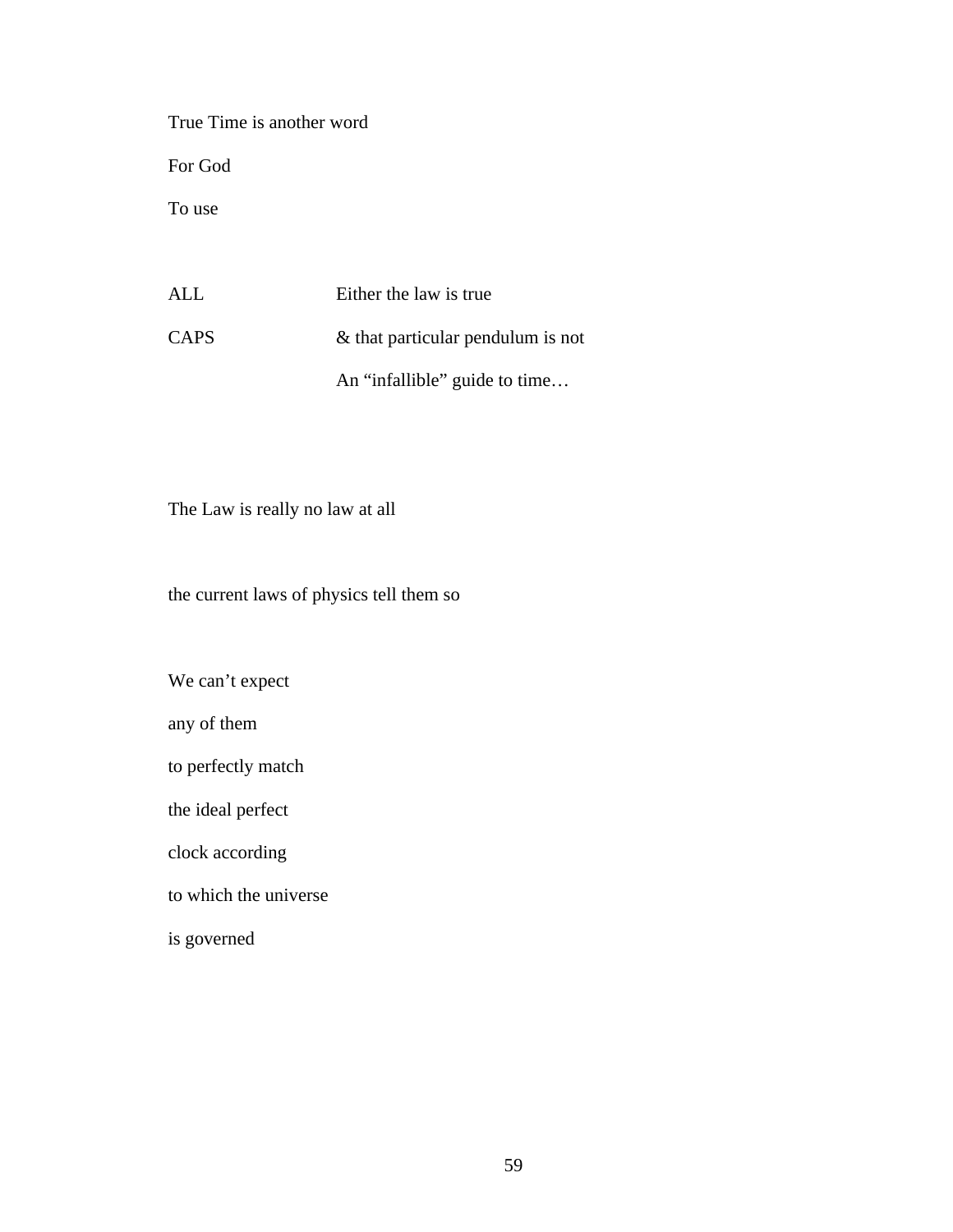## Realist/Absolutist

Couldn't time be the result of the combined physical processes?

Newton happens on the page.

It is only here that the apple falls from the tree.

Time on Aristotle is dependent.

It seems time doesn't pass.

Conceive of watching the stars.

Having them stop.

We will still feel—that must stop too.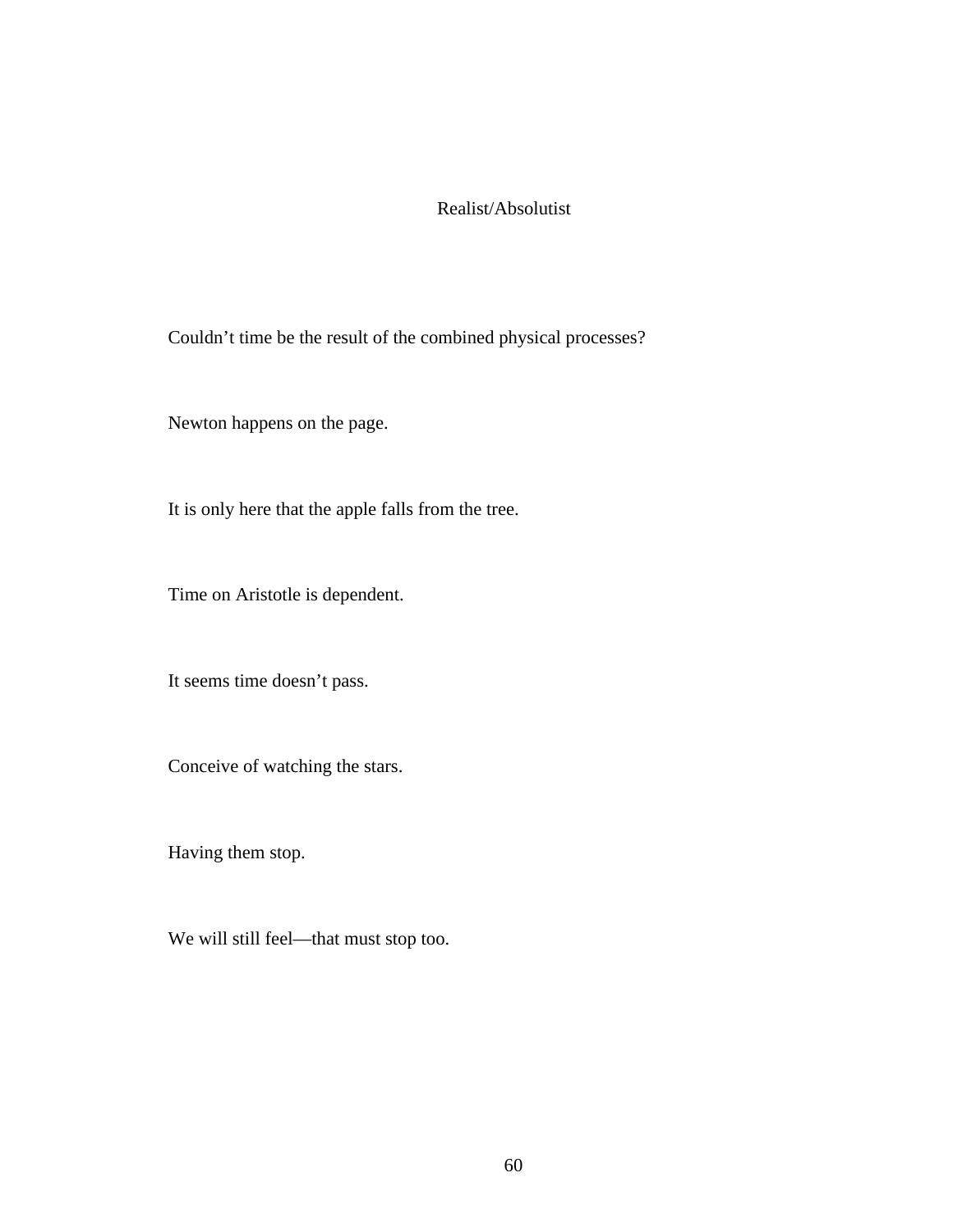## A Scenario Without Change

Excuse me, can I have some change?

Haven't got any.

Yes, that is why I asked; I haven't got any.

Neither do I.

Could you make some?

Haven't got the parts.

Do I need the parts?

How should I know? I haven't got any.

I think you play a key part.

Would that make you a lock?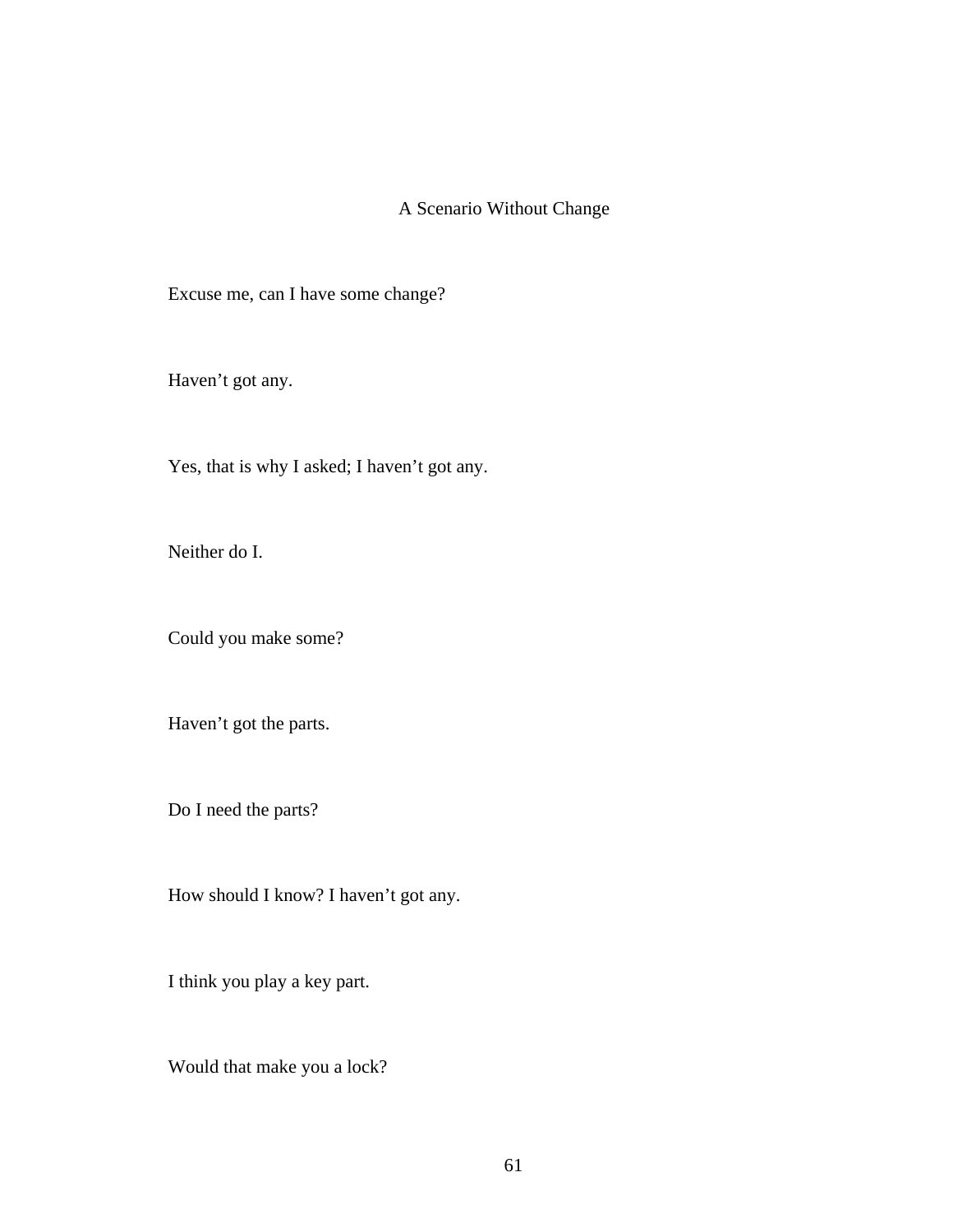## Introducing Time

What help is there in being free?

No one said a thousand different things

in the early hour spent too short of the afterwards.

Time was watching for the next vigilante.

A fickle friend that had been around

said Time needed a marker to pass.

Time was that a man knew his heart, he said.

From its beatings, he added.

He took a slow way to this world some thoughtless fellow left spinning on a dime.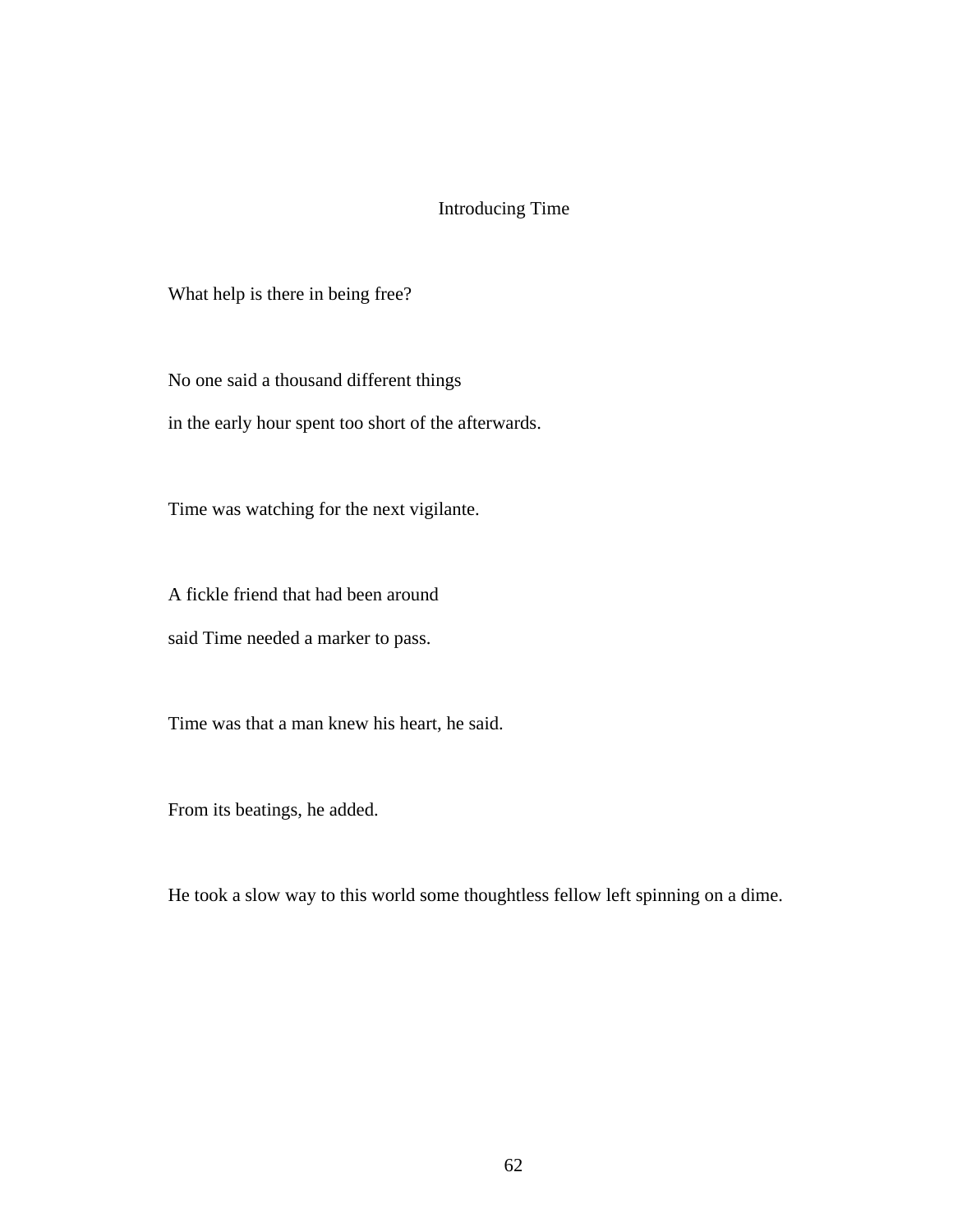# Unable to Conceive of a God whose Temper-Tantrums are Moral

[For WH Auden]

limestone is not the only blessing

that dissolves in water

soon all is forgotten with garbage trucks and outstanding obligations to quell

forget about the well

it leads only to water

that other blessing you know water which makes the valley so shadows may dwell unharmed by the midday objectivity and the minor claims to know thy self

patience suits best

the autumnal squall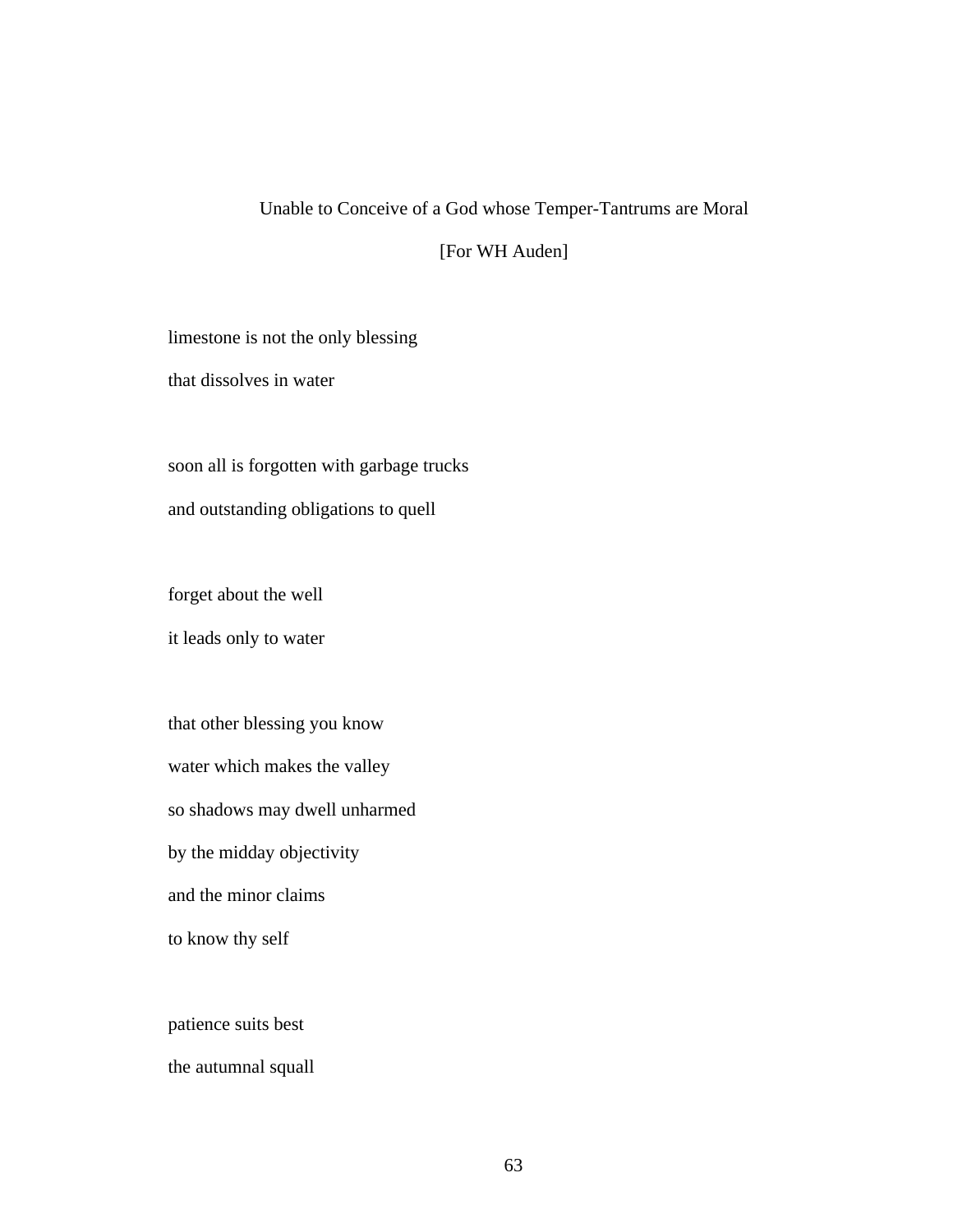the next ecological disaster

or folly we money

impersonal tragedy gets its soothing balm from the associated press triggers anger confusion and all the rest an infection at best not to be pacified by a clever line the watchmaker puts aside all the topical creams loving peace he wanders the streets abandoned by the seekers shouting altogether elsewhere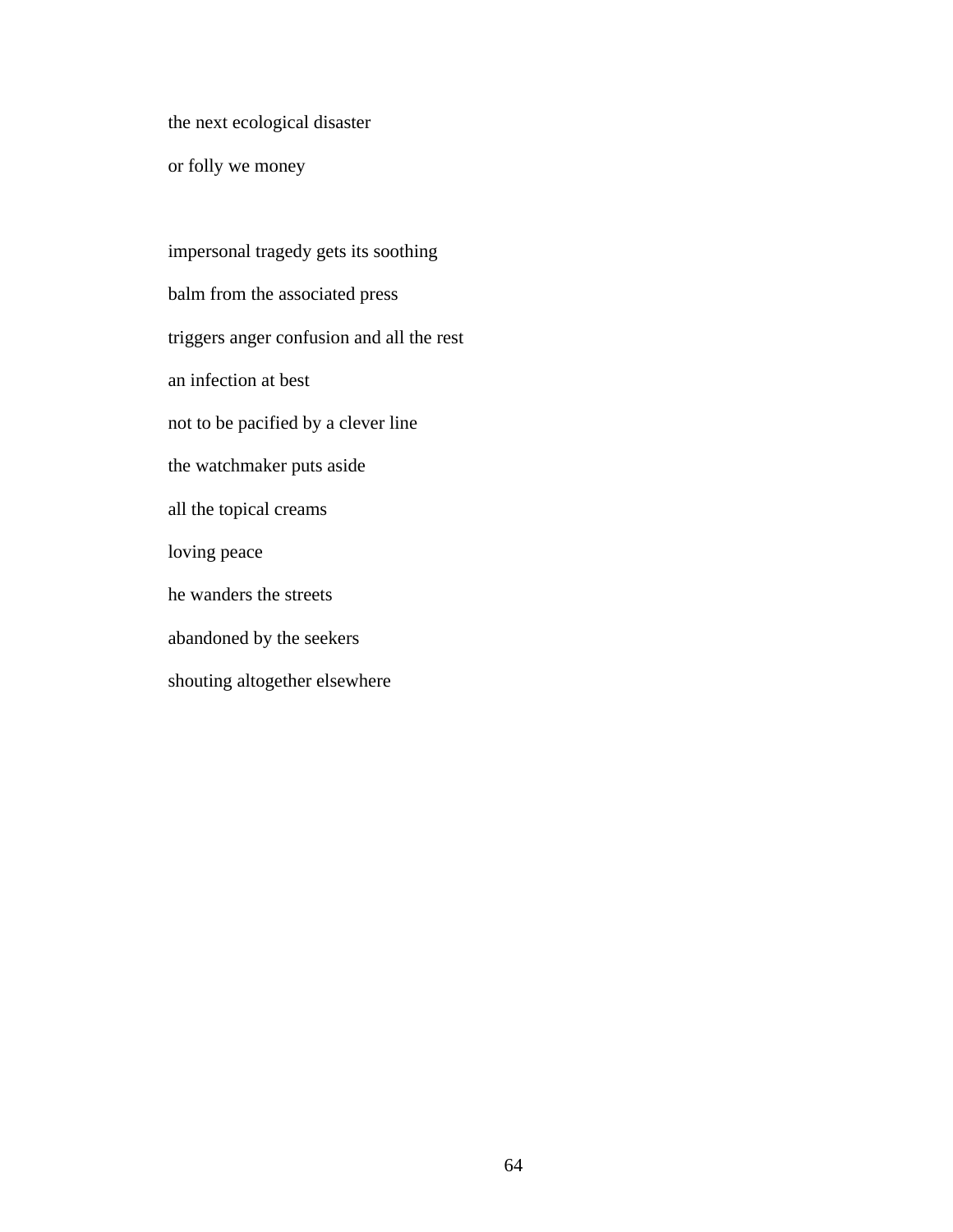## For Spectacles: Turned into Gold

So it was you who taught the one that listens deafly to deftly ply the ink stain which sang ode to joy and then the refrain

a bedroom court played host to all the kindest ghosts whose slumberous palaver made the miracle seem charming rather than grossly misapplied

to see gold

rimmed worlds

a tunnel of lies collapse

for spectacles

women on horseback

some fine fellows jokingly bet as to

the hunger artist among the entertainers

the crowd the horse makes its canter

falls in step

the rider smiles for the spotlight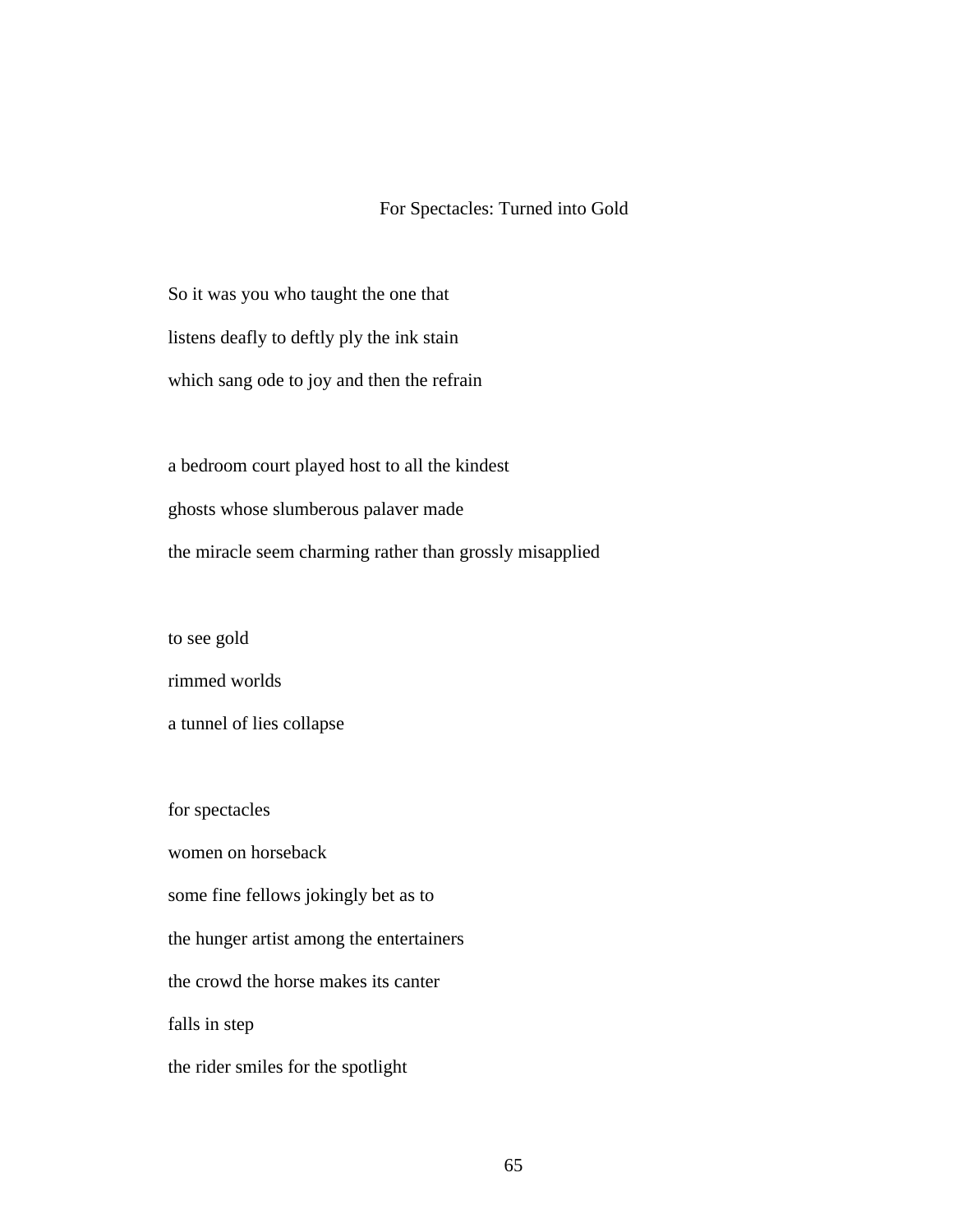spares the crop falling winter season out in the provinces where her parents labor under the promise of Southern sun and a Northern sum

Zeus sends Agamemnon a false dream When your daughter gives birth she will be struck mute with wisdom. Her every act will be sacred and so you shall come to be blamed for the stubborn inconsistencies put before all mothers and every child

Altogether elsewhere the Ave Maria spun into gold forgives the miser and the crone the slut and the bone-picking rascal render a tenor the alto is also alone

no longer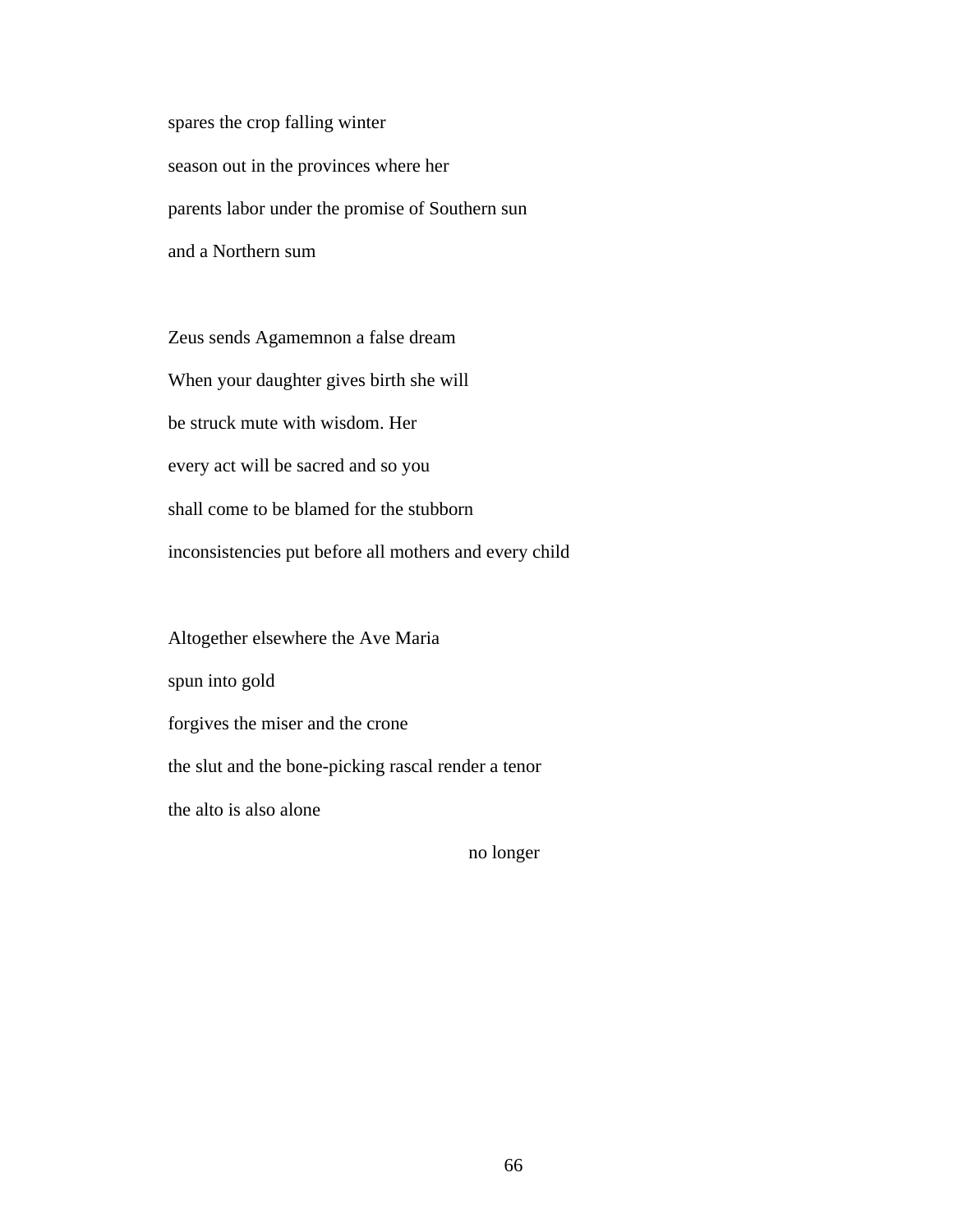#### Ancient Sisters

through the thread they read

the old republic saw

toppled trees and timbered logs

into the night crime

becoming law

on the fourth hill of our town

there came a goose

I made no hush sound and I sought not an axe nor a shotgun shotgun was my house

I saw

the old mill town the playwright that relished its flavor which is to say its tavern characters placed throughout a book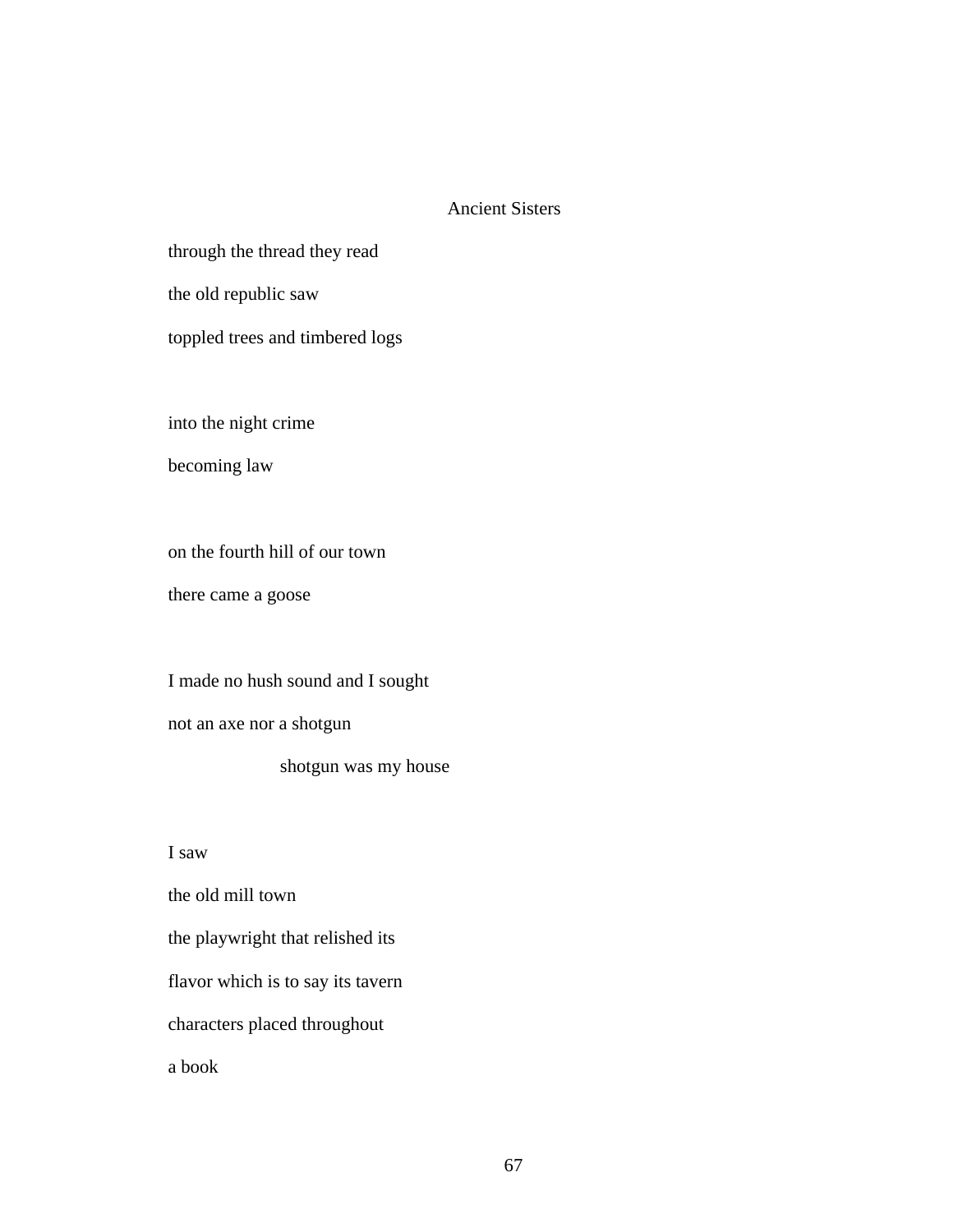# it got mis-shelved

the bad cut swells the touchy boy gets well along saying to his host "the moon does not howl, it sings softly"

what you call a cat cowed her sorry bag got did and done with the laughing hood no more plausible pauses no more playing possum no more wood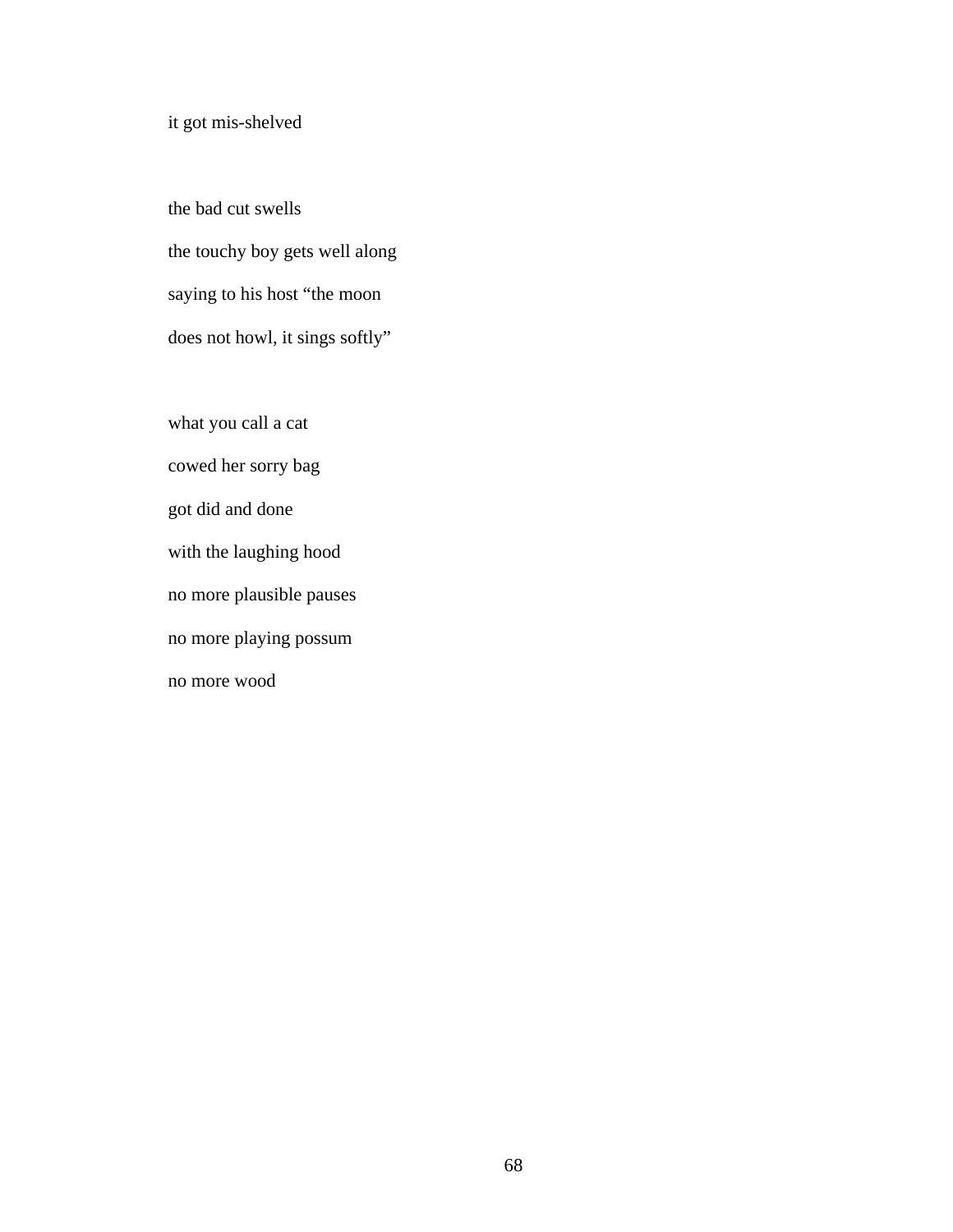### Ciceroticism; The Republic is having Royal Fun

who thinks the future immanent

left it back there, somewhere

with a year like that

who needs eras

there comes a history where one knows a neighbor

by the mole on his back

as he fucks his wife's sister after blood sport

this is age

my friends

would call and not receive

this is the great

age and we the makers

of it

are it and

we are an age for the quiet dignity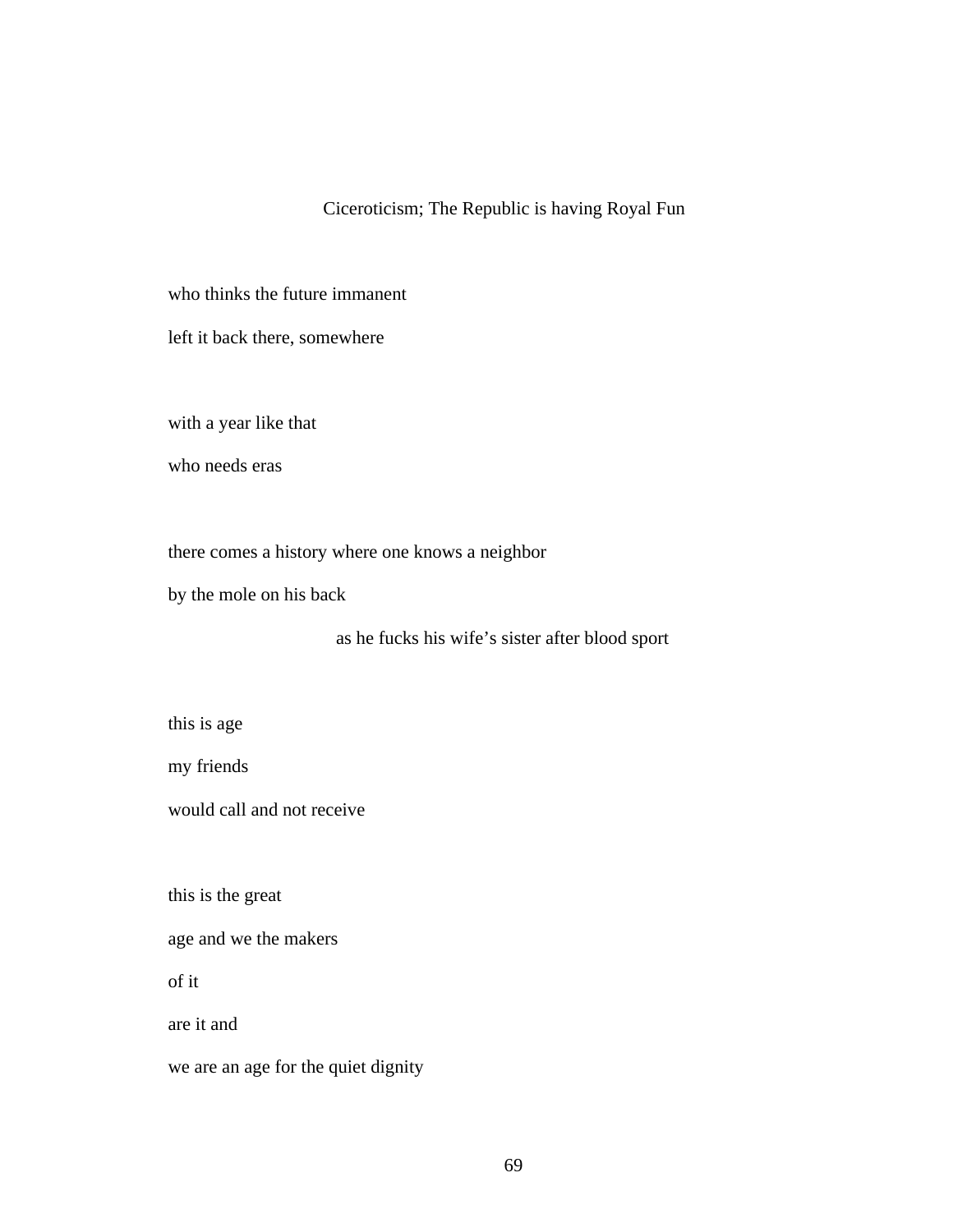by which vice suffocates

in the crib

no sense to graffiti the banks by night

march in search of town square

it has been removed

for our safety

with great care

I think I left the burner on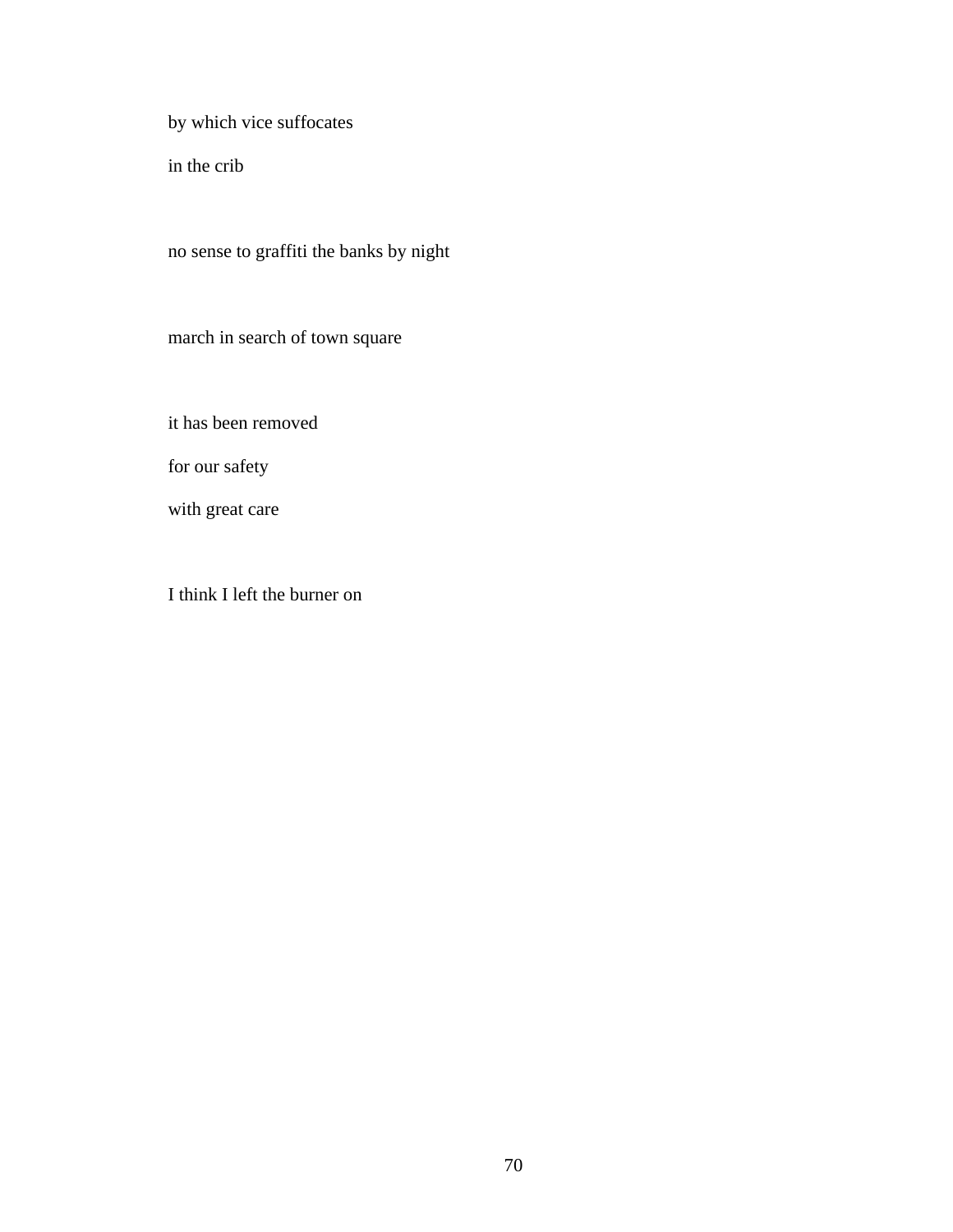# I, the Impending

a silk ribbon gathered around her hair his thigh their backs crossed many times is held in trust by all company—a child—shod in silver shoes even the angels seem near their glum expressions foretell everything that is to come I do not ask where it all comes from in past terms the tale comes undone I, the impending almighty love shall fill the very shells with death's echo caught out of place can make more than the sea part advance and replace

I swim in my bones and make wind in the throne

room far from my hovel frighten the despot

who would give a young daughter head

on a platter

where I come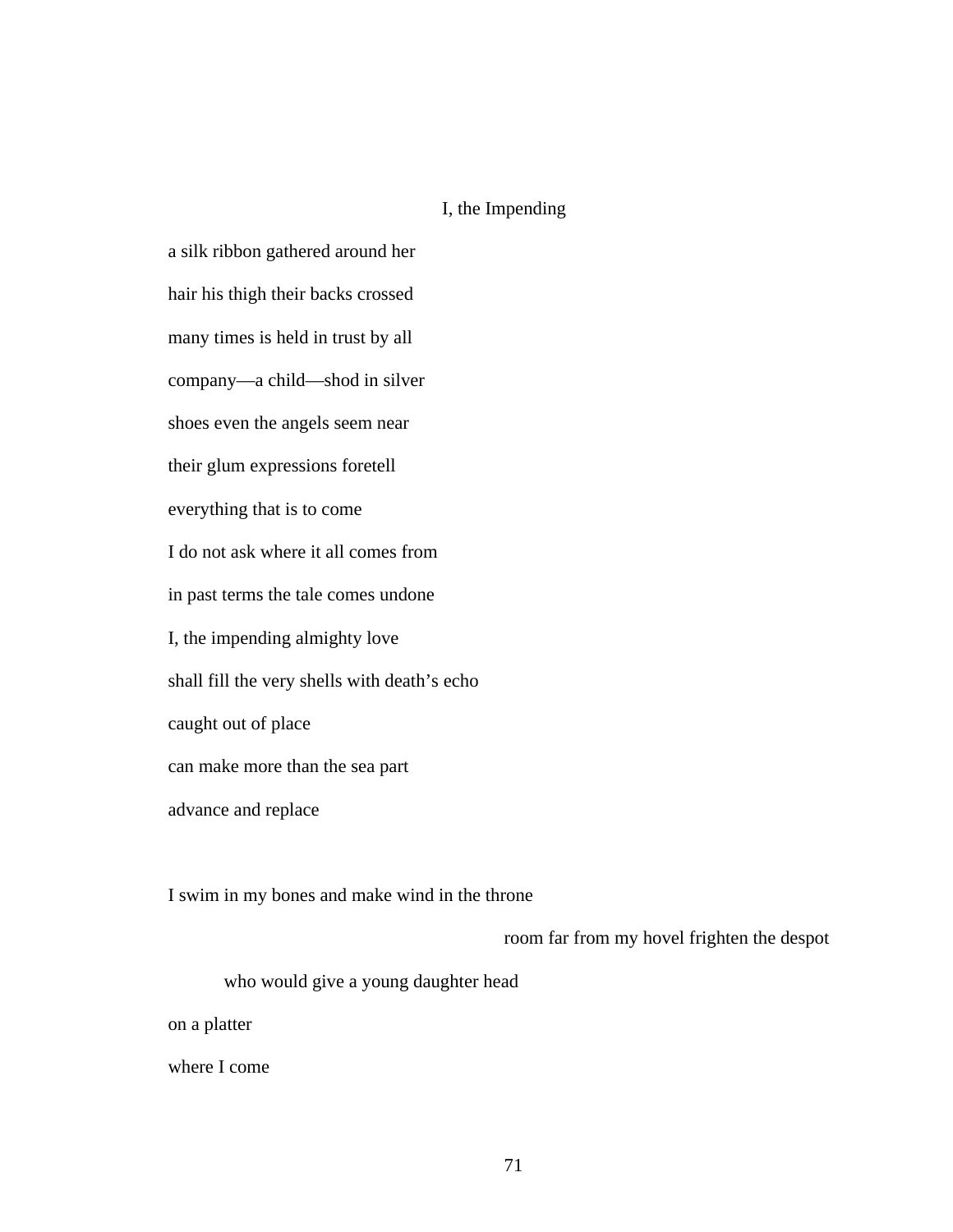from all

the world is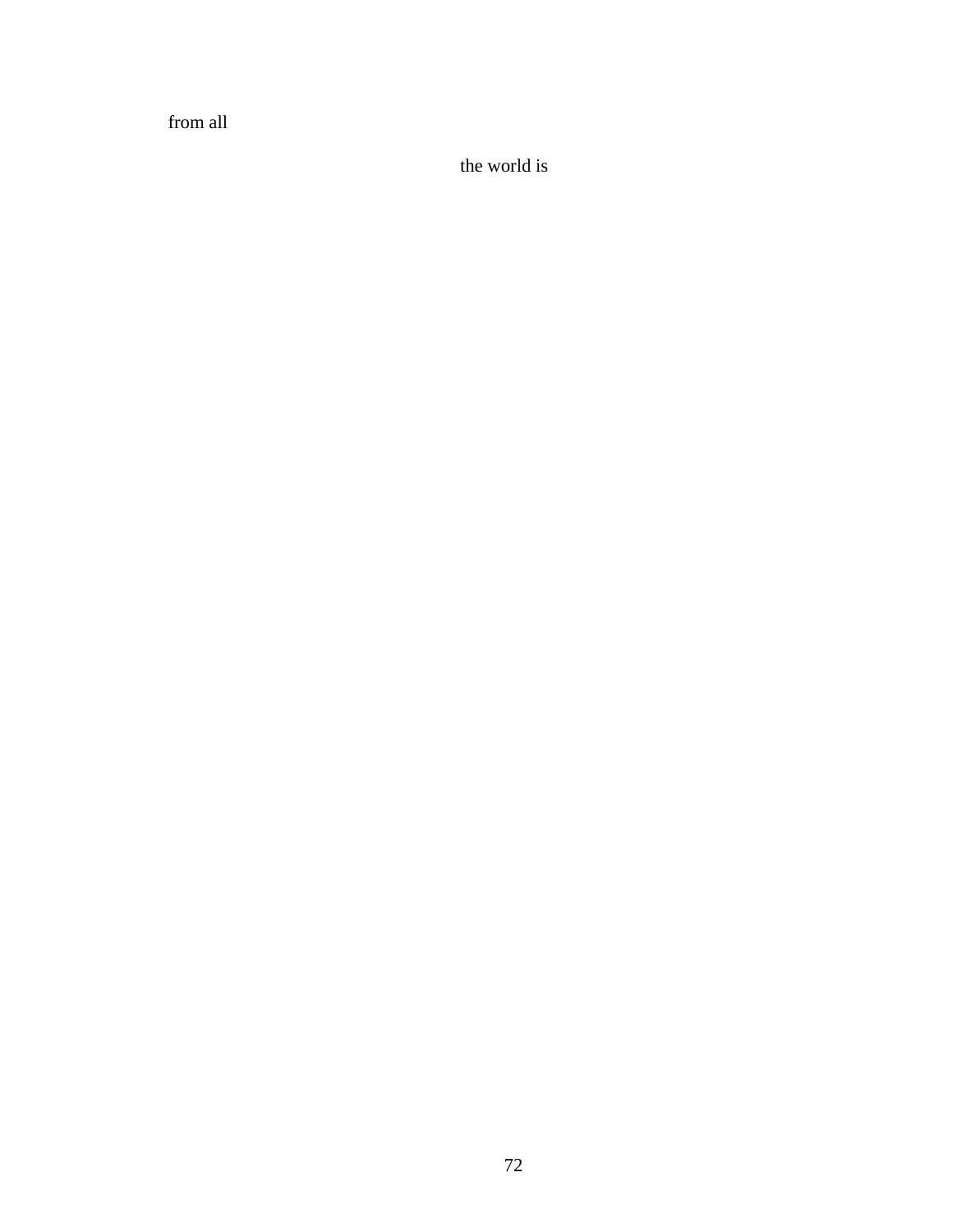### How Dare the Shadow Cast

by choice and volition I make for the fruit and say yes to all the rest in peace protesters that would cover nakedness is made whole in the end by exceptional preferential treat

a natural beauty is crowned in silver thread through her first hair and gathers beatifically there at the center of humiliation before the glory and old suffering that makes the resolute hold high the urge to look leads back to the pillar the place before where a jealous gauge no is part the truth thus disposable the crystalline woke is found to be no crystal nor rock salt sought during drought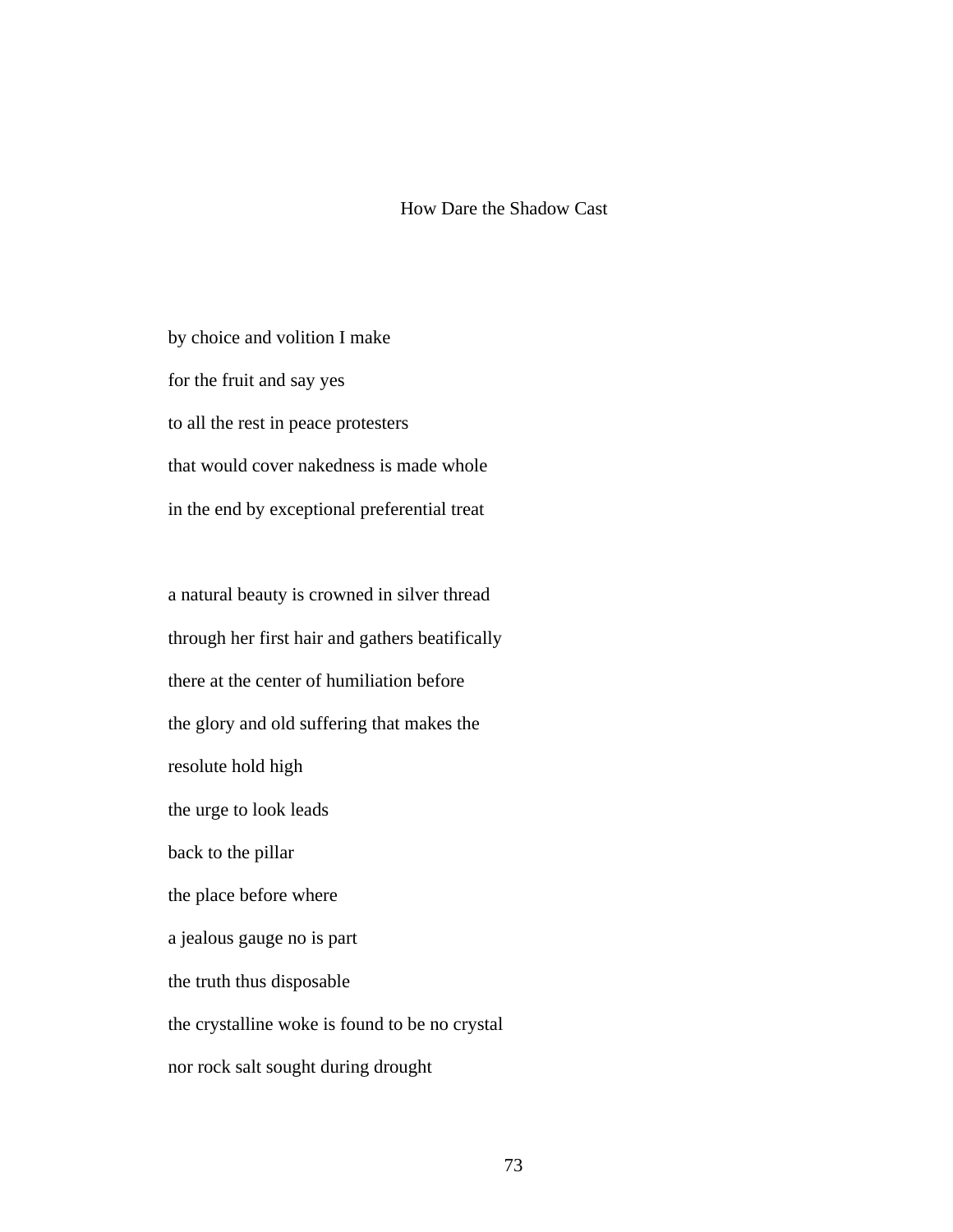we assure ourselves that she leads us here with joy and weeping the loss they share it is found among immortal grace sexless beauty too virginal to know the truest curves that led happy hunters to their moment of truth albeit an unpardonable event riding shotgun to other horizons it views a vastness that expands

no prophet need say I was born between two animals it is the same with dogs creatures confided to the earth I assume sand is made in waves the constant bashing of elements water against rock is another kind of birth but coming together is the finest interlopers great players on the shore ignore the mountain's insistence and the ocean's epic path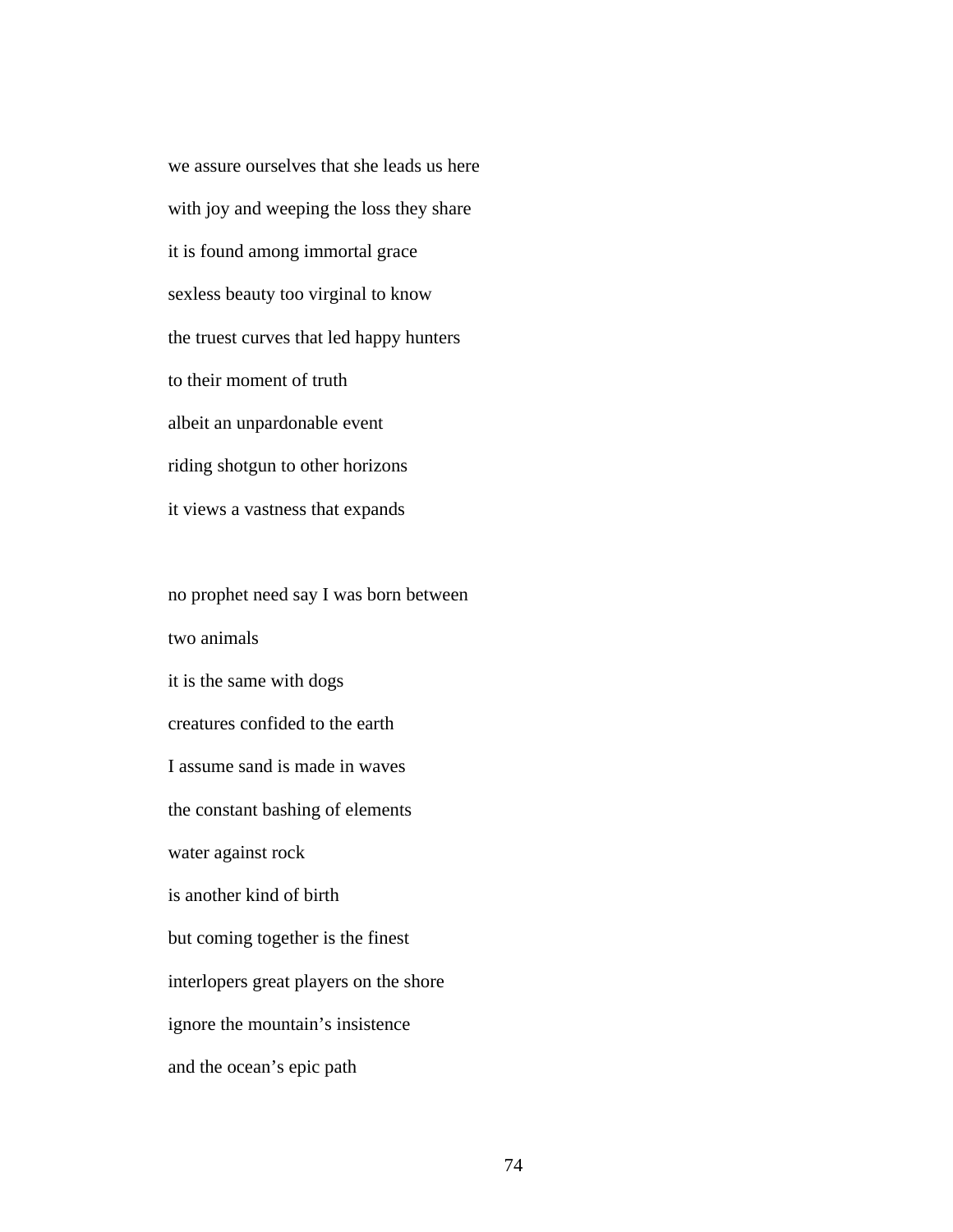# Not Waving But Drowning

"the teeth by which the jaws of the intellect grip the flesh of occurrence"

-D.C. Williams

there are those who love it the way time is represented by space a point is nothing out of it something the line, the plane, the  $3<sup>rd</sup>$  dimension and some would claim Time. Tenseless and seeming everywhere to be now b/c there is not just my love also its chiming the end of the hour, of a day, of a lifetime movie blearily droning in the background (tho I doubt it helps to whiten the noise) and starts with a bang a creative whoosh that adds something special to the mix Past Present Future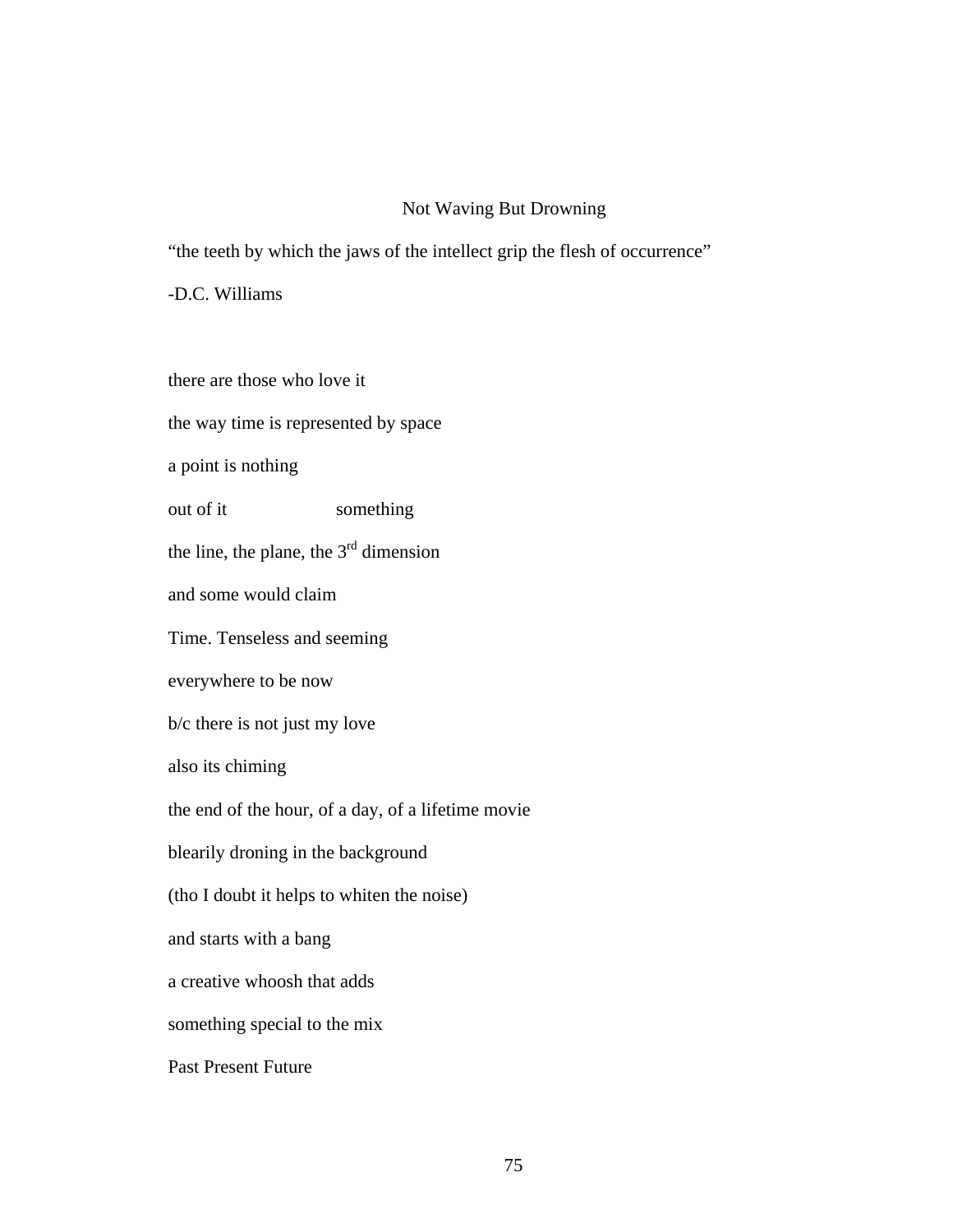### Ratified or misapprehended the thresh

hold breaks loose

in another sense that may be ripe with possibility

or rotten with it

some of it is fermenting on the ground beneath the world tree

at the top, it opens up to the future

and buries (as it captures the divine light)

what-is-done-is-done so that both ends

are eating the stuff of us all

the world tree between them is merely two mouths to feed one with light in all its currentcy one with soil to grow one with soul to grow

you would think there would be some piece of you left after the part that is sunny returns without the part that is earth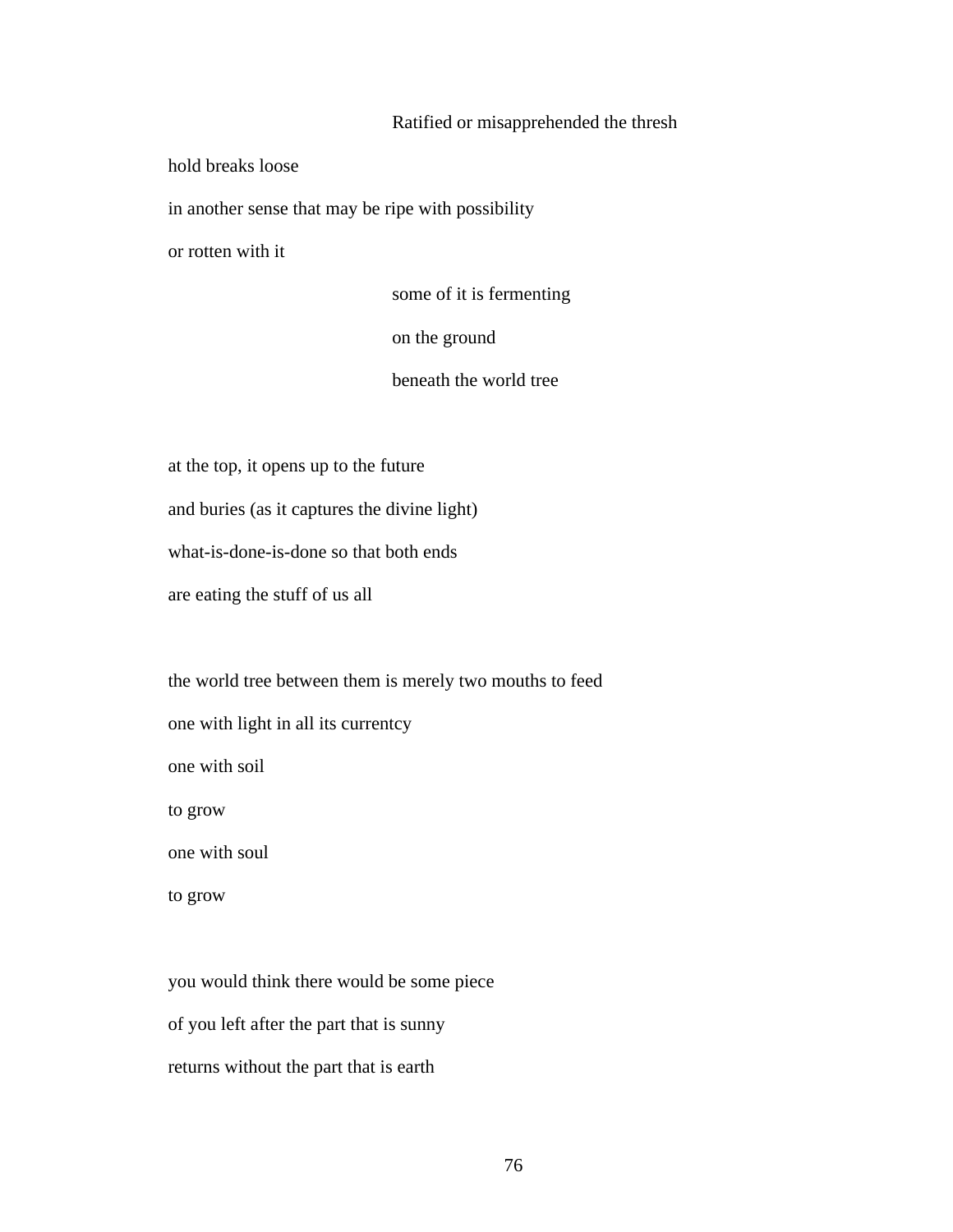what is does not render remains what it renders is left unsettled

time makes the unrealized eventually real

old shoes, you are getting on events and pageantry do not phase you they wave the flag and roar it is mirth, not war these students play at war

I stop to sit in the shade with a bearded poet who shares his cigarette I tell him about an Eastern European book of essays translated into English all about clowns clowning at dictators how it is done things like that

he disagrees

he wants to see the clowns throwing bombs at the dictators

and what about the dust?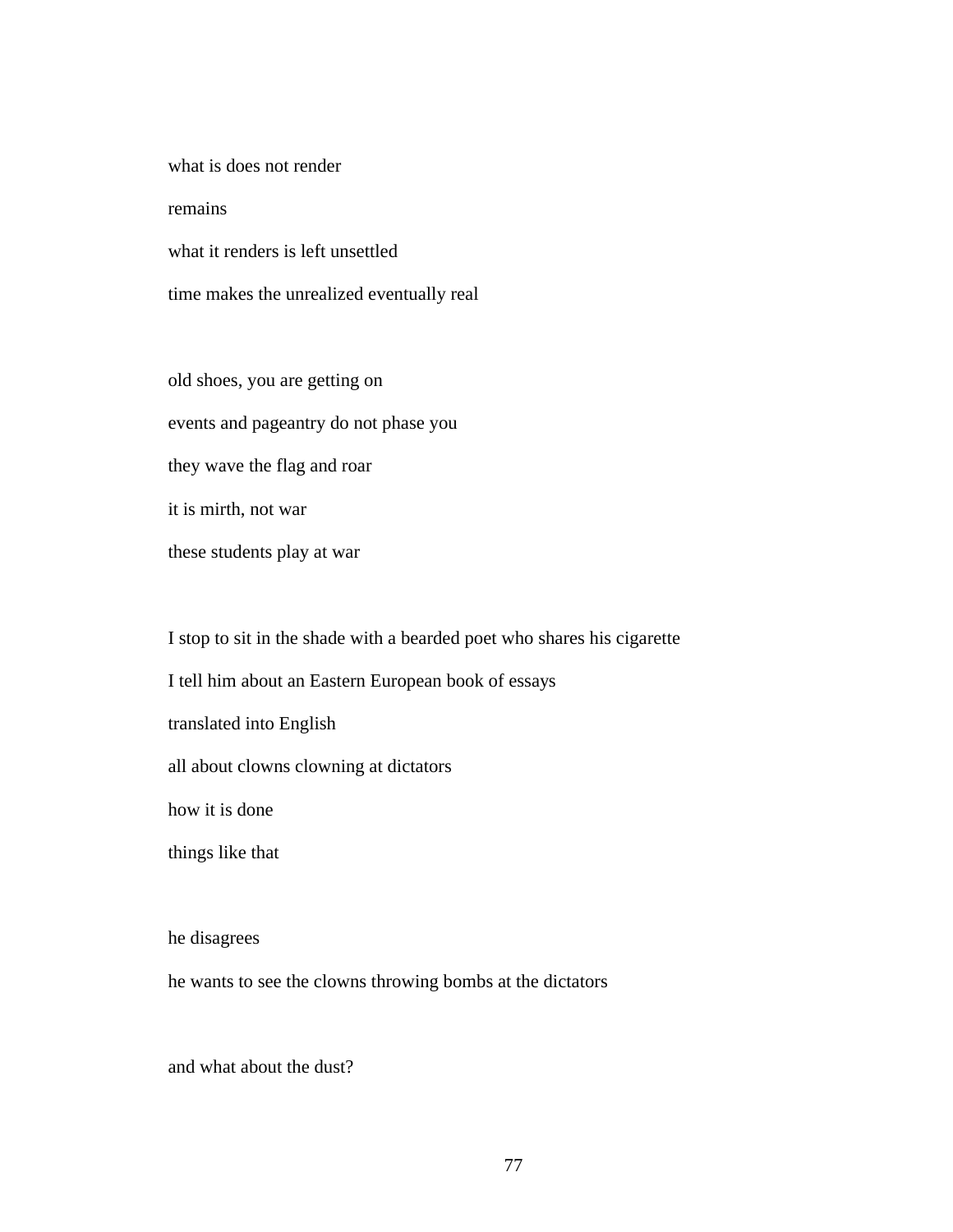Bombs make an atrocious amount of dust I know a lady who served drinks in Manhattan when bombs were all the rage she has uranium poisoning now

bearded poet shrugs after her old building, the one with the sewage just a few feet below her basement apartment's floor perhaps was once the Manhattan project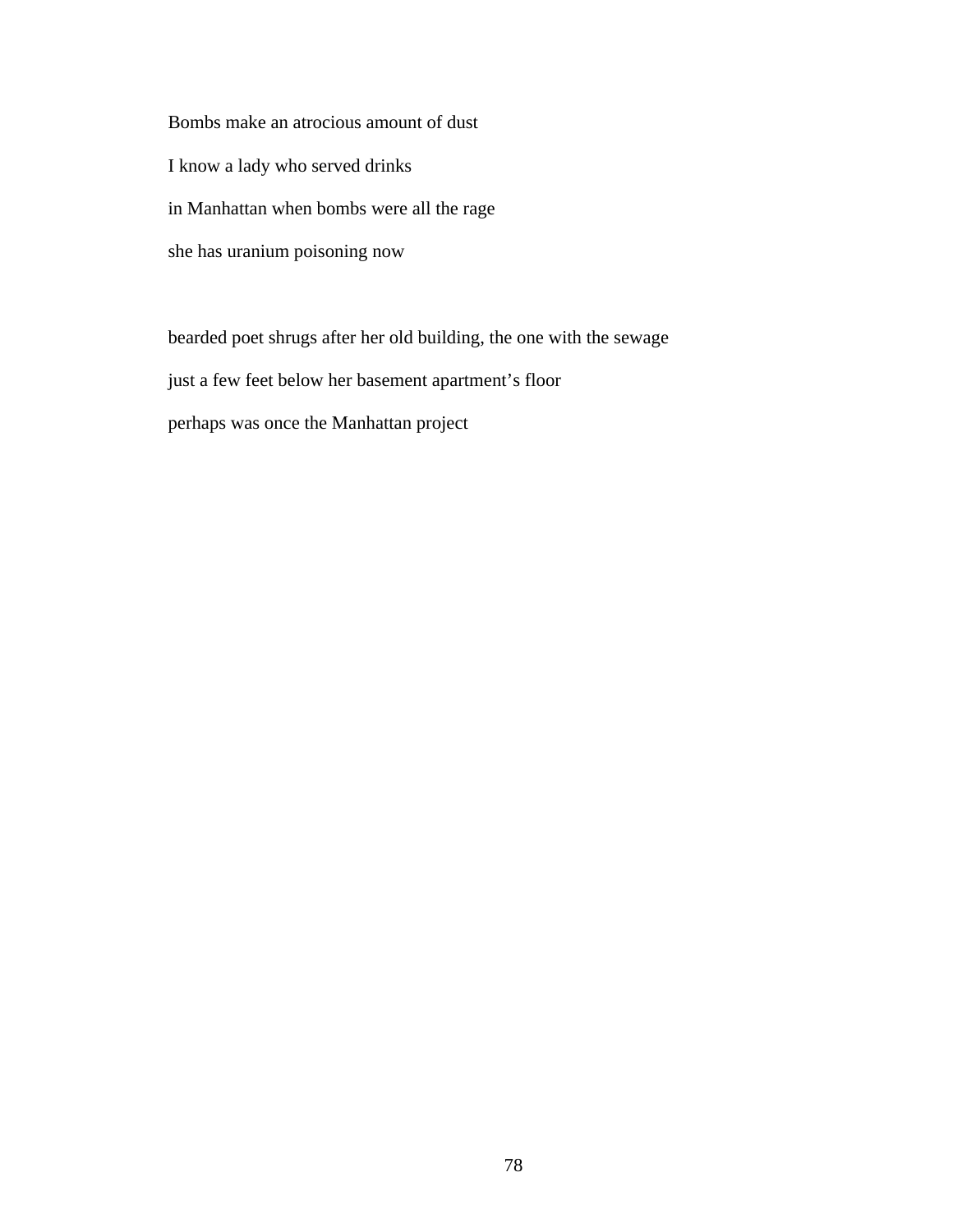8.0

the brooding critics brood and agree these Realists call their meeting and turn to face the center as it emanates a destructive light they are dismantled by bliss in the iridescent blackbird with golden eye turn purple and blue what is it, indigo? It circles and starts at the flight another little dinosaur

waddling into small trees with low hanging branches and timeless leaves

8.1

the golf carts pass there used to be one filled with students mostly girls with a lot of pep wearing red for Rebel Red Day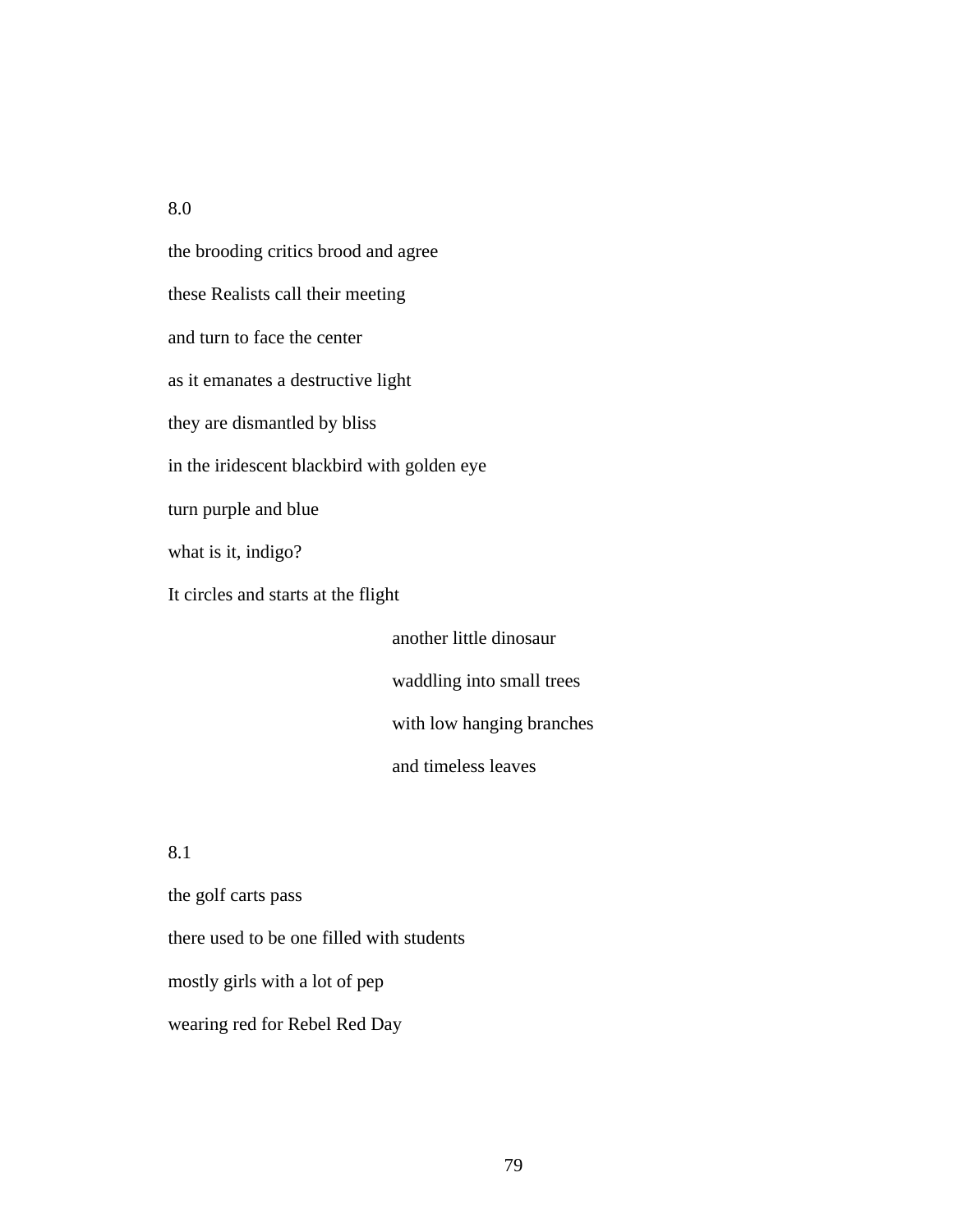they did this every Thursday an occasion only they celebrated that year as the state of Nevada decided to dismantle the rising university of its ambitions—too costly for a few Nevadans who get to say so

slowly these students began to harass those of us who believed in Thursdays, not Rebel Red Days their cheers and peppy reminders to wear red next Rebel Red Day became less sustained as the weeks passed their reminders became curt memos blared from a bullhorn

it got so bad it felt like being attacked by golf cart marauders armed with pep and bitterness nobody wanted to cheer the team anymore and even the golf cart pep squad of vengeance forgot to say Go Rebs thinking the crowd at fault the University put a stop to this awful charade or there was simply no one to get on the golf cart anymore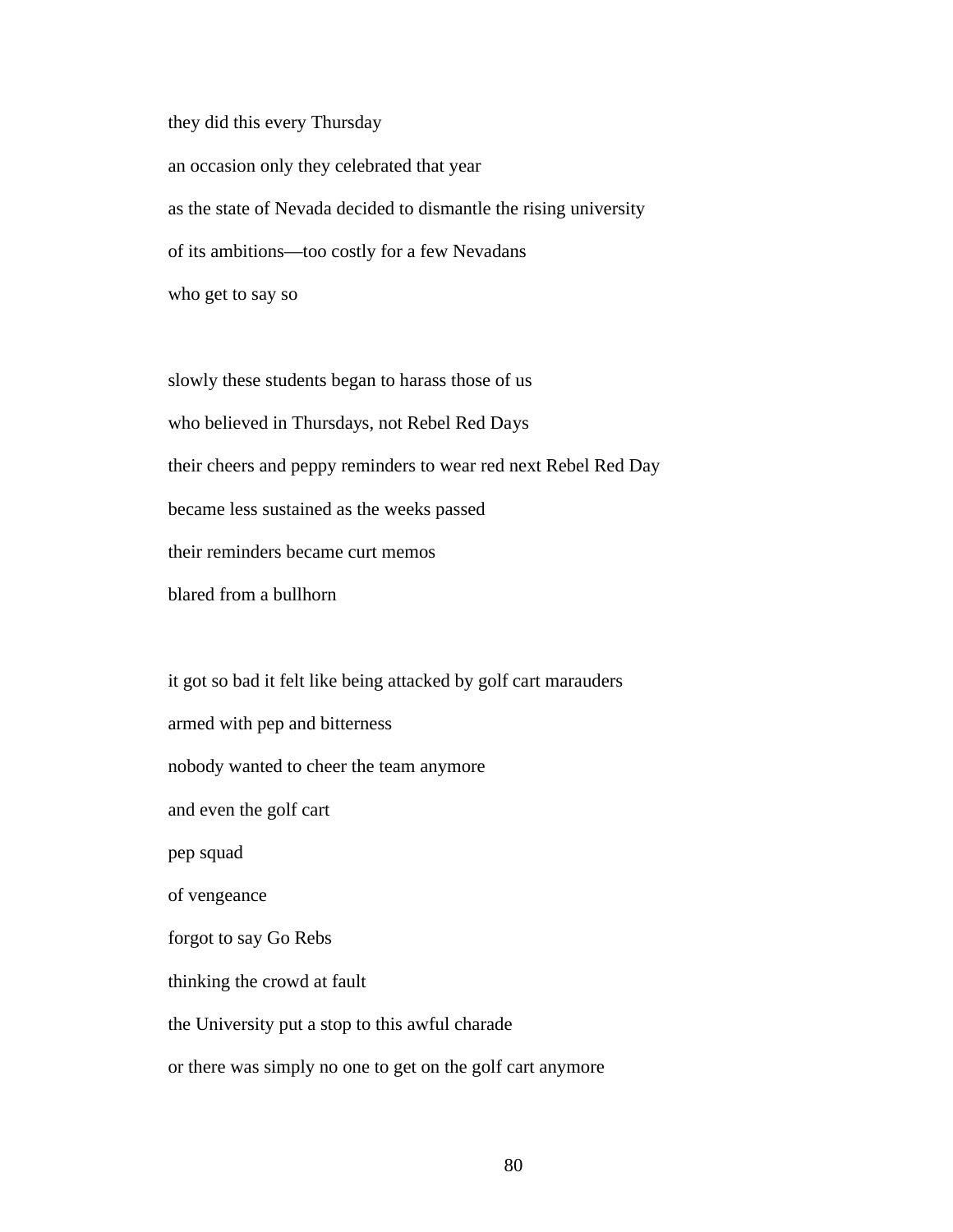#### The Promise Bears A Ring

Somebody else's granddad on the cover of a program stares up at me from the table.

The lamp aims its light on old heroes

now lost from view—the lamp burns

brightly to the arc of night light.

The moon fails to be anything but hostile and strange when the mood strikes.

I abhor the symbols from an older age.

The sacred meanings form a ring.

A 50 dollar promise is returned on the third insult, the damage more

than needed—or just.

Just can be a complaint against settling, of being always sorry till buyer's remorse is a myth so well known as to be iconic.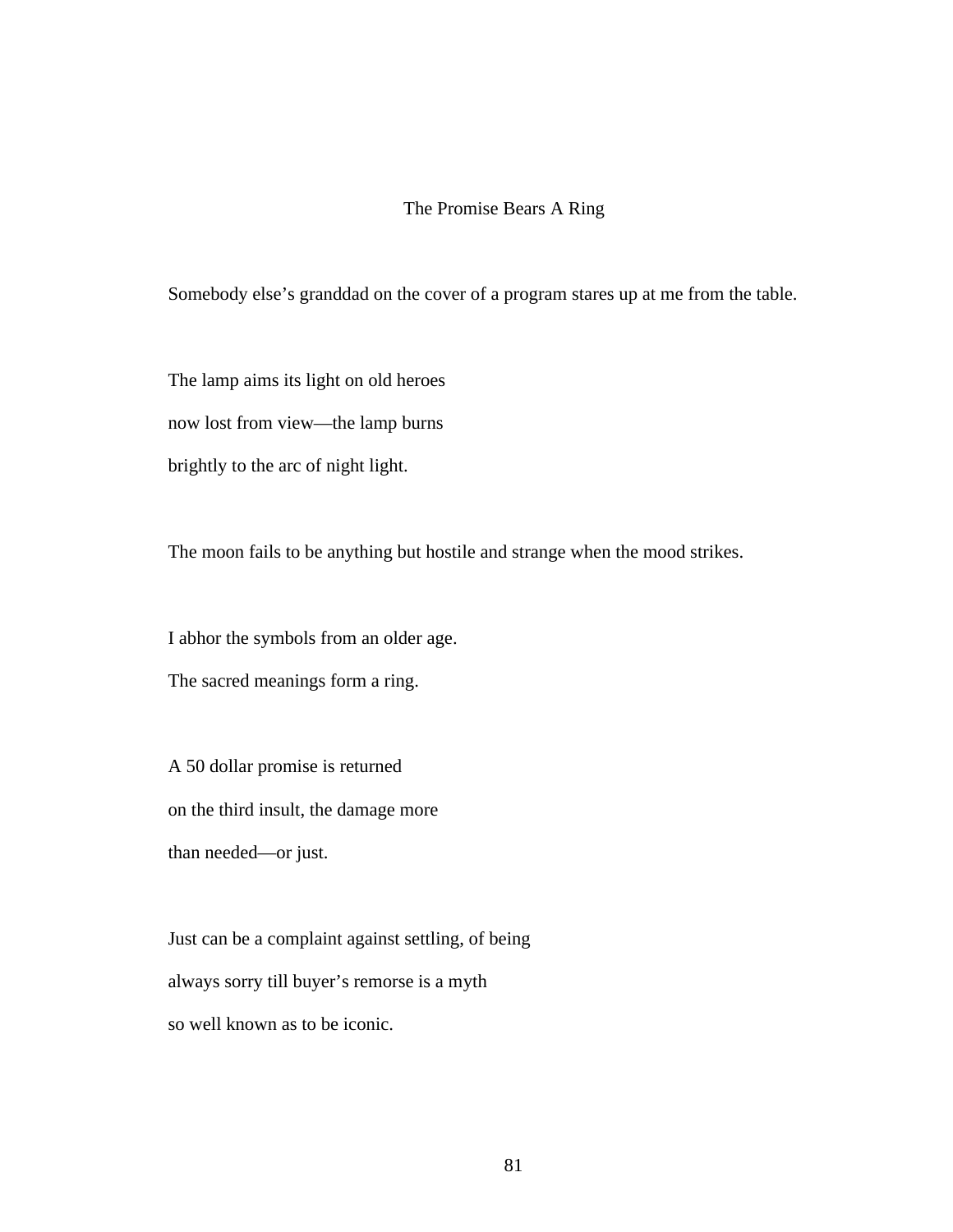I do not clash by night.

Barbed tho it be, the hook is straight.

If I just stay here long enough there will be a reason to.

on the other end of horrible is here

to stay

doubt will make my bed a den of weeds

The thieves have broken the seal.

The tomb lays empty ready to see.

I will arrive on the other side of a new idol

with my clay feet and charms.

The crackle a peanut choir makes

seems to be the organ on fire.

I tried darkly to pass by this incongruity and I could name more.

I need to die and be reborn.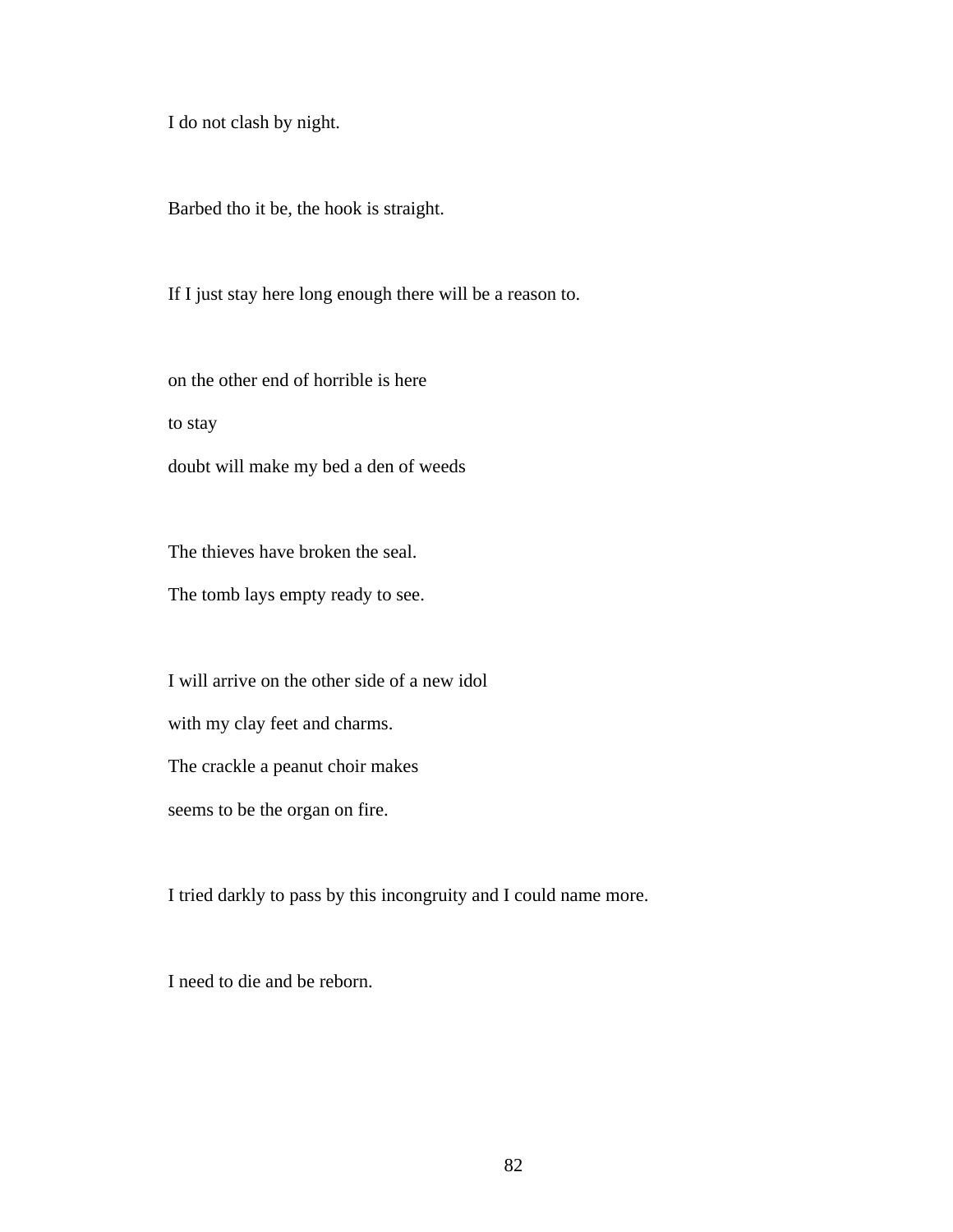9.0 (to Infinity)

dissatisfaction is her greatest gift

the light

the lens

the lantern and the pen

give their gift to it

the world will prove to be made

for her

as it adamantly

asserts that it is

the cold familiar

winds its way

the casual

that standing thing

we do in the Macy's white t-shirt aisle

near the socks and briefs

the plastic packaging gleams

reflecting the cold familiar wind

uncertain of all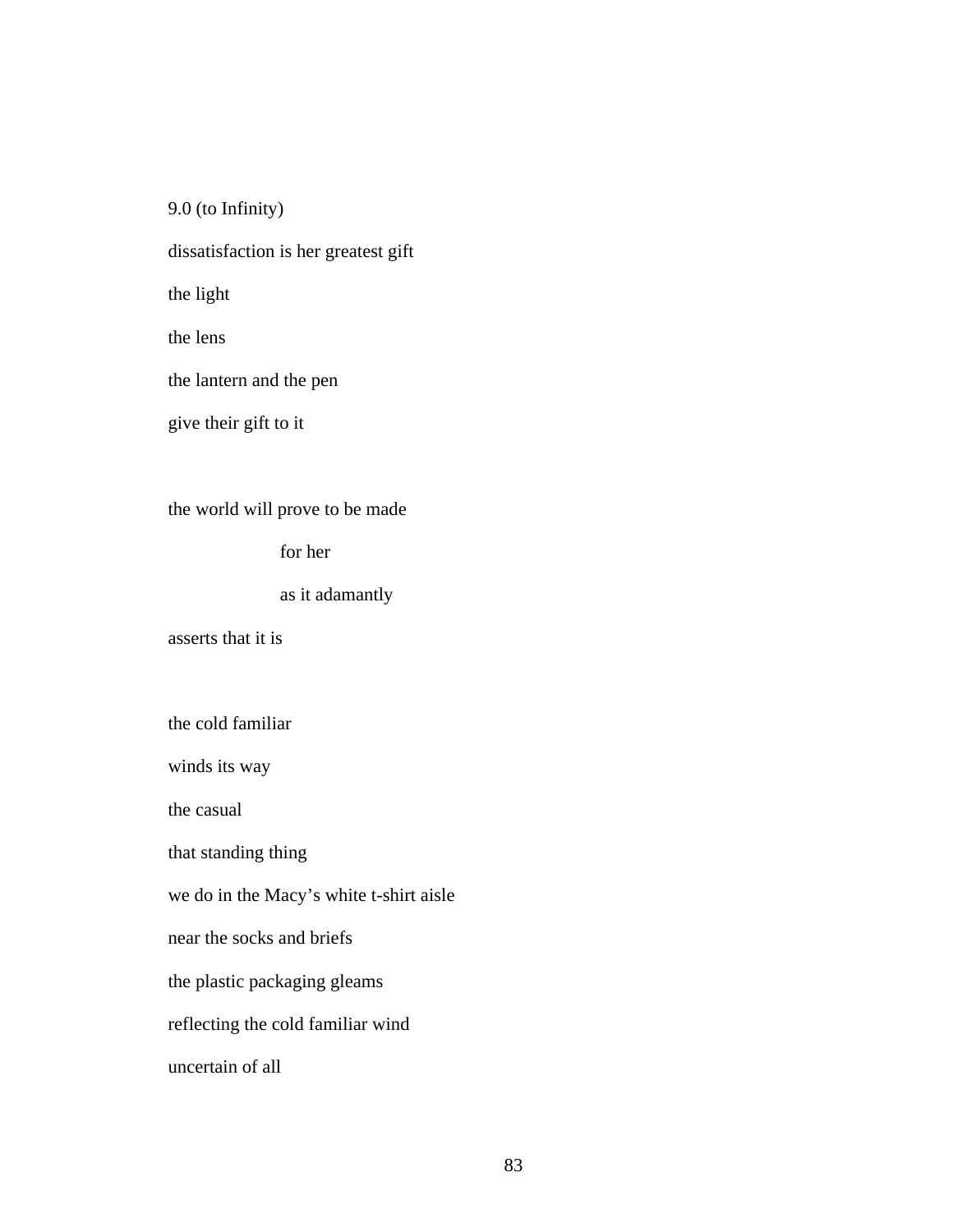they enter

saved from this or that

let me tell you from them

and I will

make it

worth the time

I will make it and so will they

time is enough

kept at bay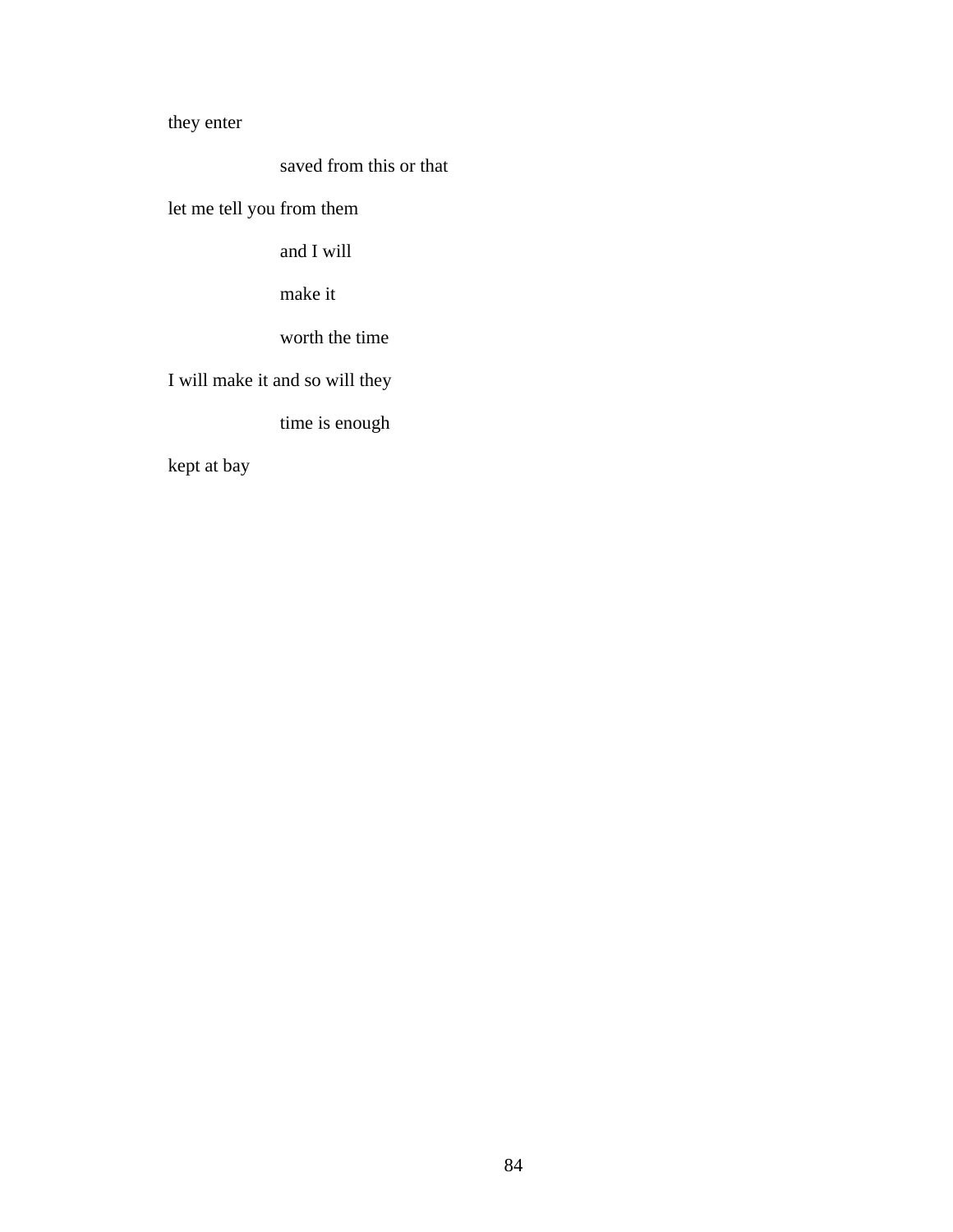Man in a Polyester Suit = Beauty?

I think freedom wears it on the outside.

Three decades have not diminished the cuffs the sharp set would consider too long.

It replicates the way Beauty does

not need a head or feet.

The stillness it loses, all in black and white.

Everyday business can trans the act.

A vein, running the length of the until—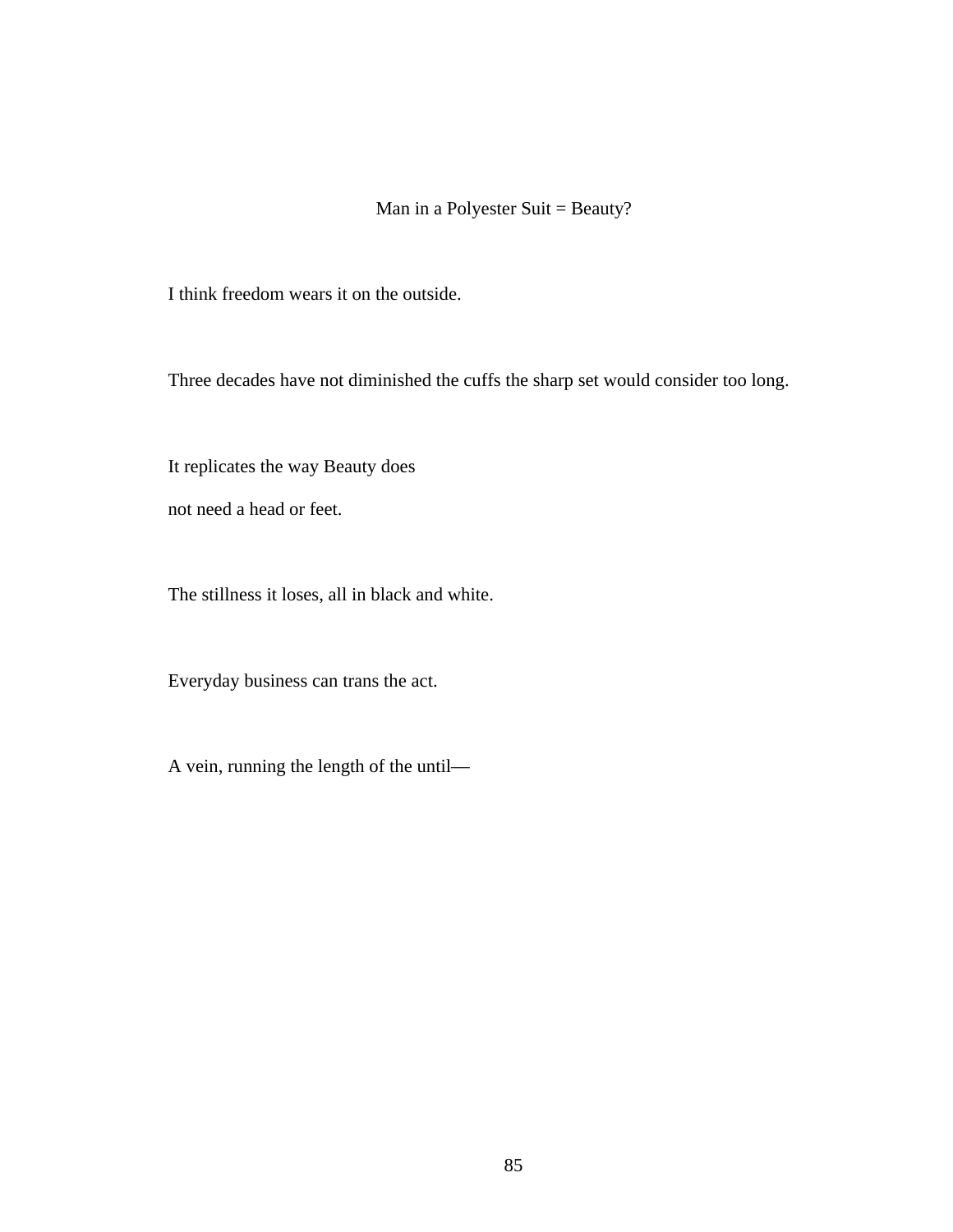### Before We Were Gods

violated in white like a body that started to function as an X the face has all but disappeared for greater power and thus less specificity

the rude porcelain mask with its boils

loosens its clasp on the human child and its other

who together enter heaven after a long journey to fog fouled lands

where the stone walls are small and their gates creak across a millennia's woe

Sister to her Brother says have we sold the merchants

has the strength been

parceled

the redemption collected by the deserving

the expressive fold of her robe

a fan mirrors agitation

not yet determinate of her sex color is the gender cleanliness in line

with her brother it is different

it is salaciously mean to seem so unconscionably green

a river runs through his elbow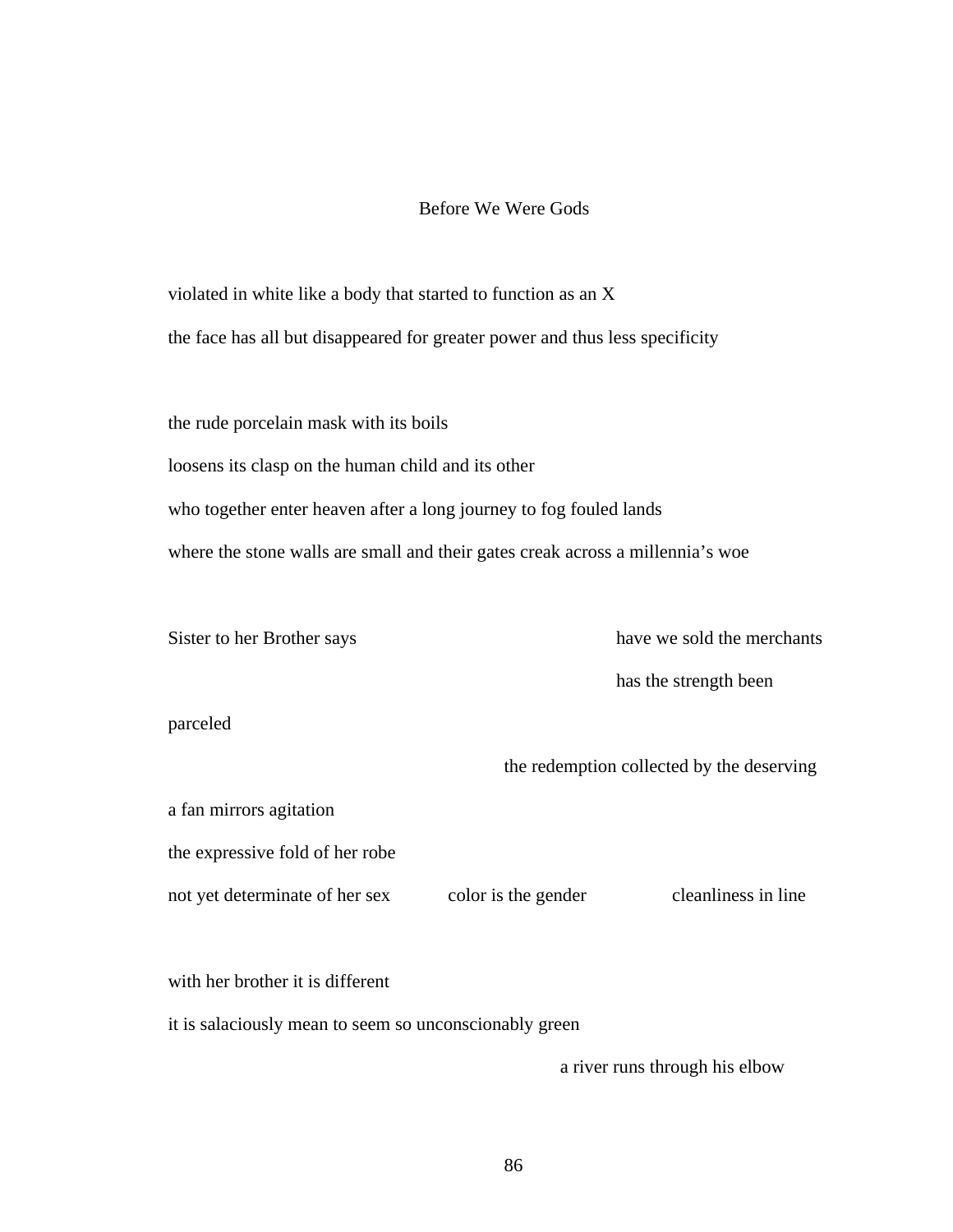pads along his banks ready to make

barn swallows

hill demons

the bandit and his lonesome

he says I will be a pillar broken by time

immutable rock gives way to divine shadow

the lush three ply music covers Nothing in a koan

all the holy was there to celebrate its epoch entirely ignorant of

the slack rush around

a newer dynamic

its humanism

leads youth

to forsake assets and play drums

the two new entities wait patiently for their portrait

the profane multitudes are turned like mulch as they sing

*so much more life*

*when we are sun-hungry weeds*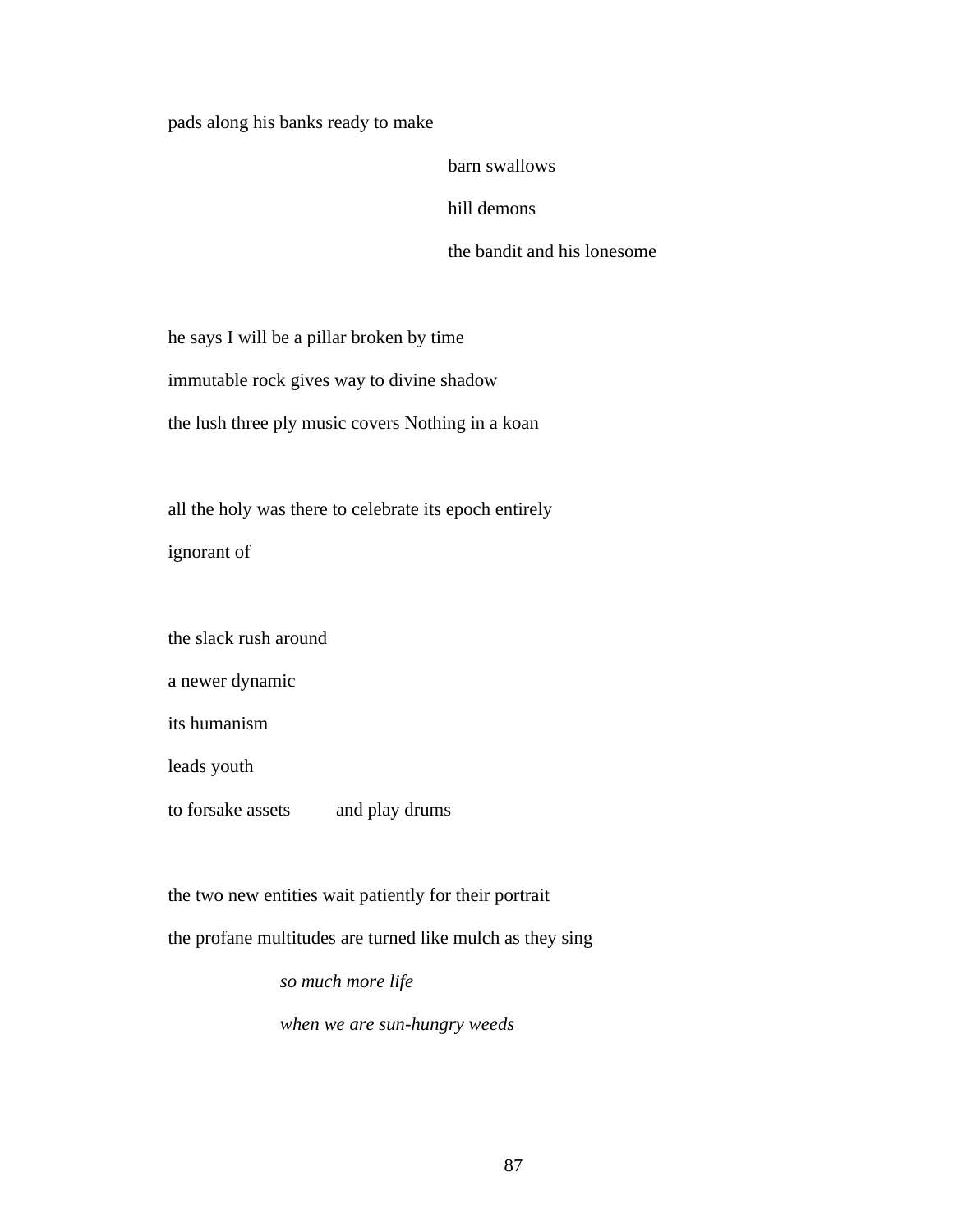### Vissi d'arte / Vissi d'amore

"I'm much more materialistic about my soul than about things"-Patti Smith

I have lived for art and I have lived for love

at times there was room for both

at times there was nothing

palimpsest leaving the impression

backwards on the sense of two-ness and double

sometimes I like to write on big pages

using big letters

it makes me feel important like Pepsi or coke

I have to feel important first

judiciousness came come later

at first, in the advent of light and creation you have to feel like you are tearing the very fabric of society that the world is disintegrating at your touch so that you can take up the pieces the fibers of the world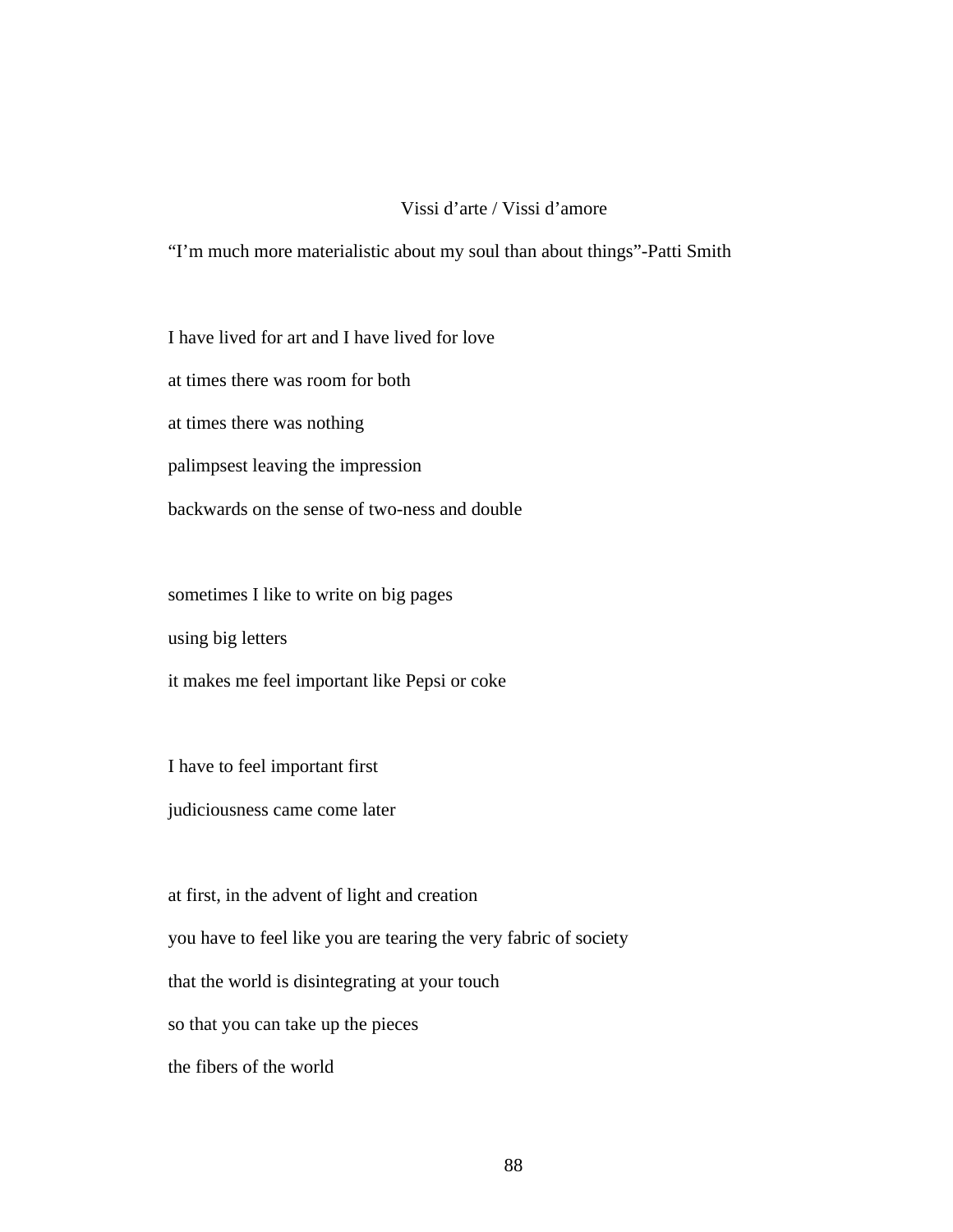and reconstitute them into a more perfect whole

art is blaspheme

filled with grace

we the innocent

monsters

make up the lies that will be truthful to themselves

and operate maybe

like a machine or a city

when the blackout doesn't affect one's chance of hailing a cab

of getting to the destination quickly and paying the fare plus tip

and going into the theatre to see the production

where the stage crew stands next to the actors

holding wax candles that burn

there ought to be words for the quality of stillness that expresses the radical activity in being still

I wish to have a factory of my own

wherein the production stills are easily stored, released, sold, returned

wherein the Immortal burdened with Sisyphean tasks

can crawl out from the blood soaked sand pit

and walk on back to the capital to try again to save humanity